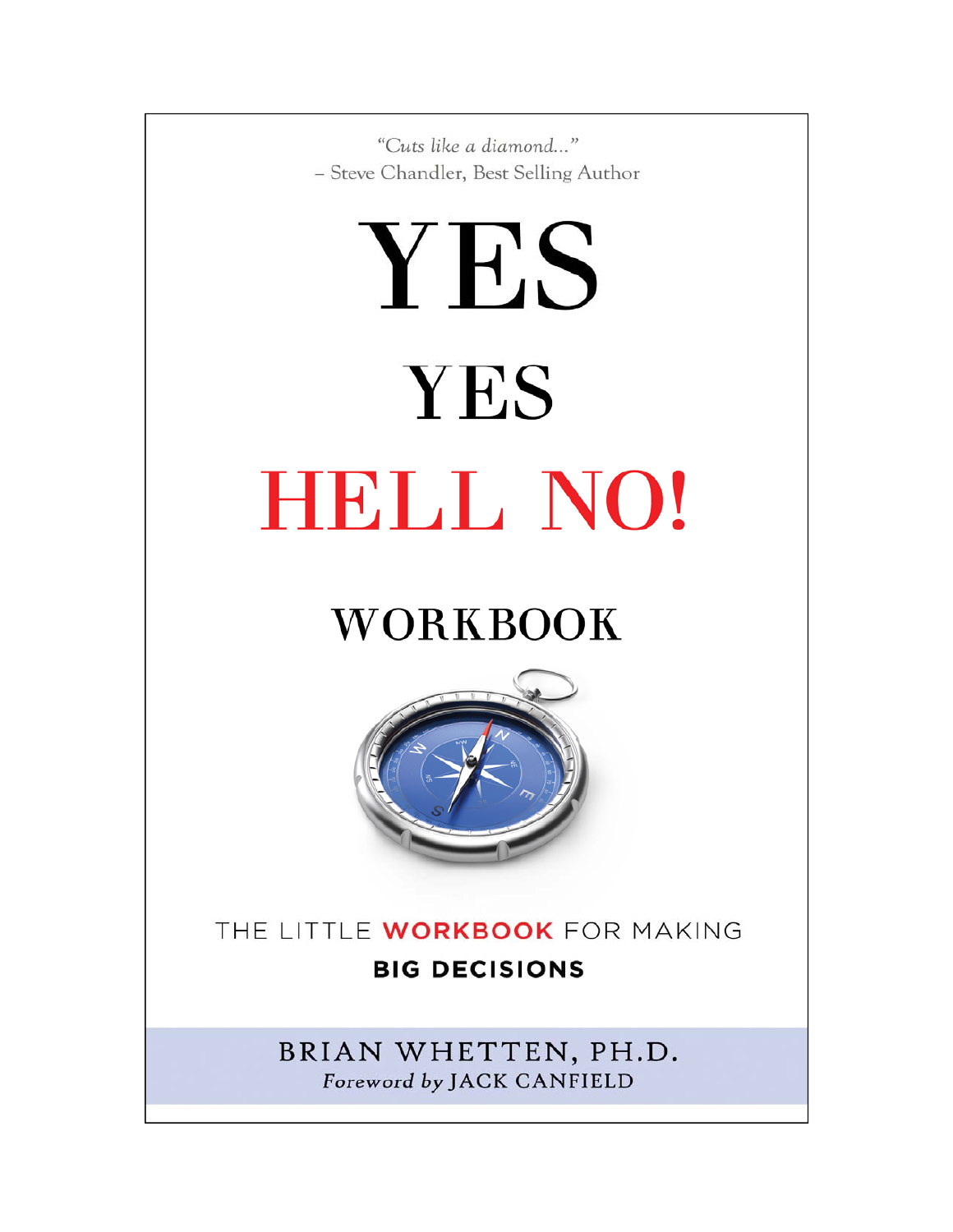#### **Create a Plan of Action**

Congratulations on your decision to take the red pill, and use this book to create transformation in your life. Here are three simple steps for how to do so.

- 1. **Partner Up.** Either find a partner, or create a group of 4‐8 people, where you can discuss what you're learning and do the workbook exercises together.
- 2. **Create a Schedule.** Decide how many weeks you're going to spend on the process of learning and applying the tools in this book. Then pick a time each week when you're going to meet together, either in person or by phone. On the next pages you'll find both a 10 week and 6 week schedule to choose from.
- 3. **Take Action on What You Learn.** As you learn something, try it out. Take action. Create experiments. Become a spiritual scientist. This book is all about developing the practice of leaping and being caught. It's about discovering what an inspired, grounded leap of faith looks like for you, creating the courage to take it, and then discovering the gifts that show up over time as you continue to do so.

Then as you do, please share your experiences, either by contributing to the Facebook discussion thread at www.yesyeshellno.com or by emailing myexperience@yesyeshellno.com.

I look forward to hearing about the value you've created for yourself and for those that you love, by taking this remarkable tool and putting in into practice.

Enjoy!

Love and light,

San

Brian Whetten, Ph.D., M.A.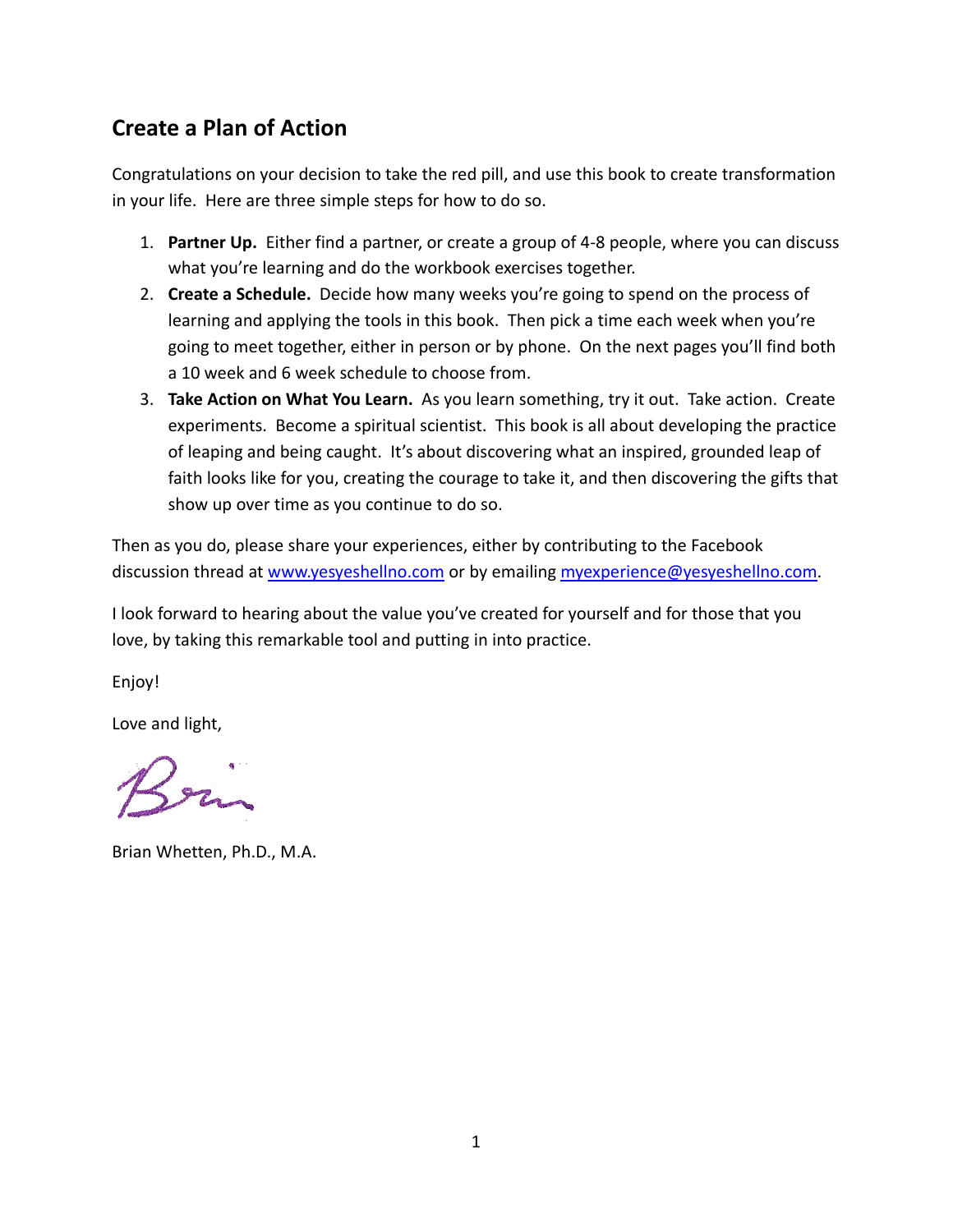#### **4 Week Schedule**

Week 1 – Preface and Chapters 1‐12

Learn about the tool – what it is and why it is so remarkably powerful

Get clear on the value you want to create from this process

Discover the meaning of life and explore how this information can be of value to you

Week 2 – Chapters 13‐31

Get clear on the gifts you most want to receive from using this tool

Explore the different – and sometimes sneaky – ways that your voice of fear shows up

Learn the foundational practices and start applying them

Week 3 – Chapters 32‐35

Learn the Yes, Yes, Hell No tool and apply it to your life

Practice using the Yes, Yes, Hell No tool and applying it to your life

Week 4 – Chapters 32‐35, Chapters 36‐38 and Conclusion

Practice using the Yes, Yes, Hell No tool and applying it to your life

Take action on what you're learned

*This schedule requires up to three hours a week for reading and doing the exercises.*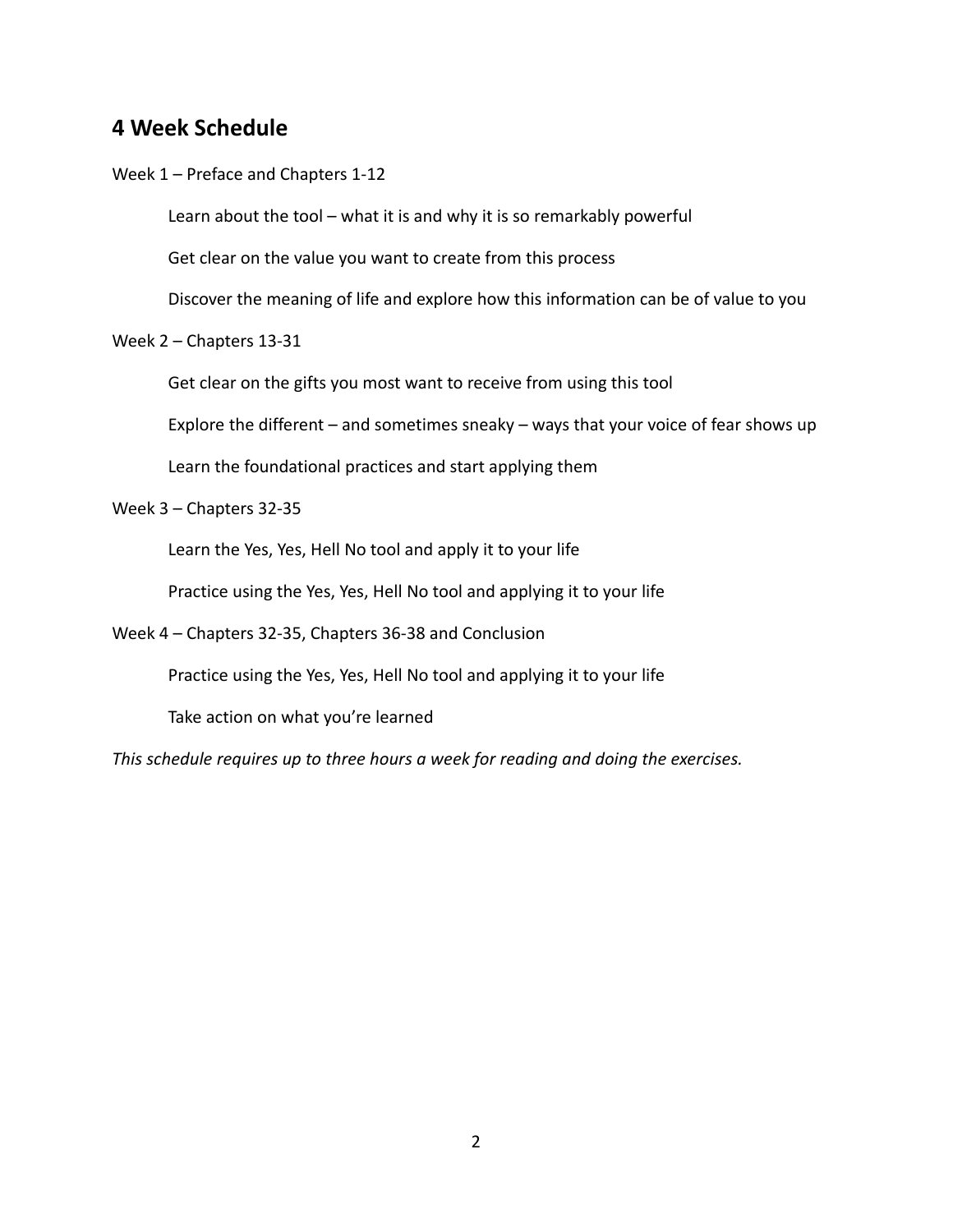#### **10 Week Schedule**

Week 1 – Preface and Chapters 1‐5

Learn about the tool – what it is and why it is so remarkably powerful

Week 2 – Chapters 5‐10

Get clear on the value you want to create from this process

Week 3 – Chapters 11‐14

Discover the meaning of life and explore how this information can be of value to you

Week 4 – Chapters 15‐22

Get clear on the gifts you most want to receive from using this tool

Week 5 – Chapters 23‐27

Explore the different – and sometimes sneaky – ways that your voice of fear shows up

Week 6 – Chapters 28-31

Learn the foundational practices and start applying them

Week 7 – Chapters 32‐35

Learn the Yes, Yes, Hell No tool and apply it to your life

Week 8 – Chapters 32‐35

Practice using the Yes, Yes, Hell No tool and applying it to your life

Week 9 – Chapters 32‐35

Practice using the Yes, Yes, Hell No tool and applying it to your life

Week 10 – Chapters 36-38 and Conclusion

Take action on what you're learned

*This schedule requires up to an hour a week for reading and doing the exercises.*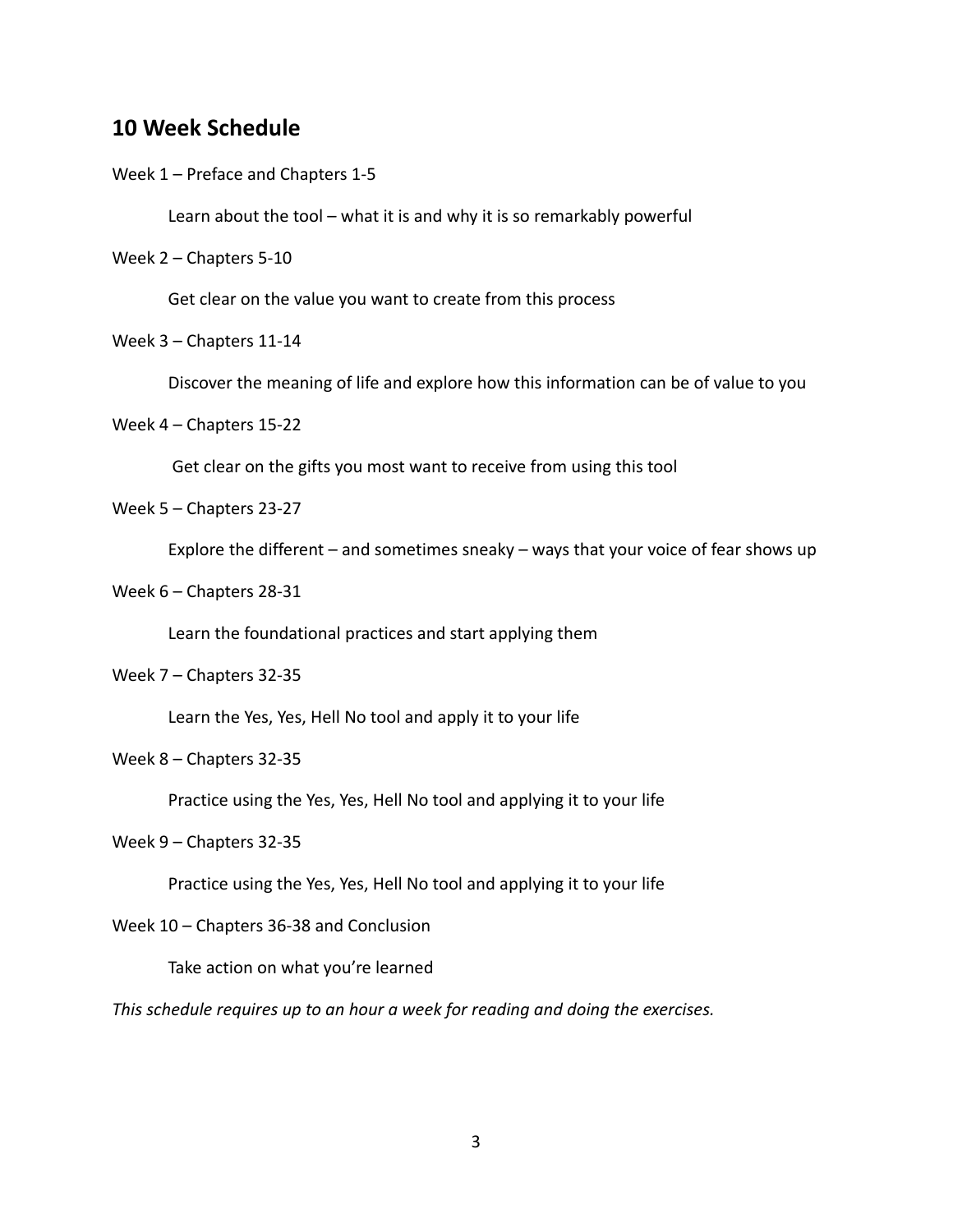#### **6 Week Schedule**

Week 1 – Preface and Chapters 1‐10

Learn about the tool – what it is and why it is so remarkably powerful

Get clear on the value you want to create from this process

Week 2 – Chapters 11‐22

Discover the meaning of life and explore how this information can be of value to you

Get clear on the gifts you most want to receive from using this tool

Week 3 – Chapters 23‐31

Explore the different – and sometimes sneaky – ways that your voice of fear shows up

Learn the foundational practices and start applying them

Week 4 – Chapters 32‐35

Learn the Yes, Yes, Hell No tool and apply it to your life

Week 5 – Chapters 32‐35

Practice using the Yes, Yes, Hell No tool and applying it to your life

Week 6 – Chapters 32‐35, Chapters 36‐38 and Conclusion

Practice using the Yes, Yes, Hell No tool and applying it to your life

Take action on what you're learned

*This schedule requires up to two hours a week for reading and doing the exercises.*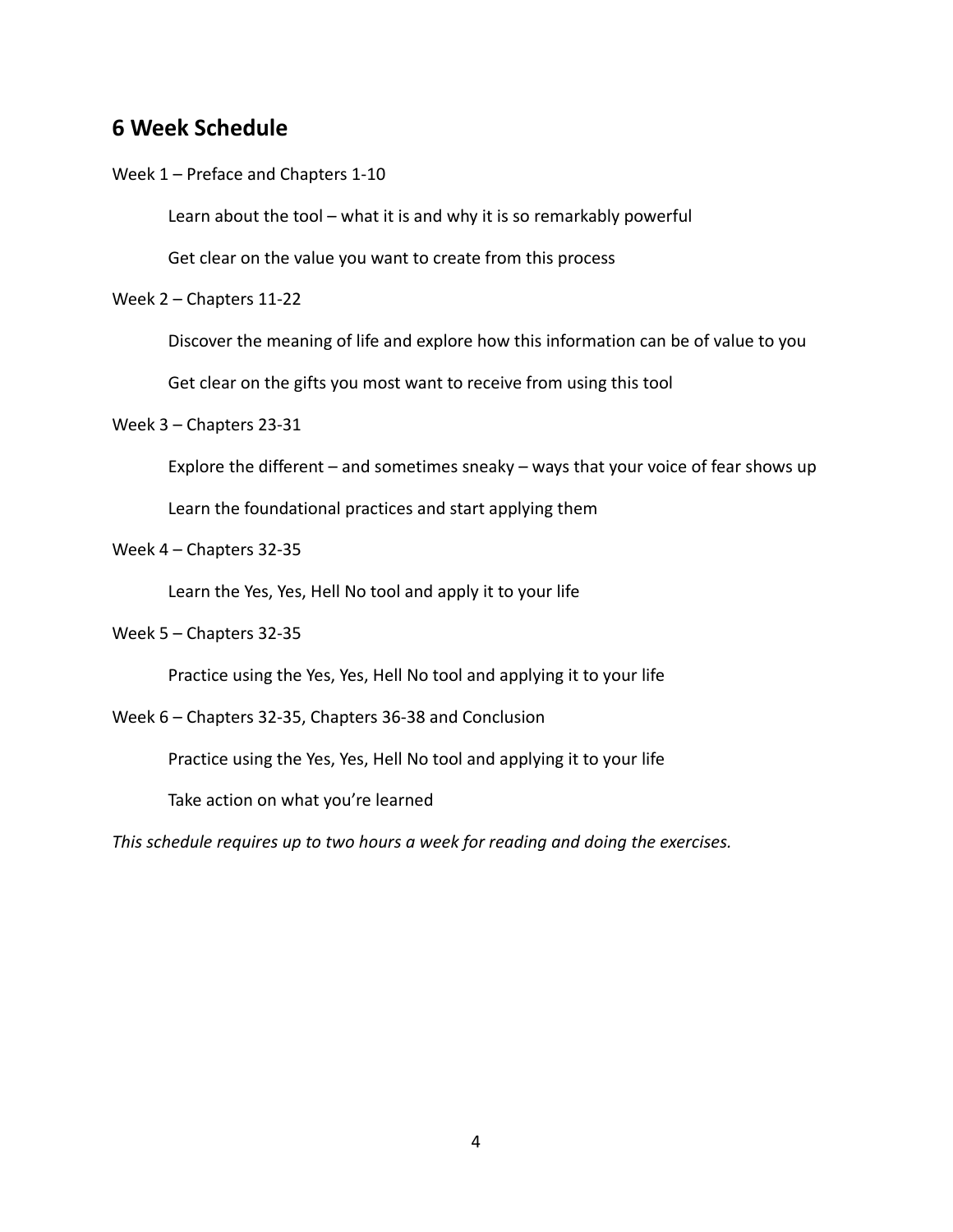## **Chapter 1: One Choice Can Change Your Life Forever**

*What are some of the big decisions you've made in life?* 

On a scale of 1-10, where 1 is no trust and 10 is total trust, how much trust do you have in your *ability to make big decisions in life?*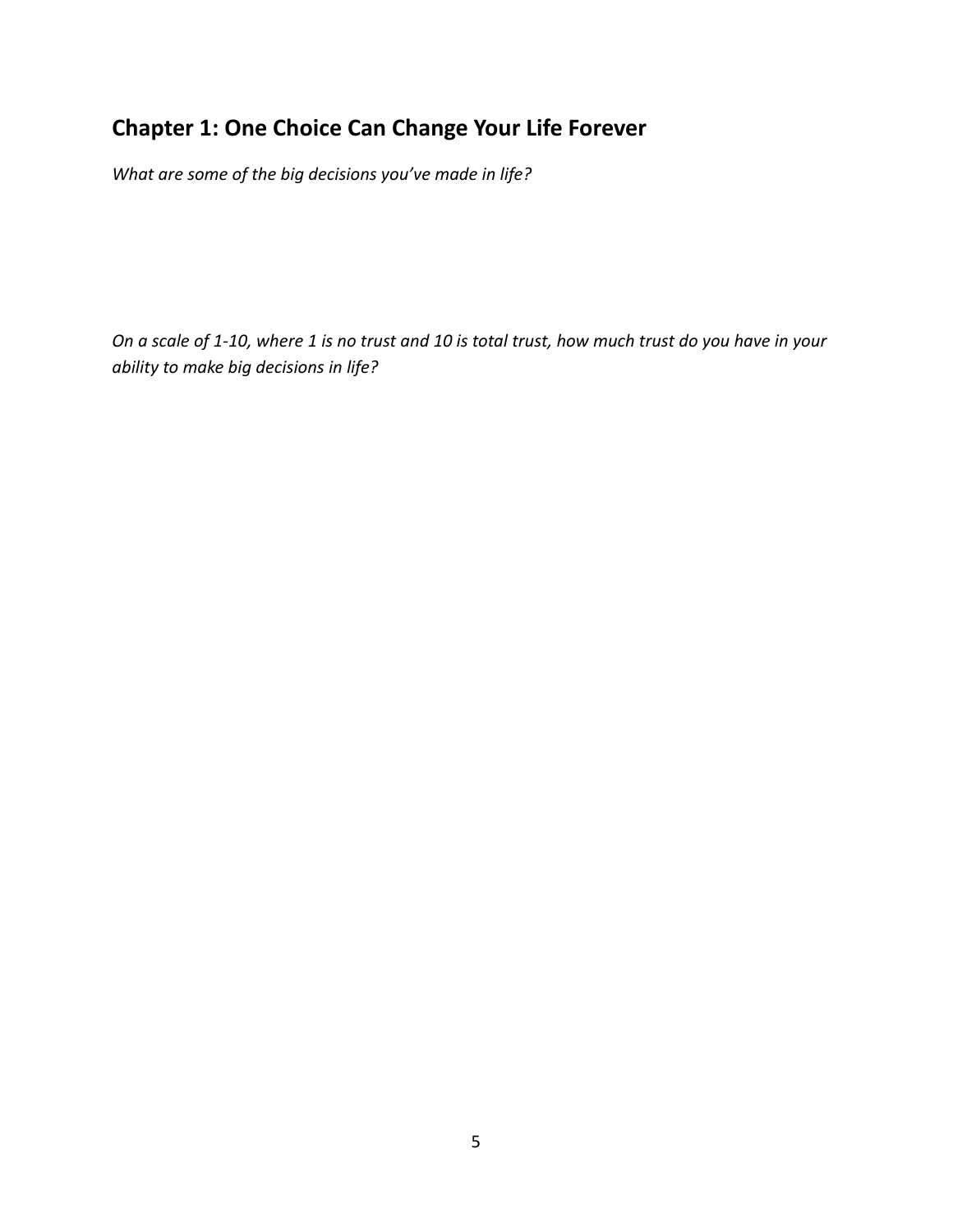## **Chapter 2: Big Wins and Big Decisions**

How do you make your decisions? Do you weigh the pros and cons? Listen to your gut? Flip a coin? Phone a friend?

Do you throw yourself into a grinding process of trial and error? Or do you hang back, hoping that someone else will make your decisions for you?

*What are some of the strategies or tools you use to make decisions?* 

*What has worked well for you with these tools and strategies?*

*What problems or limitations have you found with these tools and strategies?*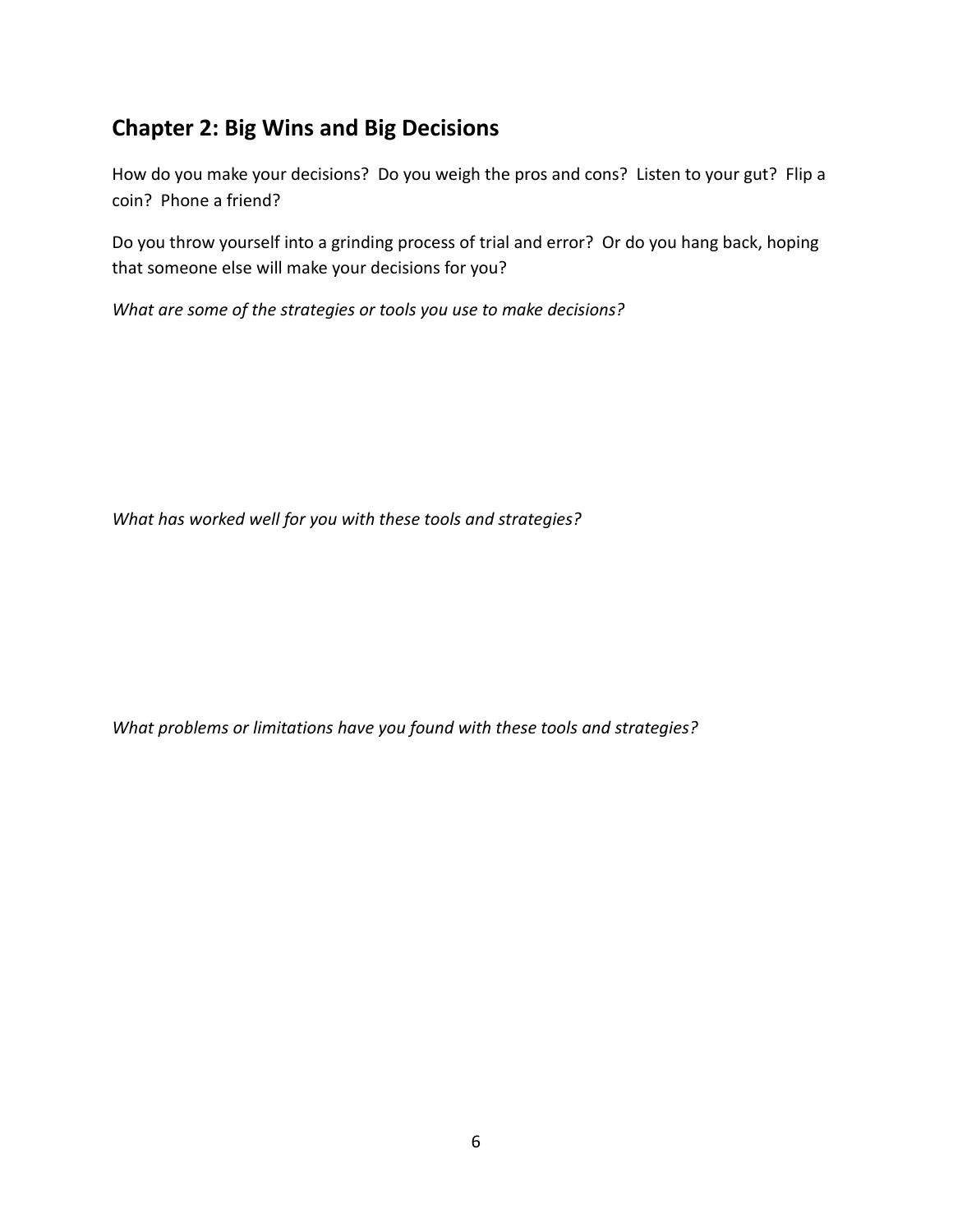#### **Chapter 3: The Three Voices**

*To what extent do you already trust your ability to recognize each of these three voices, when they speak? (i.e. intuition, reason and fear)*

*How does your voice of fear most commonly show up? How do you know when this voice is speaking?*

*How does your voice of intuition most commonly show up? How do you know when this voice is speaking?*

*How does your voice of reason most commonly show up? How do you know when this voice is speaking?*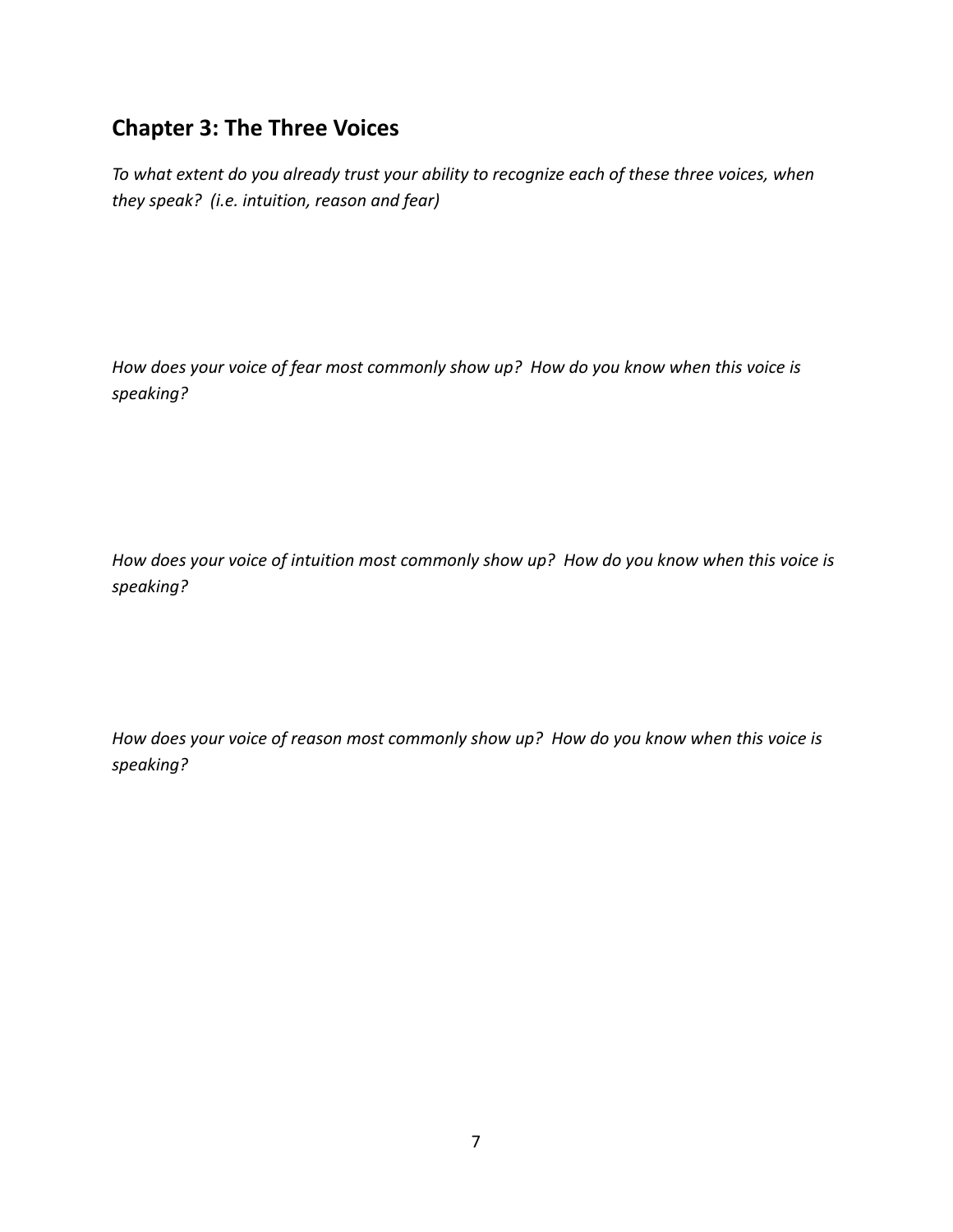## **Chapter 4: When Comfort Becomes a Cage**

*What's an example of a Big Win for you – something that's heartfelt, specific and scary, which you don't already have?*

What level of discomfort does this goal bring up for you? How far outside of your comfort zone *would you have to go, in order to create this goal?*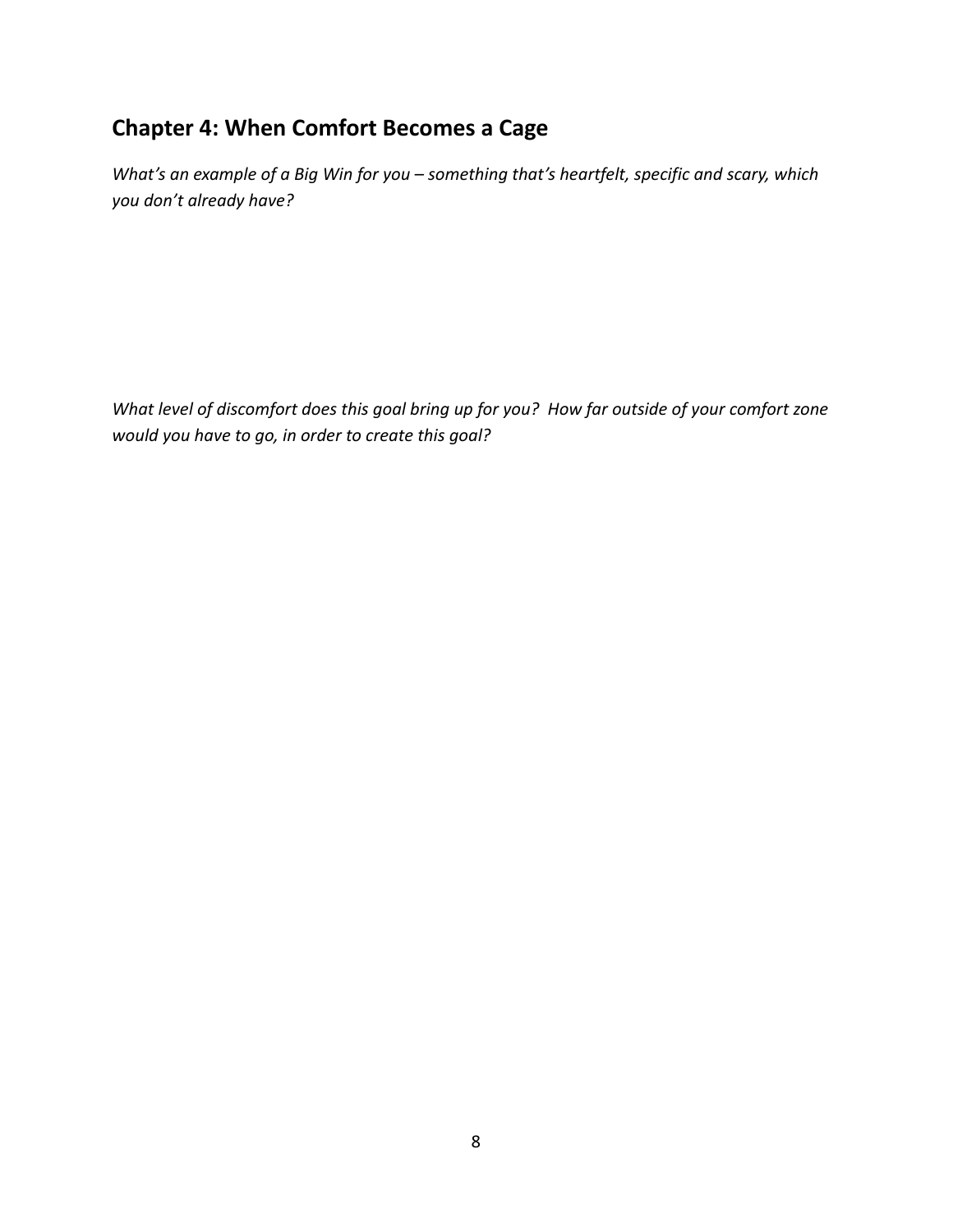## **Chapter 5: Yes, Yes, Hell No!**

Have you already used this tool, in some way, without recognizing it? If so, what's a time when *you took action on a Yes, Yes, Hell No?*

*What were the results?*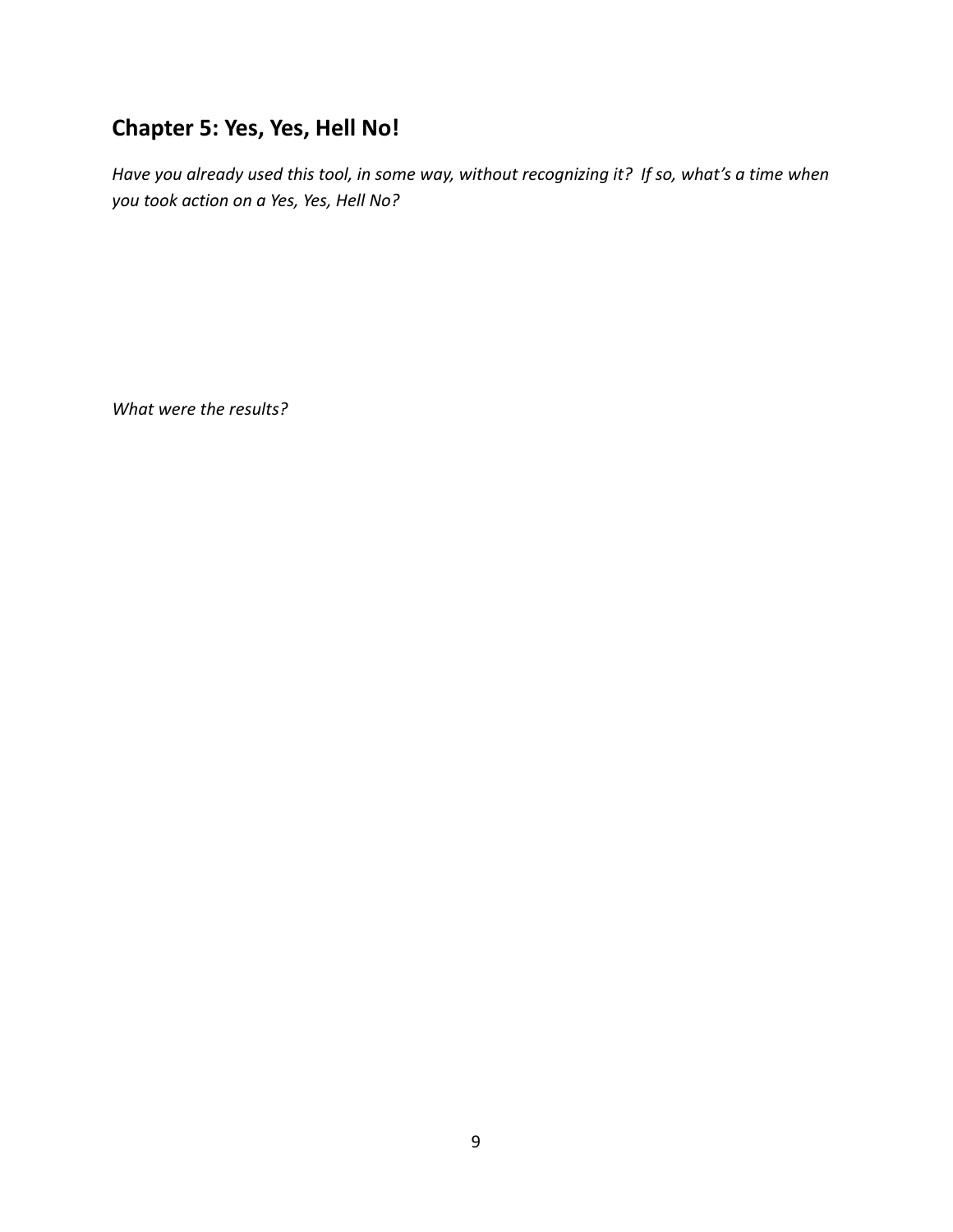#### **Chapter 6: Which Pill Do You Want to Take?**

There are two reasons to read this book. The first is to learn something interesting about life. The second is to change the way you actually live it.

You can use this book to gain *information* or to create *transformation*. You can make it a mental exercise or an ongoing practice to change your life for the better.

It's like the choice in The Matrix between taking the red pill or the blue pill.

*Circle your choice.*

*Blue Pill: My intention is to learn new information*

*Red Pill: My intention is to create transformation*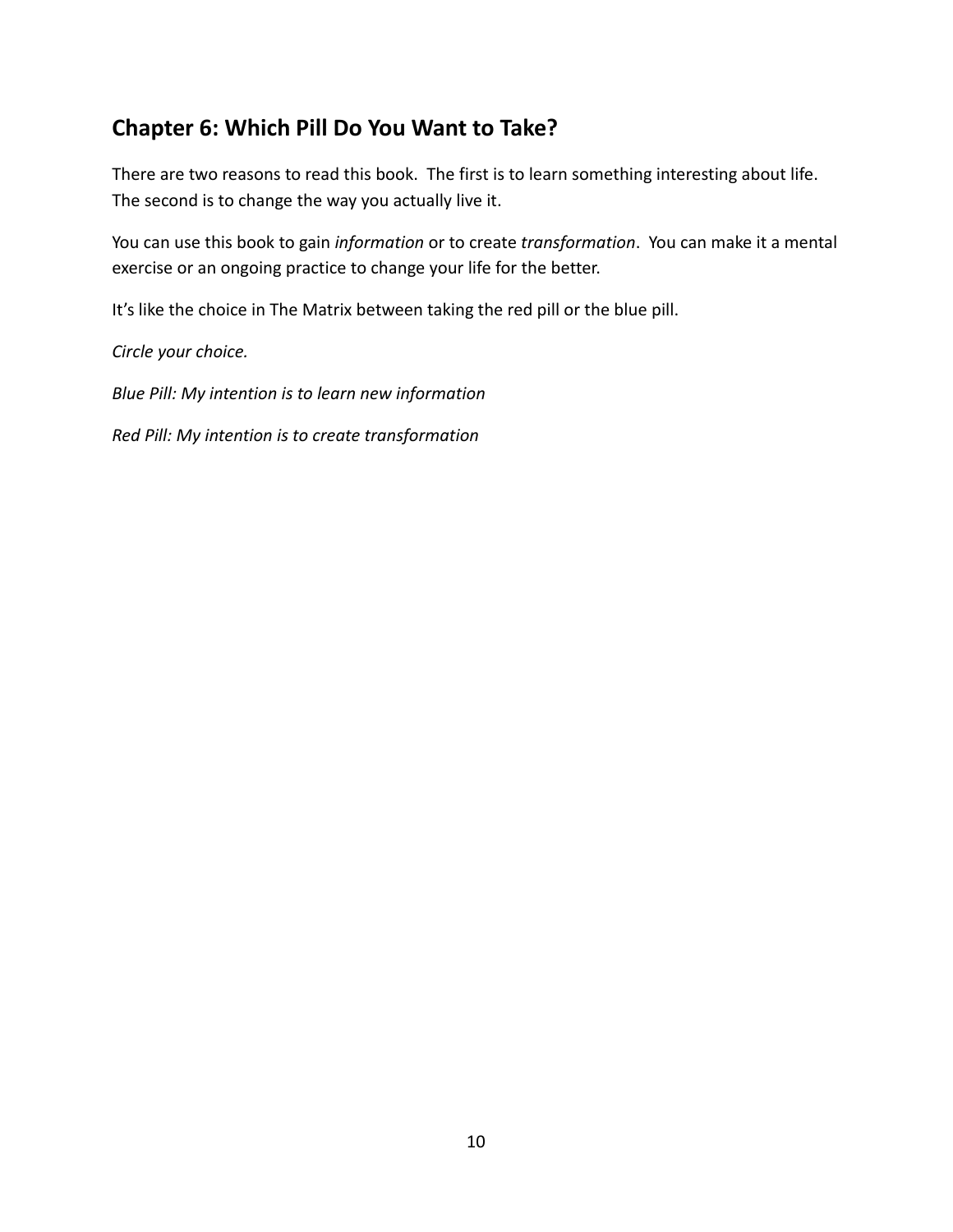## **Chapter 7: What Big Decisions Would You Like to Make?**

*With the following questions, please feel free to brainstorm as many answers as you like. What large dilemma are you currently facing?*

*What small dilemma are you currently facing?*

How would you benefit if you had total trust in your ability to make great decisions with each of *these choices?*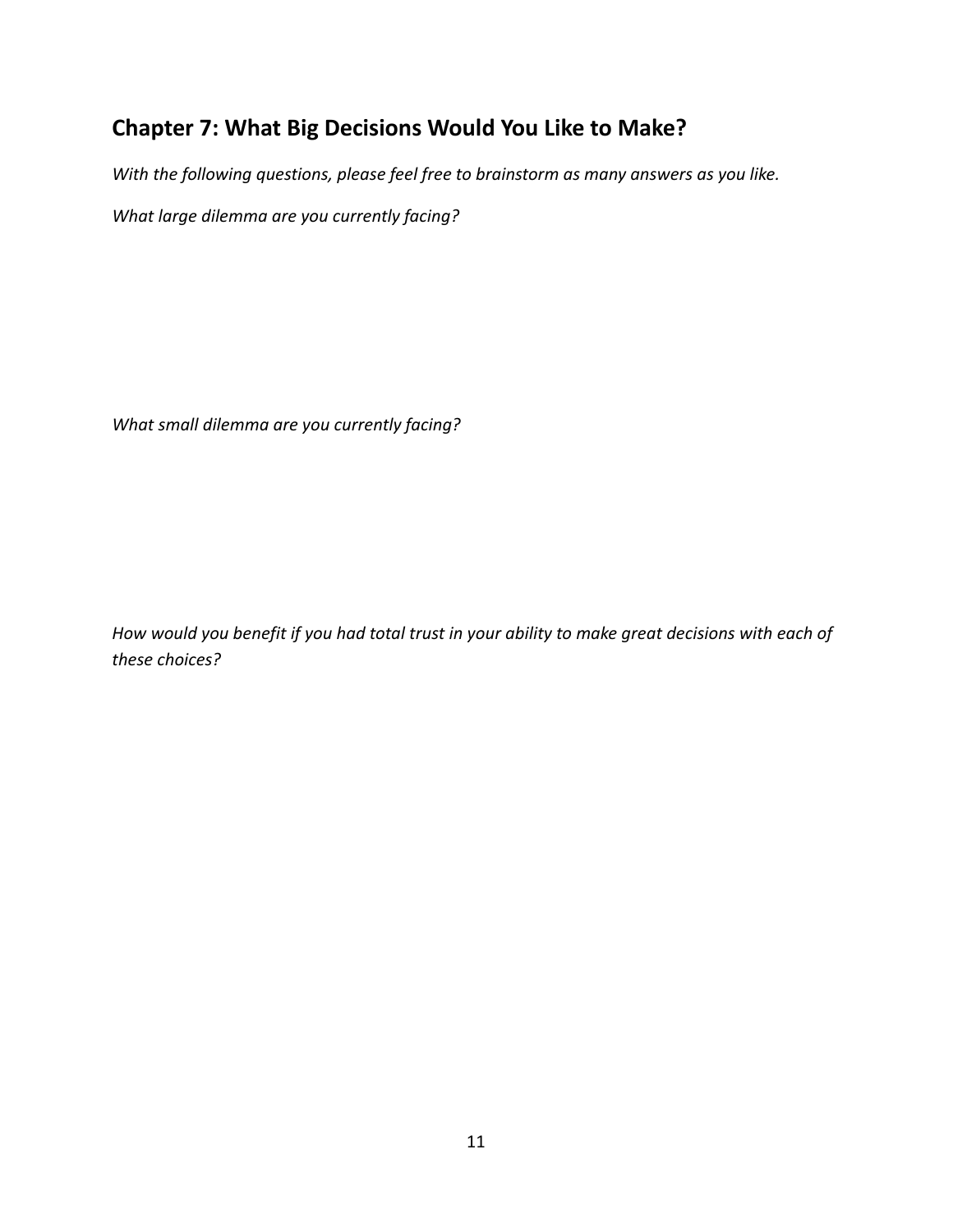#### **Chapter 8: What Big Wins Would You Like to Create?**

The best big wins are both heartfelt, specific, and scary. First off, a big win is *heartfelt*. It's energizing. It excites you. It's in alignment with your purpose and your path.

A big win is also *specific*. While it's rooted in a direction you want to go in, a big win also includes specific destinations along the way, so you can gauge your progress and celebrate your success. Finally, a big win is *scary*. Because it pulls you outside of your comfort zone, it triggers your fears.

Pick a big win that excites you in each of three areas: work, relationships, and self.

*What is a big win you want to create in the area of work and money?*

*"What is a big win you want to create in the area of love and relationships?*

*"What is a big win you want to create in the area of self‐care of self‐development?*

*"What is the big win that up until now, you've been too scared to own?"*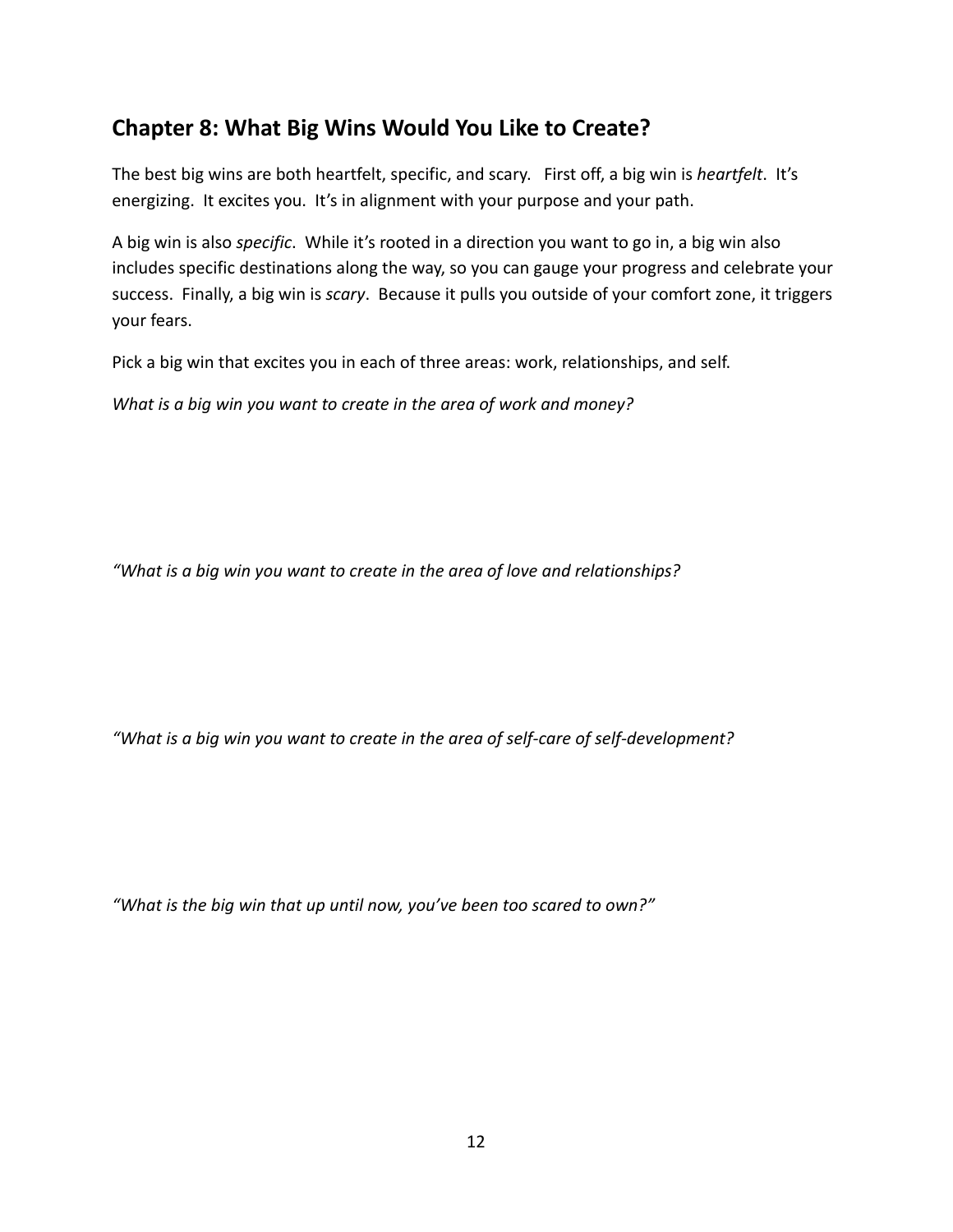#### **Chapter 9: How to Release Your Fears and Experience Freedom**

Both types of courage are important. The courage to conquer is about discipline and strength. The courage to change is about acceptance and understanding. Then the greatest strength comes from being able to master and integrate both. The key is to learn which is most important for each situation.

What is an example of a time when you displayed the courage to conquer? (i.e. in the face of an *external challenge, you took a courageous action and pushed through your fears)* 

What is an example of a time when you displayed the courage to change? (i.e. in the face of an *internal challenge, you accepted any conflicts, limitations or learning edges you were facing, and then from that place, created growth and deep change)*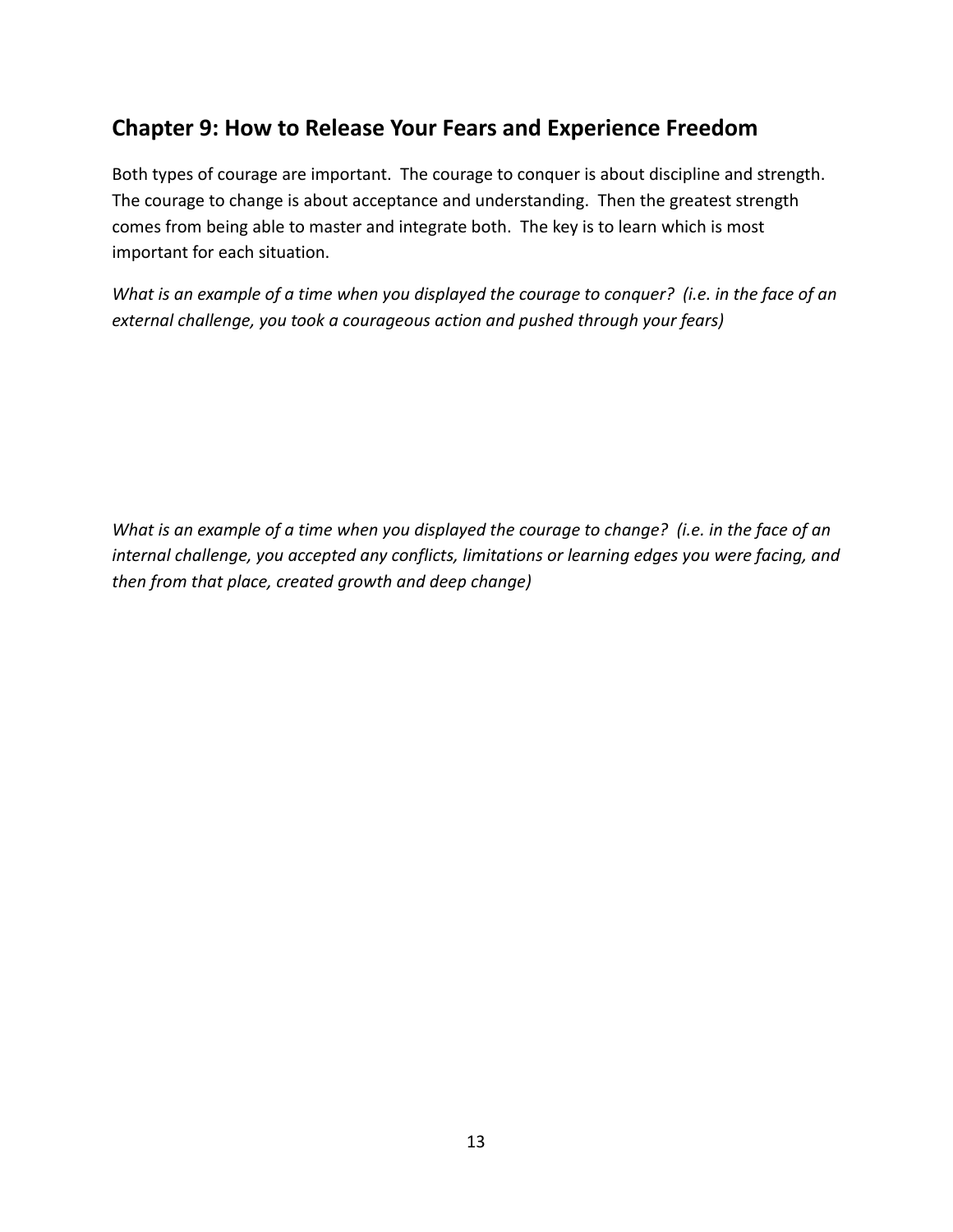## **Chapter 10: Tiger, Wall or Leap of Faith?**

What is an example of a time when you faced a Tiger? (i.e. a real and present danger)

What is an example of a time when you faced a Wall? Are there any current places in your life *where things feel stuck, or where you're pushing forward in courageous ways, but there's no sense of excitement or purpose?*

What is an example of a time when you faced a Leap of Faith? (i.e. a Yes, Yes, Hell No!)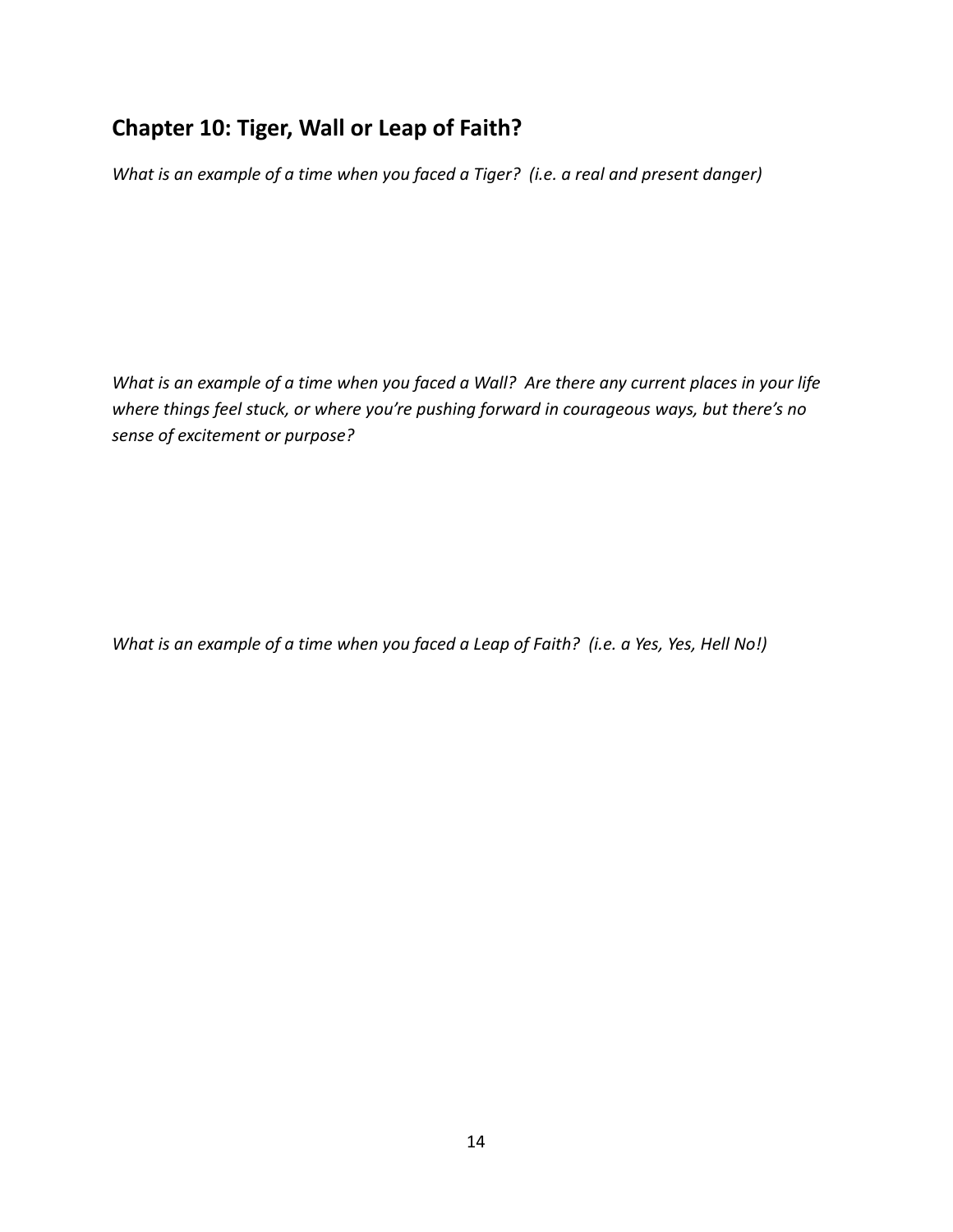## **Chapter 11: The Meaning of Life**

The meaning of life comes from growth, contribution, connection and creativity.

*Brainstorm a short list: what are your opportunities for growth and development? What are different ways that you could learn and change?*

*Brainstorm a short list: what are your opportunities for contribution and service? Who do you know, where there is an opportunity to make a difference in their life? How?*

*Brainstorm a short list: what are your opportunities for connection? Who would you most like to feel closer to? How could you reach out and connect with them?*

*Brainstorm a short list: what are your opportunities for creativity? What is something you're already doing in your life, where you could approach it in a more creative way?*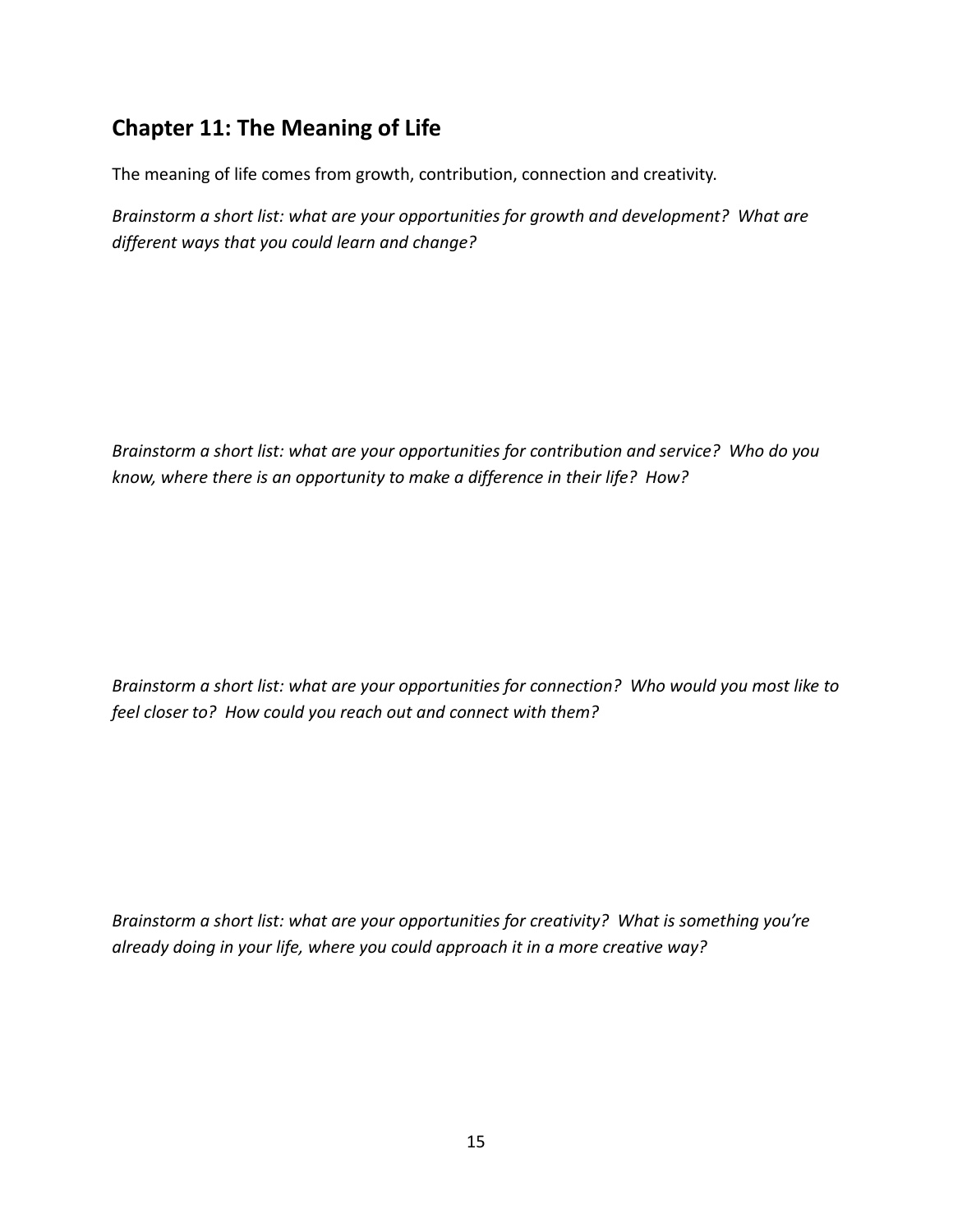## **Chapter 12: The Practice of Leaping and Being Caught**

When we're in the middle of a Leap of Faith, it can be hard to trust our choices, given how loud the voice of fear can be. With time and perspective, the wisdom of our decisions often becomes more clear.

So let's take a look at some of the times in your life when you made choices that were both inspiring, grounded and scary. What choices did you make? What were the results of those choices?

Think of a time in your life when you made a choice that was both inspired, grounded and scary. *We're looking for something you went for that made your heart sing, or felt on purpose, and that also brought up your fears. What were some of your options? Which one did you take?*

With this decision, how did the voice of intuition show up for you? What was it that you felt or *experienced that made you feel this was an inspired or purposeful choice?*

With this decision, how did the voice of fear show up for you? What were the specific dangers *or concerns that it warned about?*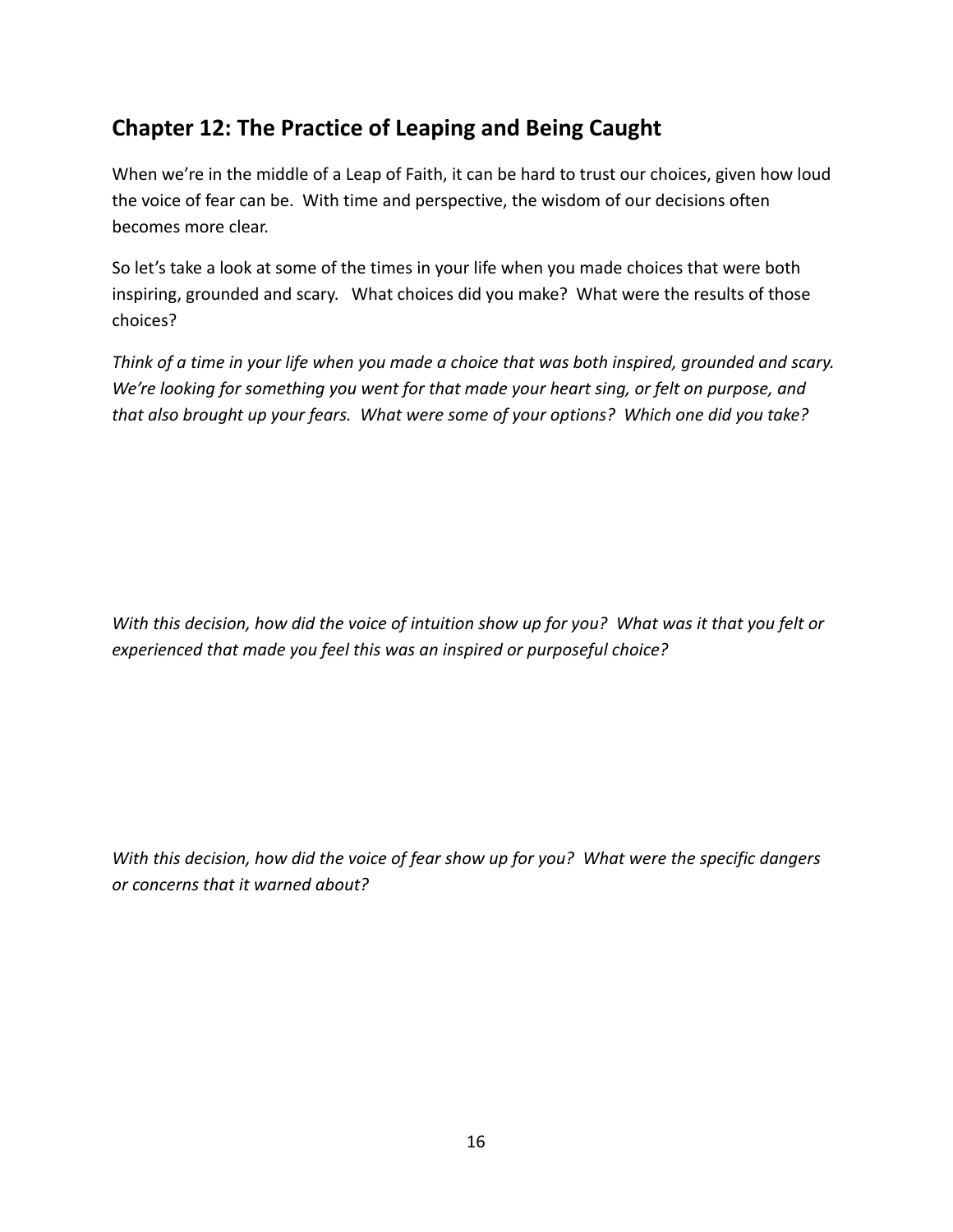With this decision, how did the voice of reason show up for you? What were the specific ways *you checked out this decision to make sure it was sane, and then grounded the decision, as a way of carrying it out as efficiently as possible?*

*What were the results of this decision? How did it help you grow? What benefits did you receive? Were there any costs?*

Looking back, how do you feel about this decision? Was it a wise choice for you at the time? If *so, why?*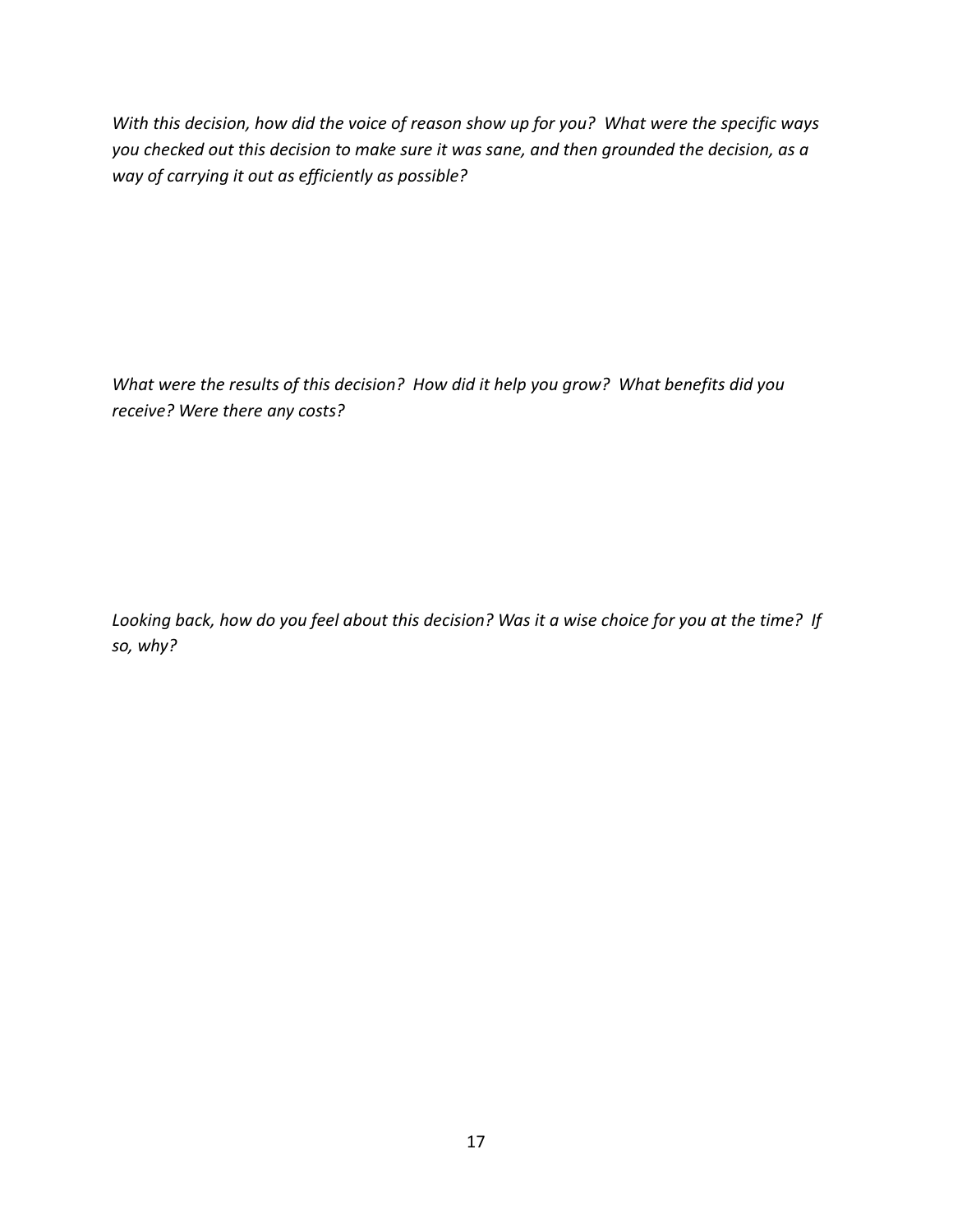## **Chapter 13: The Gift of Growth**

*Think of a moment when you felt absolutely loved and connected. Consider the people you were with and the scene you were in. What were you doing? Were you worried about the future, or were you present in the moment?*

*Now, think of something that scares you. Do you agonize over finances or worry about your children? Do you worry about not being good enough? Fearing rejection? Avoiding failure?*  Think of a fear and repeat it to yourself. Give it your awareness. Focus on it. Then notice: What happens to your body? How do you feel? Does the world seem more or less safe?

Connect back to a memory of a time when you felt loved and safe. From this place, do your problems seem harder or easier to deal with? Can you think of any creative ideas for how to *address them?*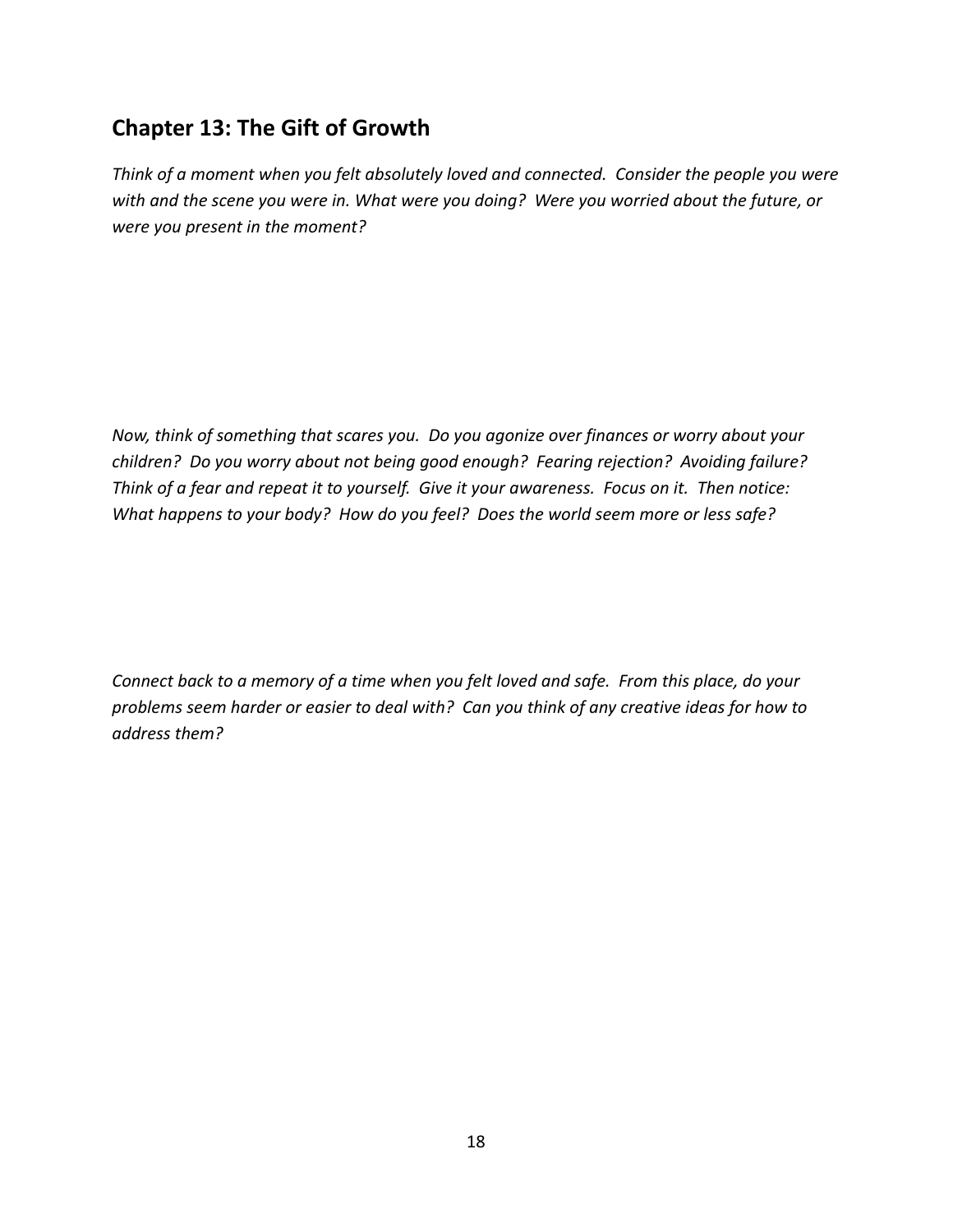## **Chapter 14: The Gift of Connection**

In relationships, each step to greater intimacy requires a Leap of Faith. And the more you care about someone, the louder the voice of fear becomes.

*If you could radically improve your relationship with one person in your life, who would you choose?* 

*What are some examples of things that upset you in this relationship? (i.e. I'm upset because…)*

Pick one. With that situation or issue, check in with your voice of fear. What is it scared about? *How is it trying to protect you the best way it knows how?*

Now check in with your voice of intuition, which also shows up as the voice of love. What are *some of the things about this person that you most appreciate and value?* 

*Take an opportunity to share what you learned with them, from a place of ownership and vulnerability. Share what you discovered, in terms of your fears. Then share what you discovered, it terms of what you most value about them.*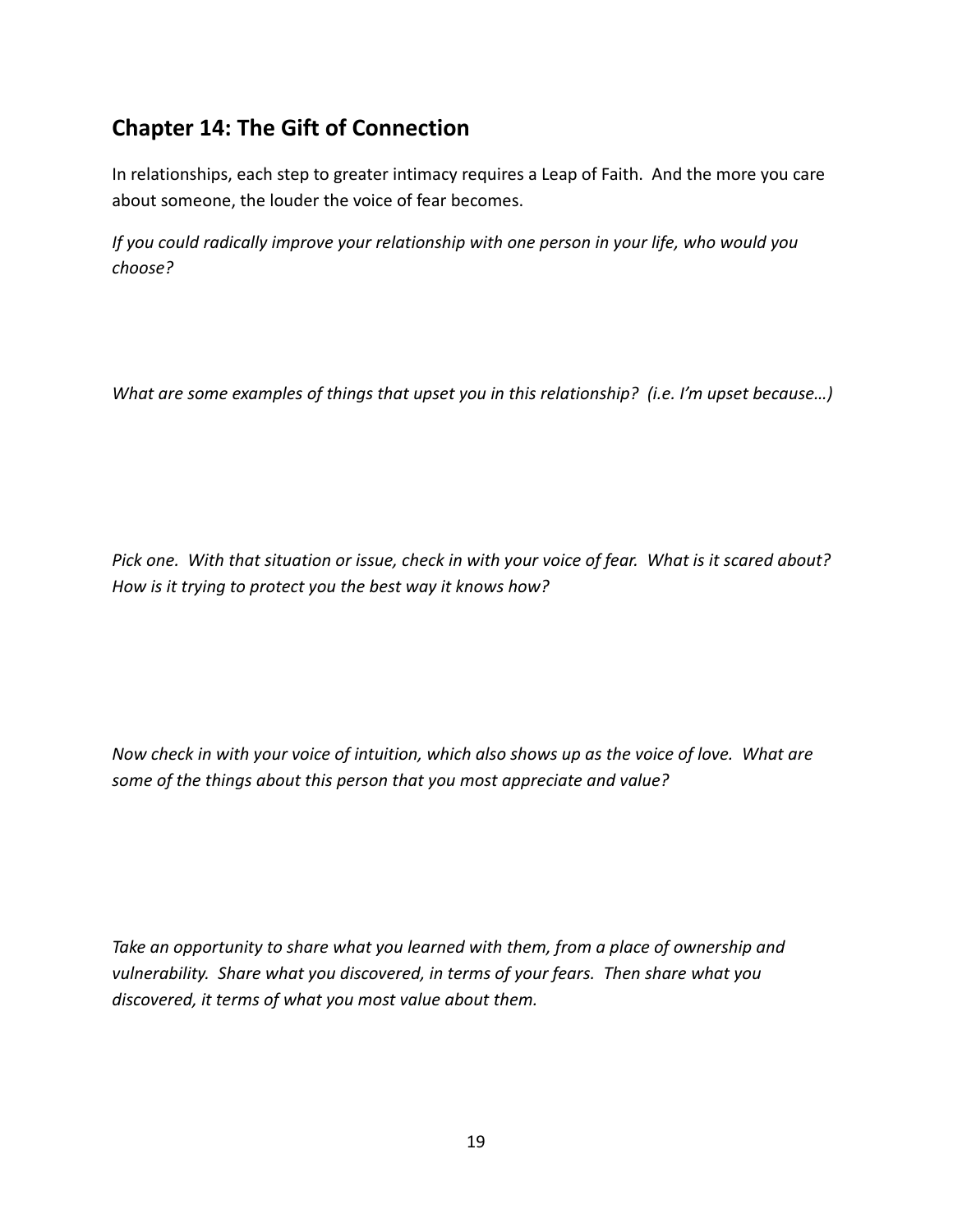## **Chapter 15: The Gift of Abundance**

The ladder of success measures your gains in life in terms of what you *have*. How much money do you have? how much beauty? Status? How many possessions? Friends? Climbing this ladder results in health, wealth, and approval. Failing to climb this ladder leads to poverty, sickness, and rejection.

The ladder of consciousness measures your *experience* in life. How happy are you? What are you feeling? How do you show up in the world each day? Are you living from a place of love and joy or from a place of fear and judgment? Are you experiencing abundance or scarcity?

Imagine that you had to pick one of the following choices. You only get one. Which would you *choose? Circle your choice:*

- *A. A life filled with tremendous success and moderate consciousness. (i.e. lots of money and status, but only a moderate amount of happiness, love, joy and fulfillment.)*
- *B. A life filled with tremendous consciousness and moderate success (i.e. lots of happiness, love, joy and fulfillment, but only a moderate amount of money and status.)*

*What percentage of your time and energy do you put into creating more success?*

*What percentage of your time and energy do you put into creating more consciousness?*

*As a result of your answers, are there any changes you'd like to make to your life or your priorities? If so, what?*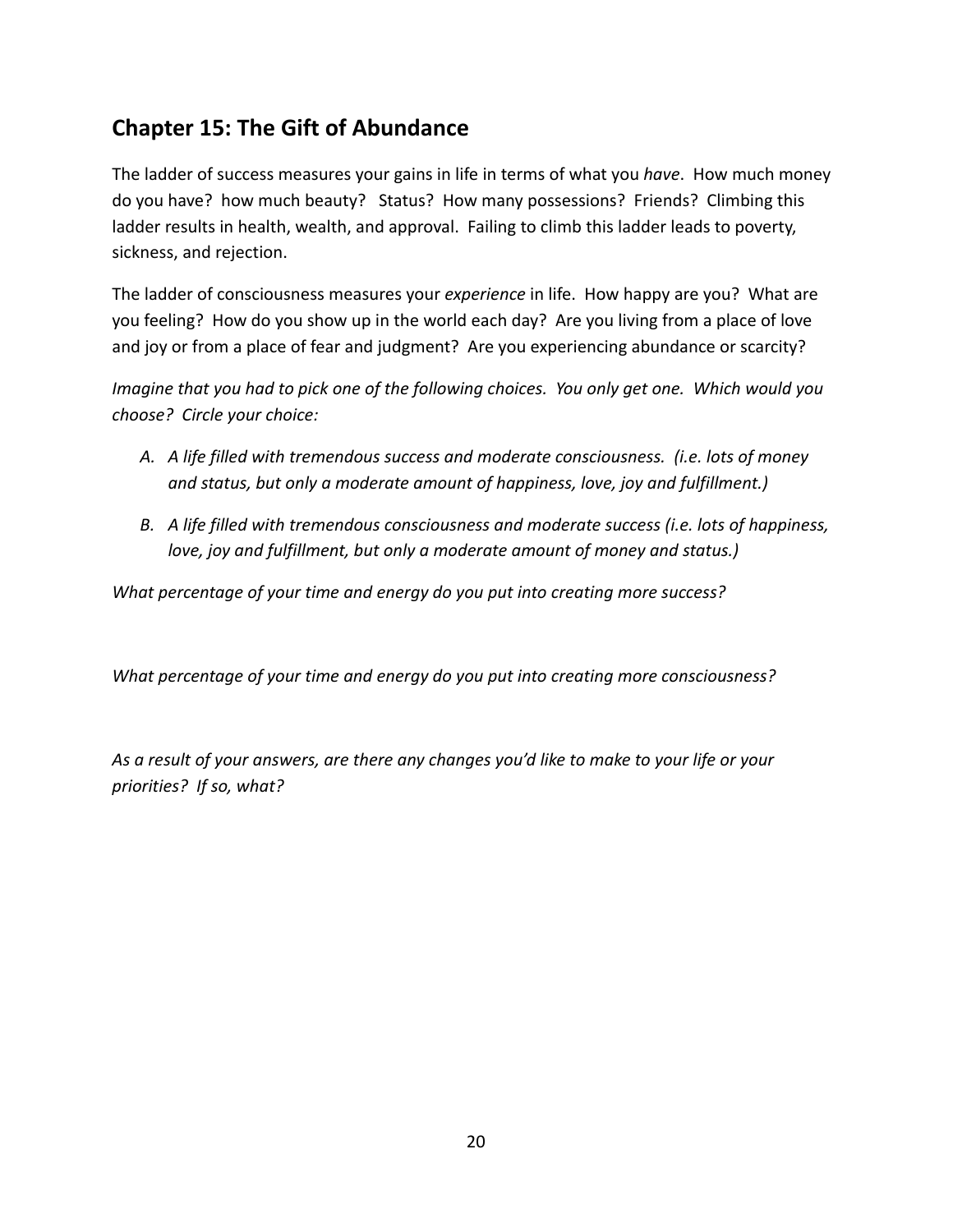## **Chapter 16: The Gift of Flow**

What is an example of a time when you were in flow? What did it feel like? What were the *benefits of being there?*

Have you found any tools or keys for helping you get into flow more often? If so, what are they?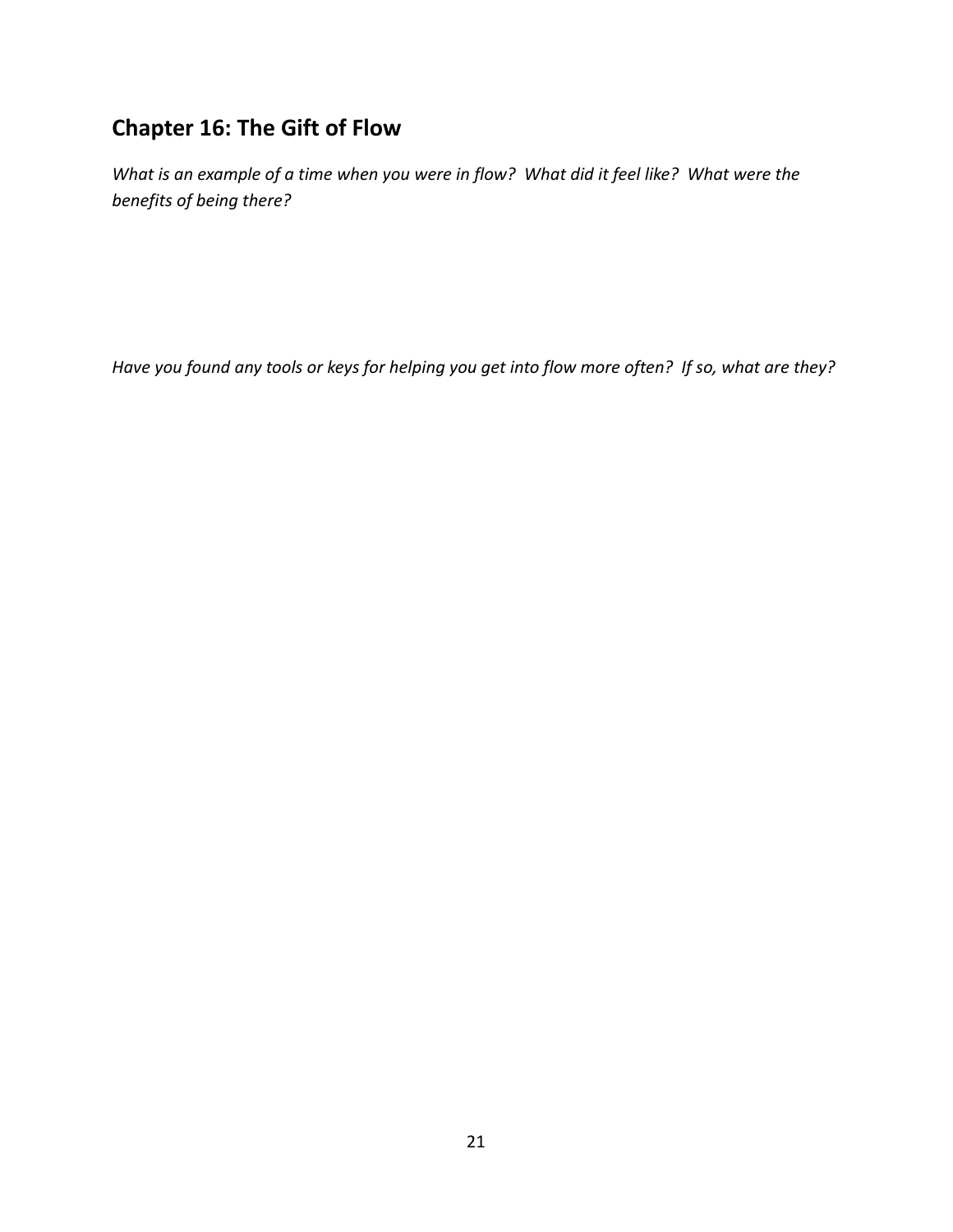## **Chapter 17: The Gift of Gratitude**

Gratitude isn't a concept. It's a practice and it's a state of being. It's a choice to shift in consciousness, and it's a consequence of doing so. So let's give this amazing little tool a try.

*Think of something that scares you. What are some of your worries? What are some of the things that cause you stress? Make a list of some of your most pressing fears.*

As you pay attention to these fears, notice what happens to you. Do you feel more or less *creative? Do you feel more or less powerful? Do you feel happier or less happy?*

For each of these fears, ask yourself the following question: "Is this a real and present danger to me or my loved ones, right here and right now?" If the answer is yes, ask yourself, "Can I take *some immediate action that will address the problem?" Write down yes or no for each of the fears on your list.*

*Are there any Tigers on your list? Any genuine real and present dangers, which you can respond to with immediate action? If so, put the book down and go!*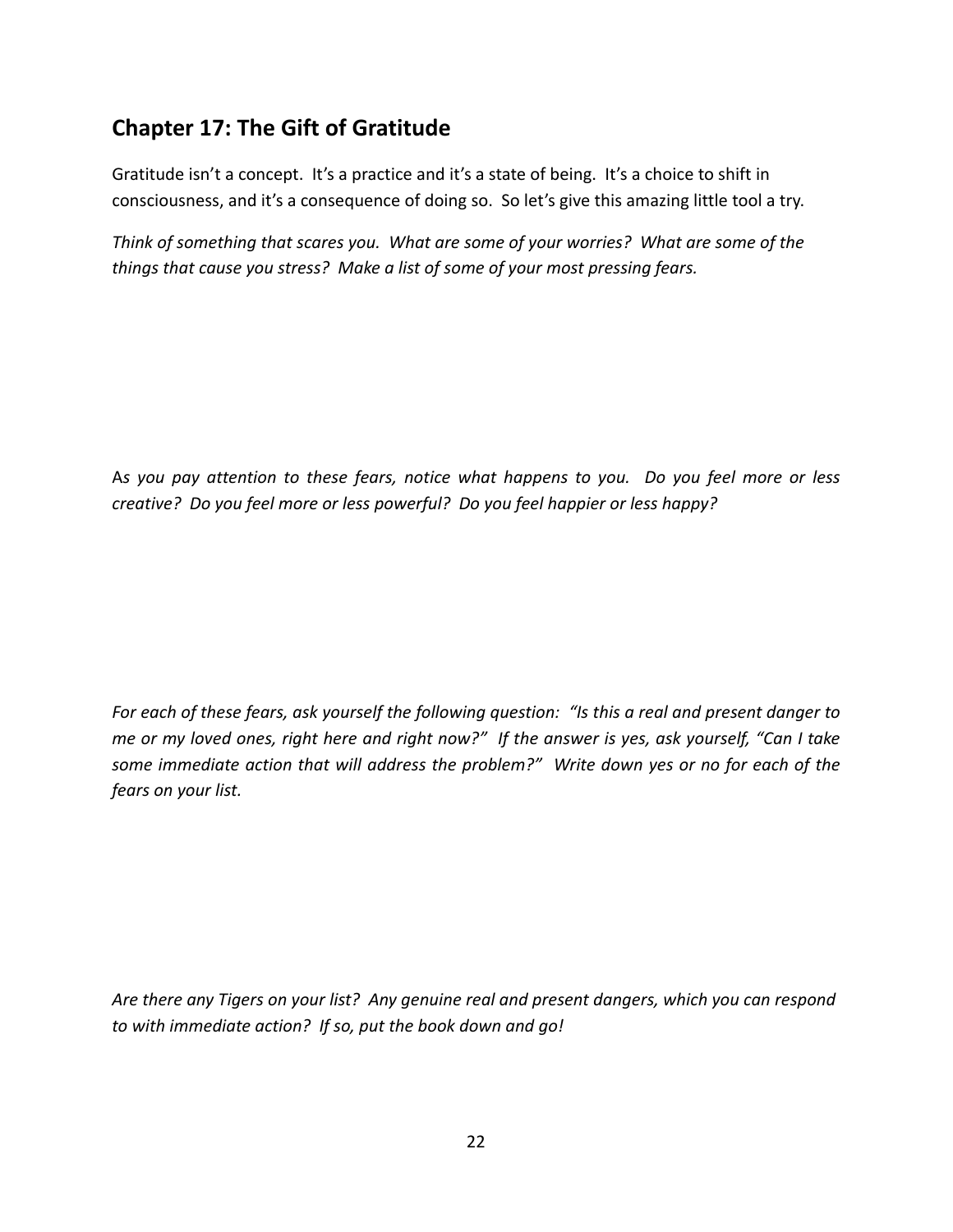If not, check in with the voice of fear and ask it the following question: "How are you trying to serve me the best way you know how?" In other words, what is it trying to protect you from? How is it trying to help? You don't need to agree or disagree with anything it says. You don't need to fight it and make it wrong, or feed it and make it right. Just listen, and seek to *understand.* 

*Continue listening to the voice of fear until this feels complete.* 

*You: "How are you trying to serve me the best way you know how?"*

*Fear:* 

Now make a list of at least ten things that are going well in your life. What are at least ten *things you could choose to be grateful for?*

- *1.*
- 
- *2.*
- *3.*
- *4.*
- *5.*
- *6.*
- *7.*
- 
- *8.*
- *9.*
- *10.*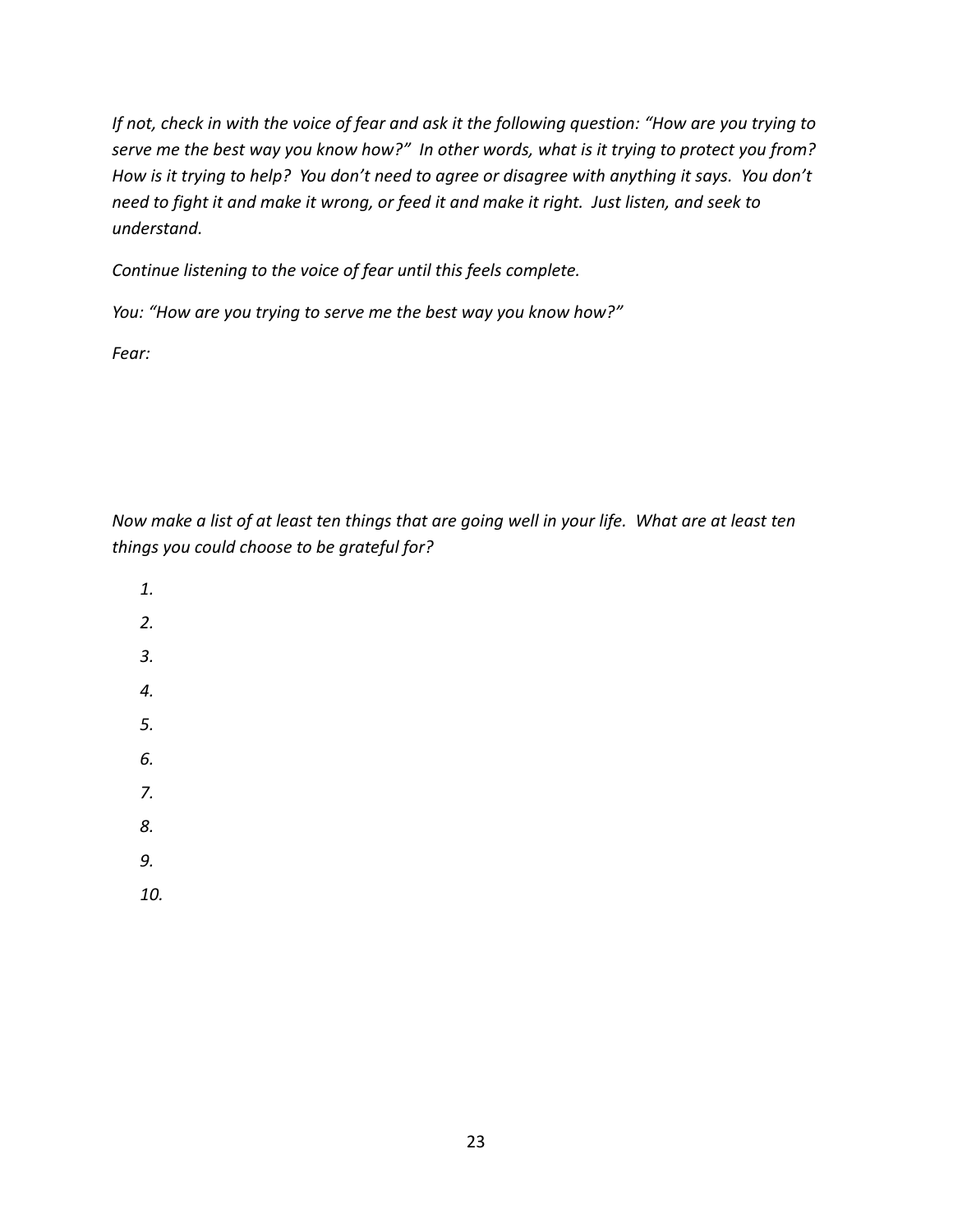Think about each of the items on this gratitude list. Do you have a specific memory or image for each one that touches your heart? Feel into those images and connect with them. If you want, *you can place your hand on your heart and put your attention there, as a way of connecting* with this aspect of your being. What does your voice of love and intuition have to share?

State your gratitude out loud. "I am grateful for..." Keep going, until you feel an emotional shift *inside.*

*As you practice moving into gratitude, notice what happens to you. Do you feel more or less creative? Do you feel more or less powerful? Do you feel more or less happy?*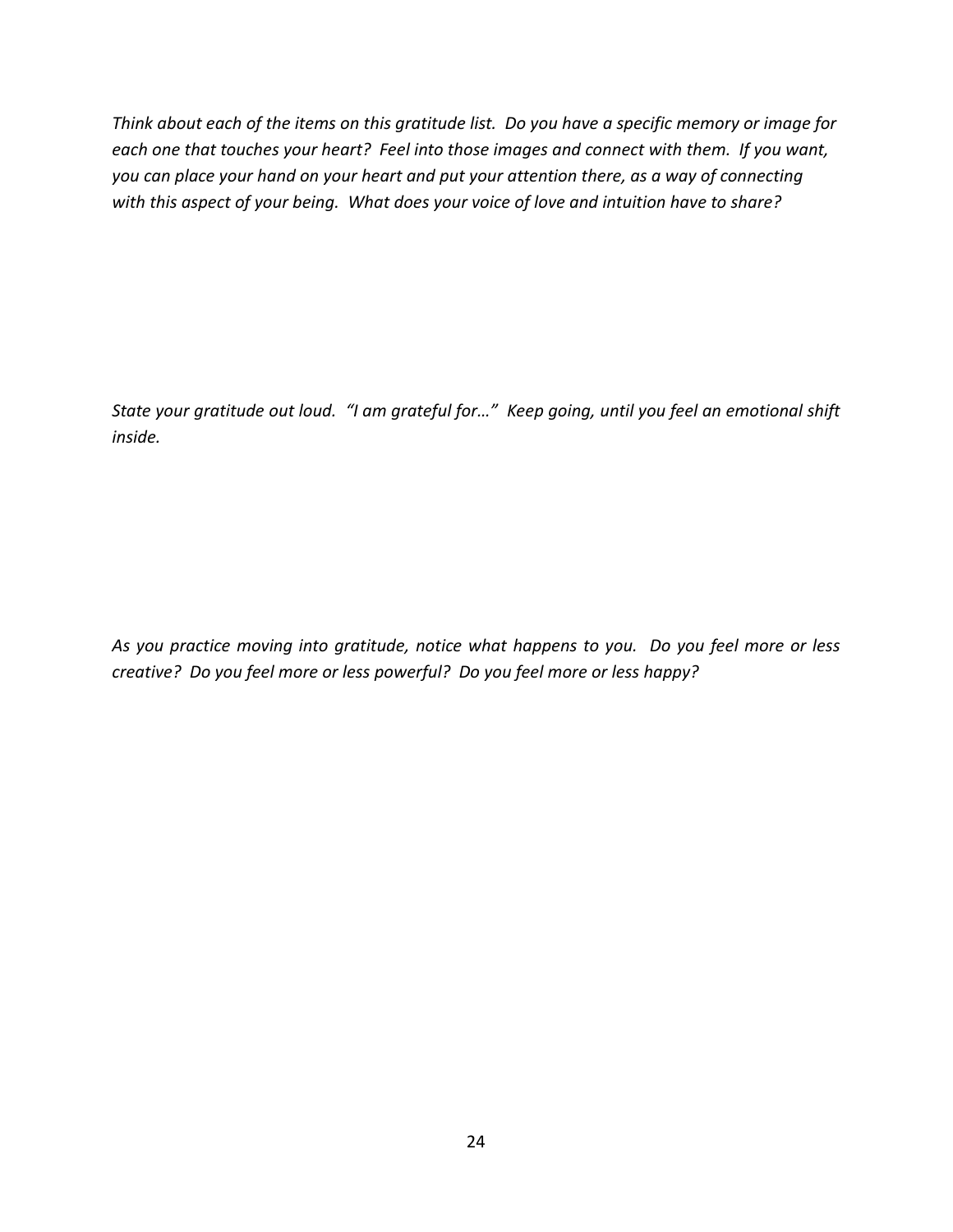## **Chapter 18: The Gift of Service**

When life gets too full, we have to reduce our commitments or reduce our consciousness.

What is an example of a time when you wanted to be of service, but ended up going into self*sacrifice instead? Why did you say yes? Why did it turn into self‐sacrifice?*

*What are some of places where you regularly over‐commit yourself? What costs or consequences do you experience when you do so?*

It's just as important to learn how to say no as it is to say yes. Spoken with integrity, "no" is one of the most loving words we can say.

What are some of your fears of saying no? What are you afraid will happen if you do so?

Create a "not to do list." What are some of the things you could choose to say no to, in order to *create space for the most important priorities in your life?*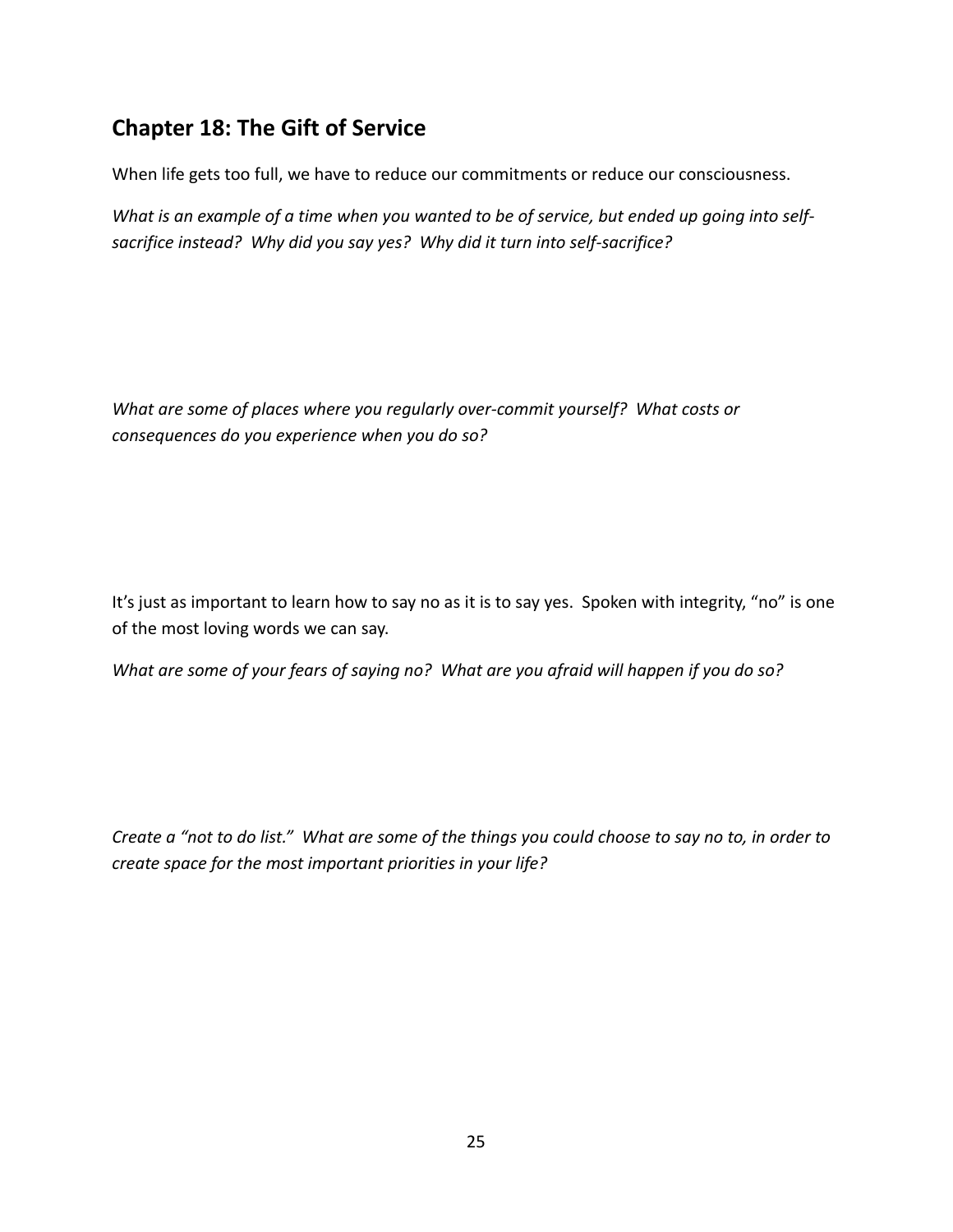## **Chapter 19: The Gift of Authentic Leadership**

*What do you believe the relationship is between leadership and vulnerability?*

What is an example of a time when you practiced Heroic Leadership? (i.e. you felt you had to *make it happen, have all the answers, or measure up to people's expectations on you?)*

*What is an example of a time when you practiced Authentic Leadership? (i.e. you focused on contribution more than self‐importance or you focused on questions more than answers?)*

*What are the costs and benefits of each?*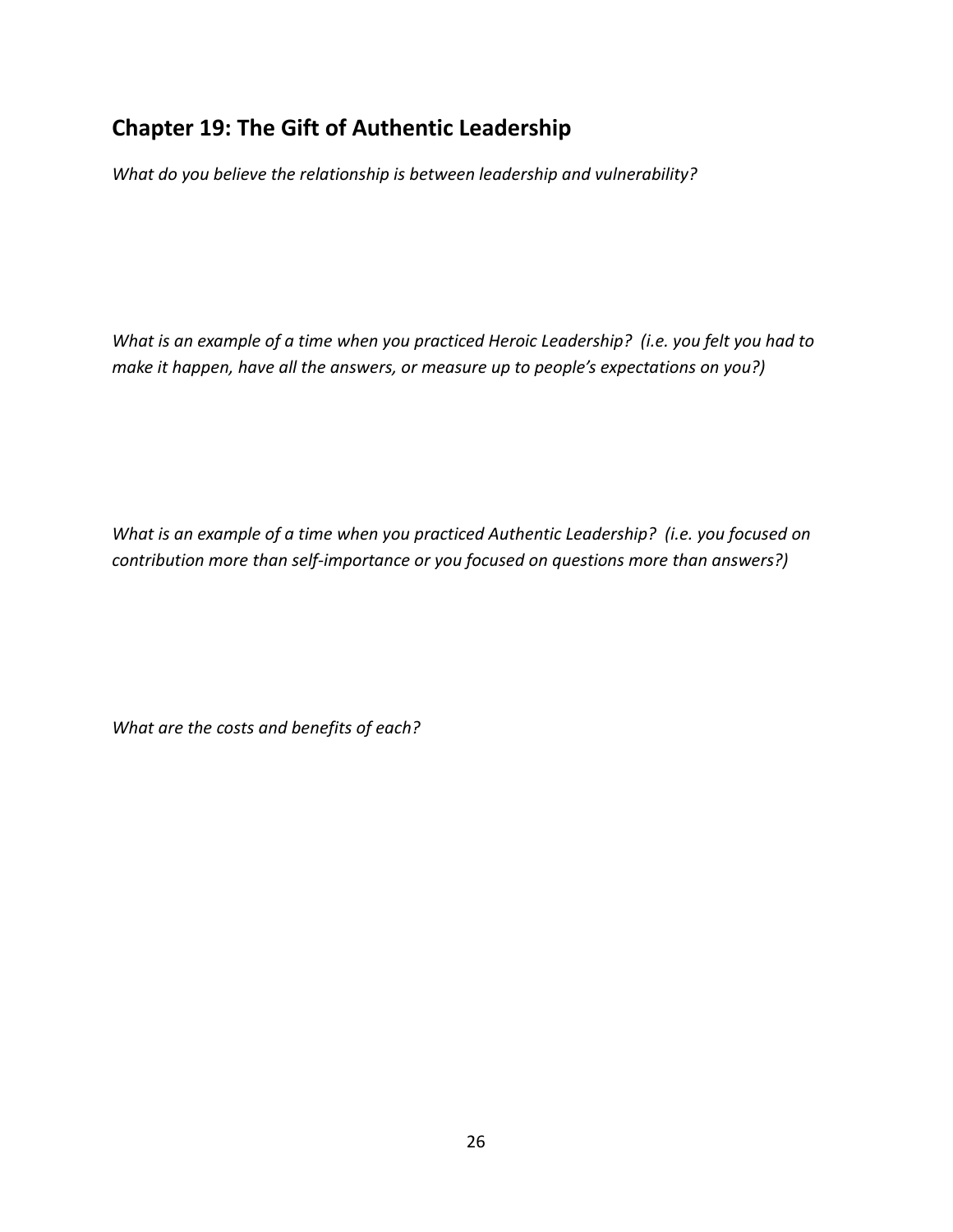#### **Chapter 20: The Gift of Authentic Success**

*What is an example of a time where you created stress‐based success? (i.e. achieving your goals, but in a way made you less happy and/or less fulfilled)*

*What is an example of a time where you created authentic success? (i.e. committing to goals that were both heartfelt, specific and scary?)*

*Are there any places where you've hit a Wall with your success? Where you're pushing towards goals just because you feel that you "should" or that you "have" to?*

*There are two primary ways to shift from stress‐based success to authentic success. Either change your goals, so that they are heartfelt, specific and scary, or change the way you're pursuing your goals, by adding in more opportunities for growth, contribution, connection and creativity. Which do you want to focus on? What are some ways you can do so?*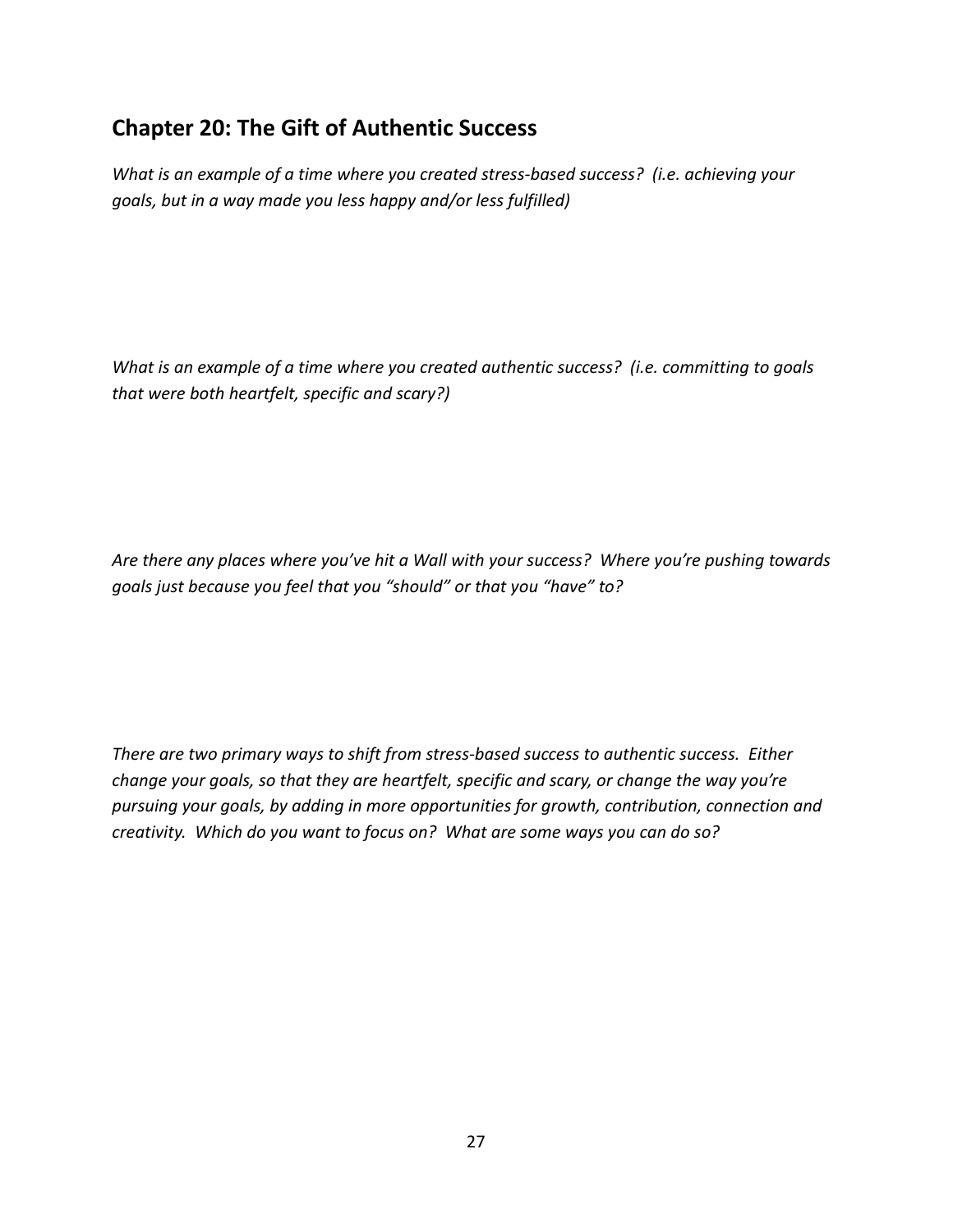## **Chapter 21: The Gift of Creativity**

Stress creates *activity*, but it destroys *creativity*. It causes smart people to do stupid things. How stressed are you? Here's a simple assessment to help you find out.

*Answer each of the following questions on a scale of 1‐5, where:*

- *1 = Strongly Disagree*
- *2 = Disagree*
- *3 = Neither Agree nor Disagree*
- *4 = Agree*
- *5 = Strongly Agree*
- *1. I spend the majority of my time reacting to urgent problems \_\_\_\_*
- *2. I have a pattern of failing to deliver on my goals and agreements \_\_\_\_*
- *3. I regularly make unwise or unconscious decisions \_\_\_\_*
- *4. I am driven more by a fear of failure than by an excitement for success \_\_\_\_*
- *5. I am at risk of getting sick or burning out this year \_\_\_\_*
- *6. My relationships have high levels of conflict and low levels of trust \_\_\_\_*

*6 – 14 In the Zone. Congratulations! You're a model of creativity and authentic success.*

15 - 21 Fine for Now. You are likely succeeding, but may be at risk when the next crisis hits.

22 - 26 Overstress. You can not cope with this level of stress. You have three choices: create a *productivity breakthrough, reduce your responsibilities, or watch the crisis escalate.*

*27 – 30 Emergency. Get help. You life needs urgent care.*

*My score \_\_\_\_\_\_\_\_\_*

*Brainstorm a short list: What are some ways you could reduce your expectations and/or your responsibilities?*

Brainstorm a short list: Who could you get help from, either to take things off your plate, or to *help you create some productivity breakthroughs?*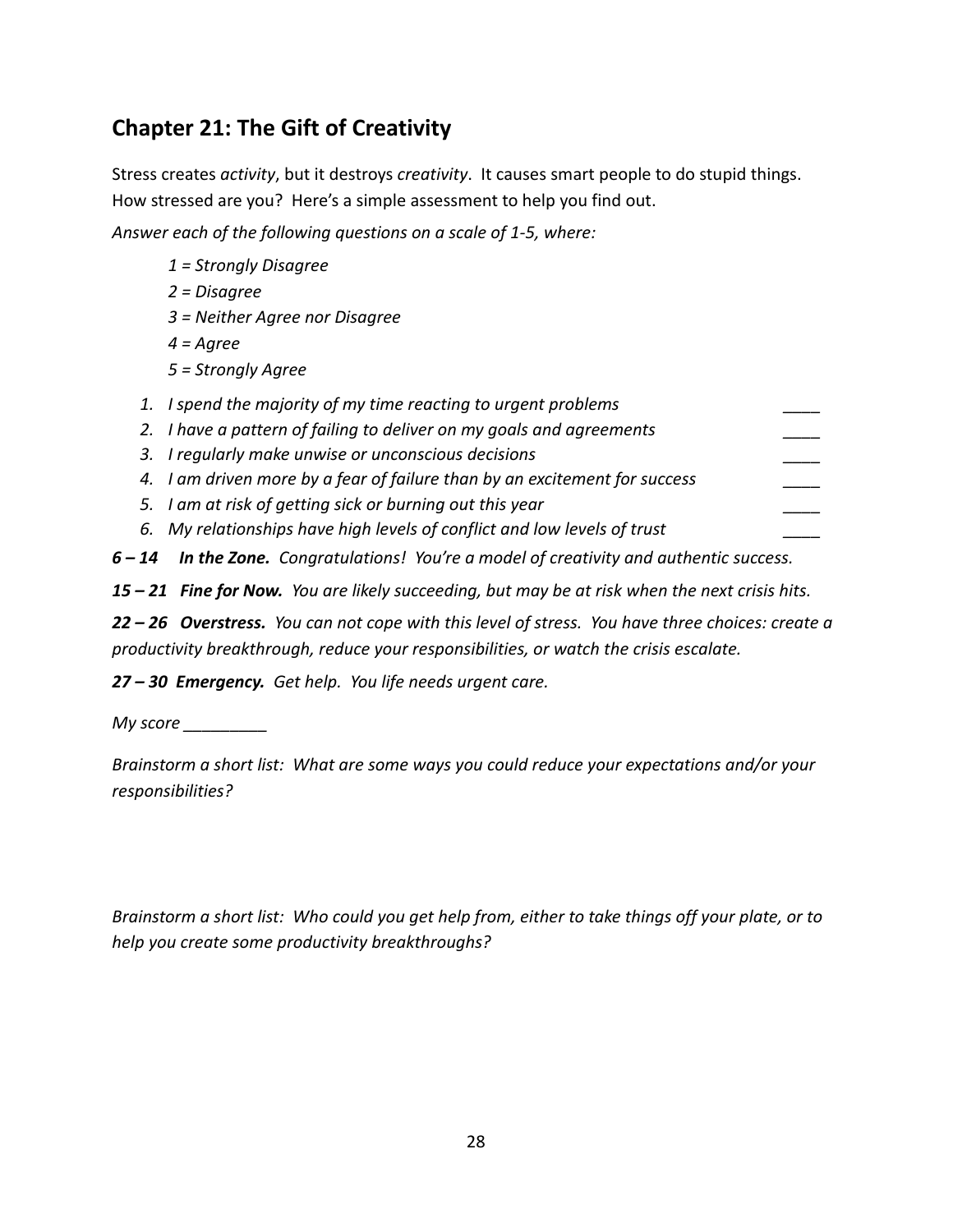# **Chapter 22: The Gift of Joy**

*What are some of the things that give you the most pleasure?*

*What are some of the things that give you the most joy?*

Schedule at least one block of time on your calendar, each week, for things that bring you joy.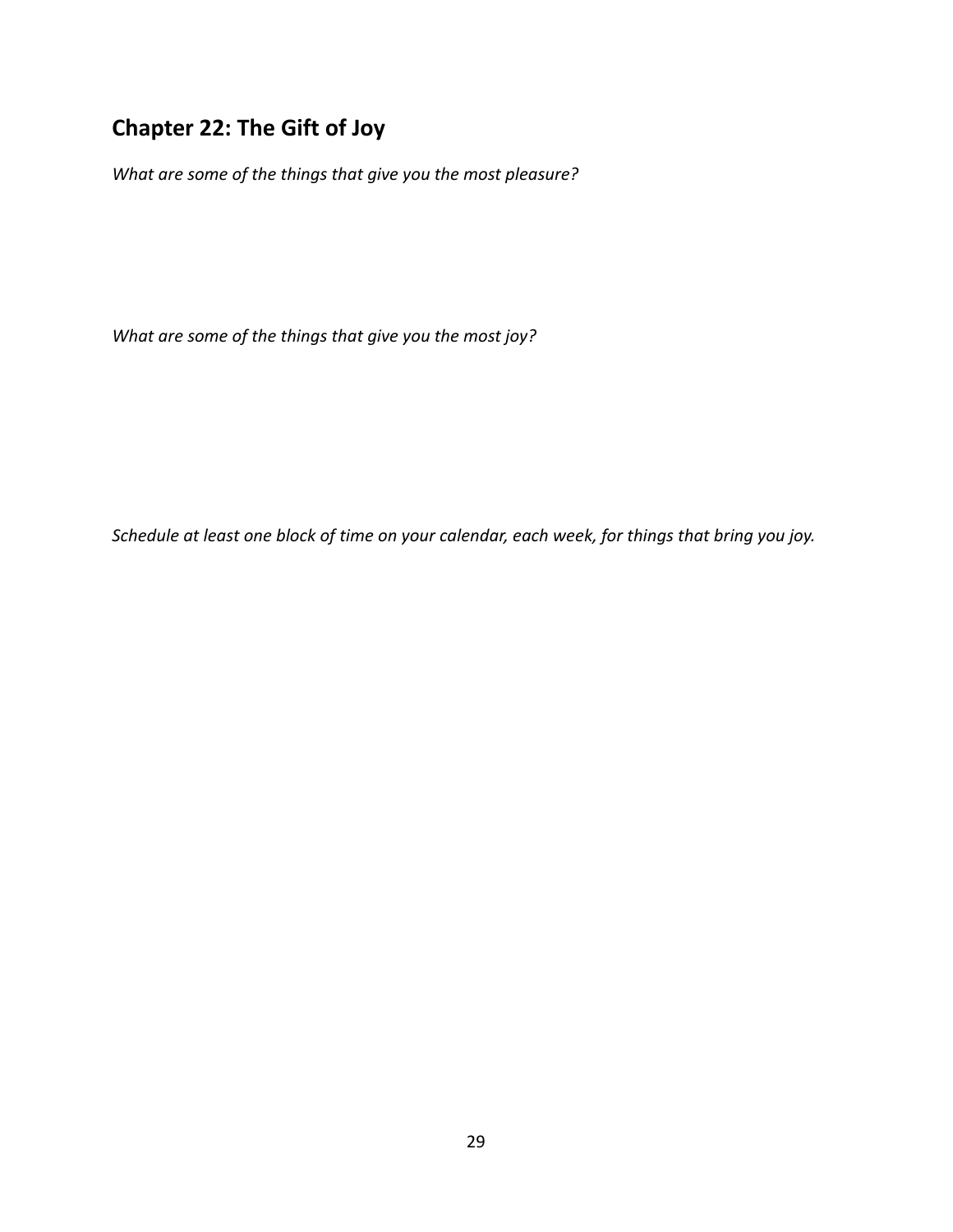## **Chapter 23: The Many Faces of Fear**

*Think of an example of a time when you thought something was your truth, but afterwards you* saw how it was largely driven by fear. What was it? How did your voice of fear manage to *sneak its way into controlling your decision?*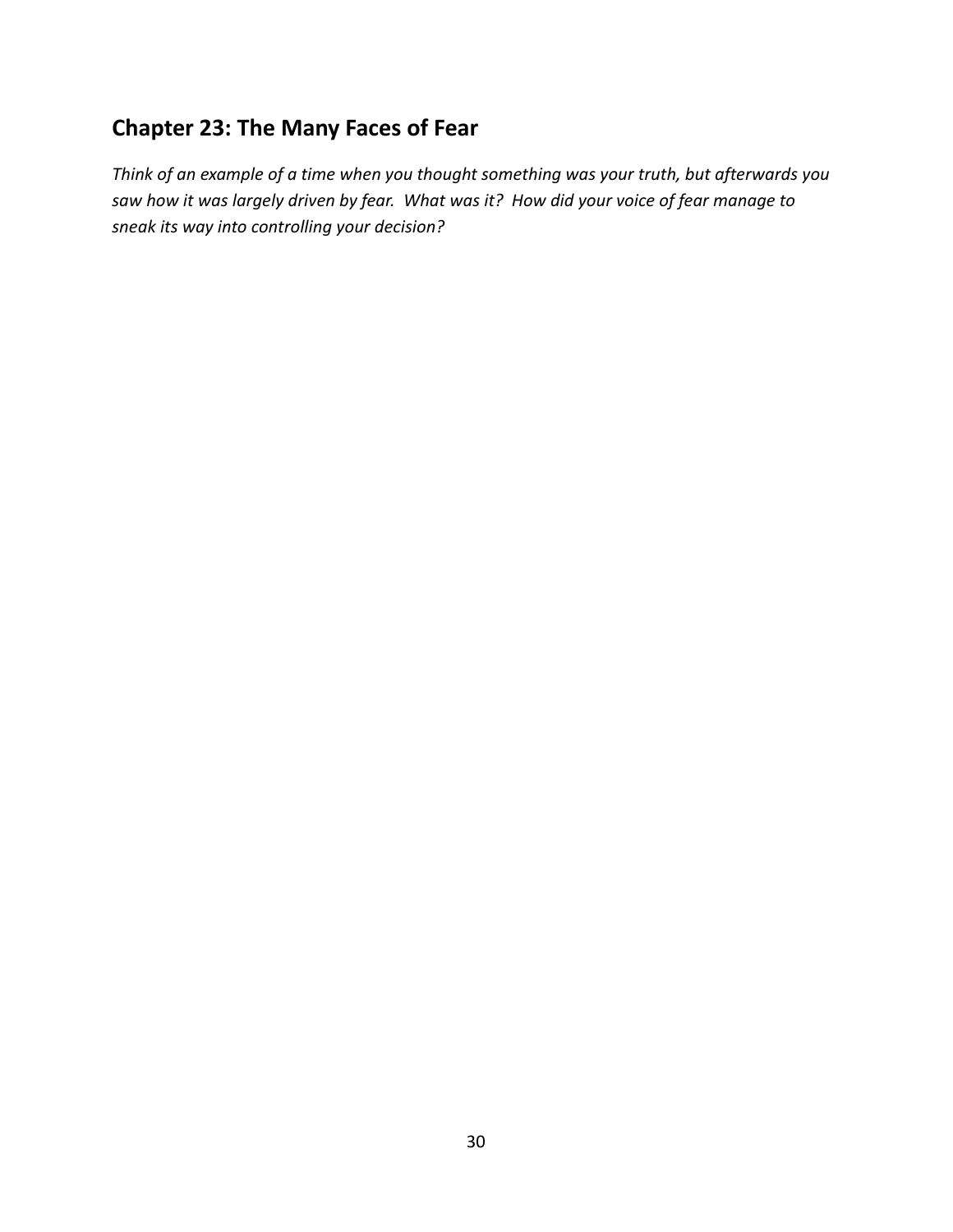## **Chapter 24: The Fear of Loss**

One of the most important skills is to be able to recognize our fears for what they are. Like any skill, it takes three things to develop this capacity: learning, practice and support.

If you want to be great at tennis, no amount of talent can take the place of learning the different strokes, practicing them regularly, and receiving support from a qualified coach. The process is similar for learning how to make great decisions. This book teaches the critical tools. The exercises provide the core practices. Then the real question is: will you practice them, and will you get help in doing so?

With these exercises, we're going to teach you how to better recognize your fears.

*How do your fears of loss show up? Do you naturally go more to silence or violence?* 

*Who are the top three people that are most able to "push your buttons"? Name them. What is a common or current "I'm upset because…" that comes up for you with each?*

*Answer the following for each of these three people: How do they respond to conflict? Do they usually go to silence or violence? What are some of their most common complaints?* 

For each relationship, what is your real fear? What is it you care about that you're afraid of *losing?*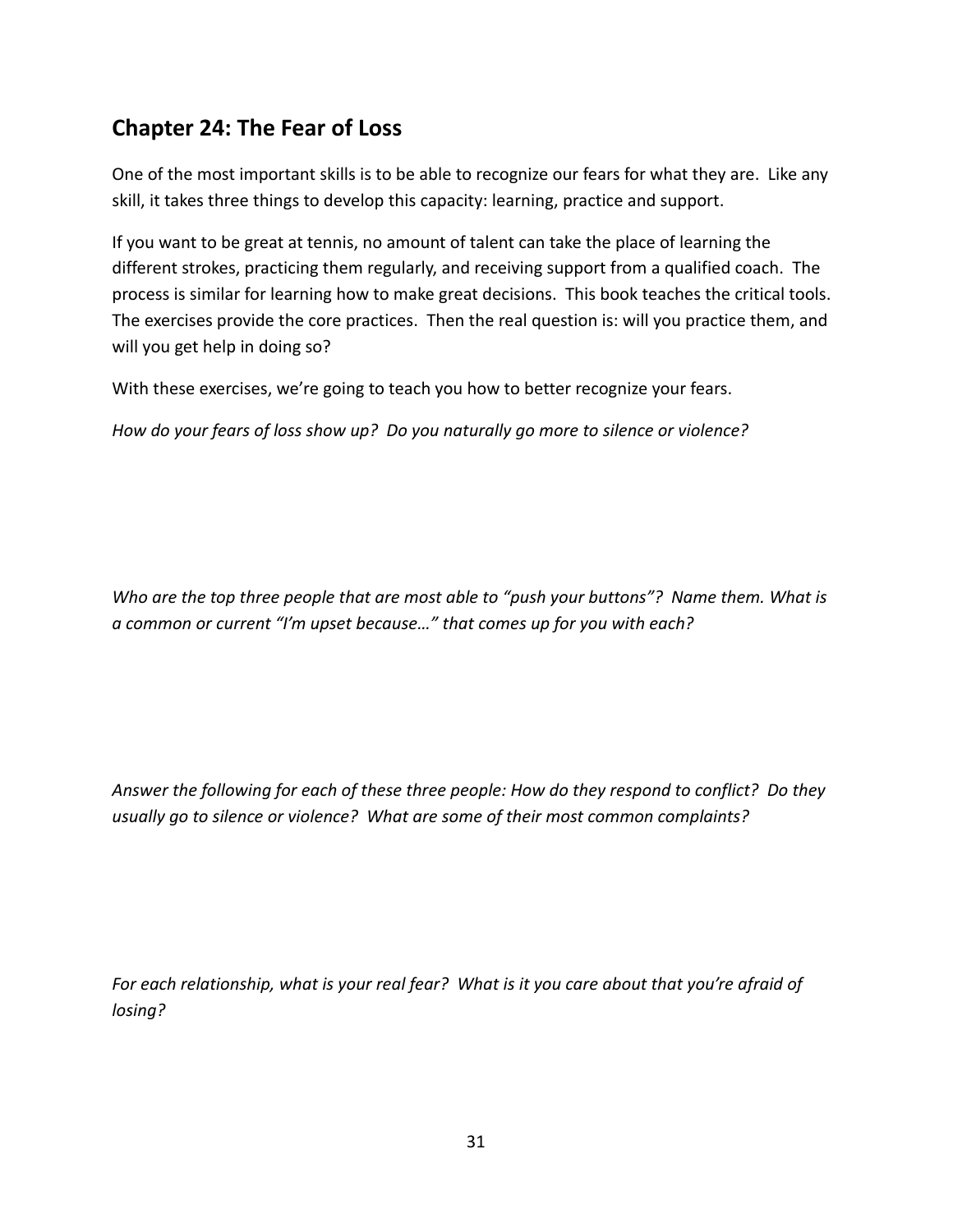#### **Chapter 25: The Fear of Unworthiness**

*How does your fear of unworthiness show up? Do you tend more toward insecurity or arrogance? Do you tend more toward over‐giving or over‐achieving?* 

What are some of the expectations you put on yourself? Make a list of at least five of your *biggest "shoulds." ("I should…" or "I should not…")*

For each of these "shoulds," what is the "or else" that goes with it? Write down at least one "or *else" for each.*

What are some of your biggest insecurities? What do you feel unworthy about? Make a list of *at least three of your biggest insecurities. ("I'm insecure because…")*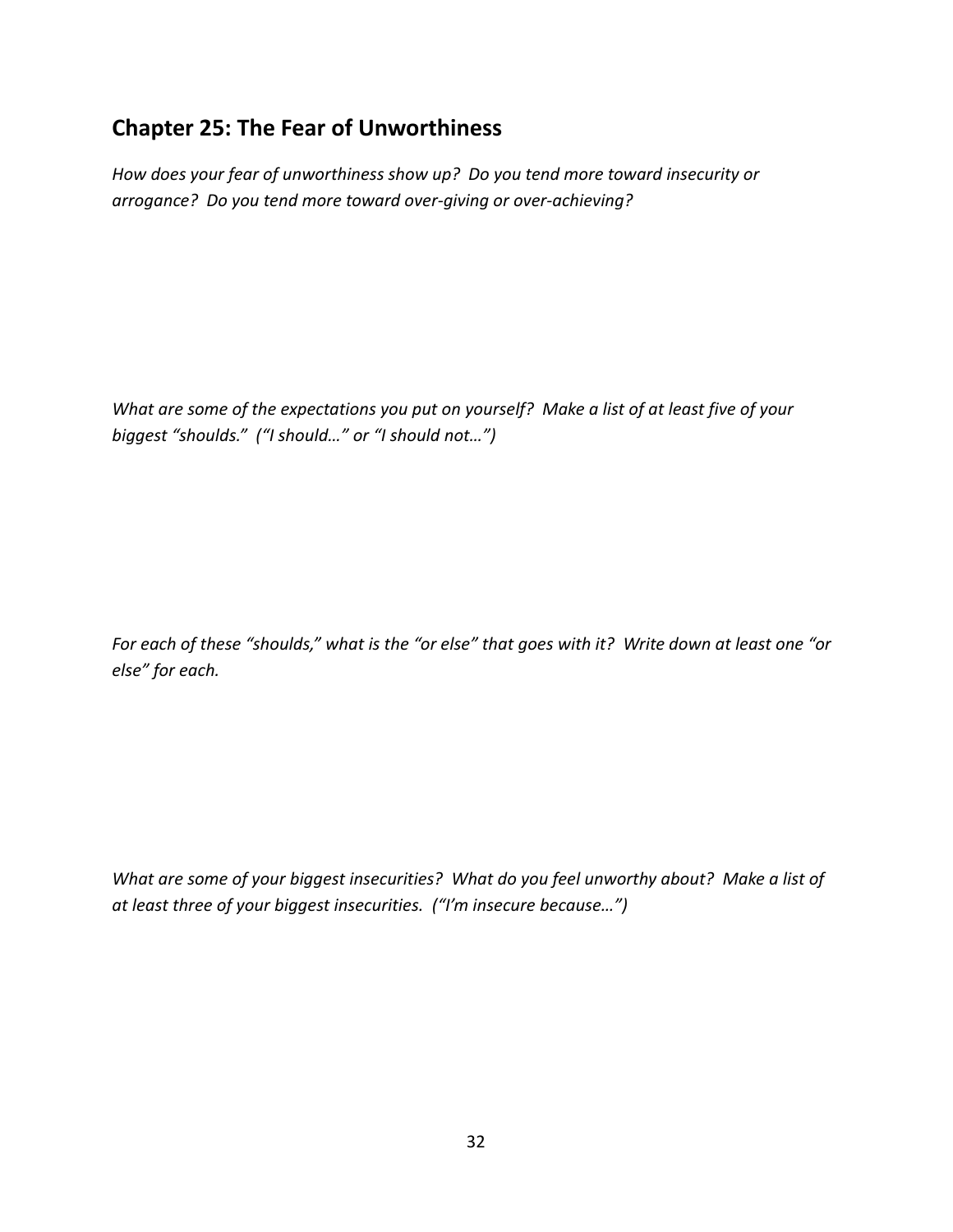## **Chapter 26: The Fear of Failure**

What are some of the things that stress you out the most? Make a list of the top three areas of *your life that cause you stress.*

For each of these areas, what are your fears? What are you afraid of failing at? Ask yourself, "If *I failed at this, what am I afraid that would mean about me?"*

*Where are you using stress to push yourself forward? What are some of the costs of operating this way?*

*What are some of the areas where you most often procrastinate? For each, to what extent do you have a history of using stress and fear as your primary motivators?*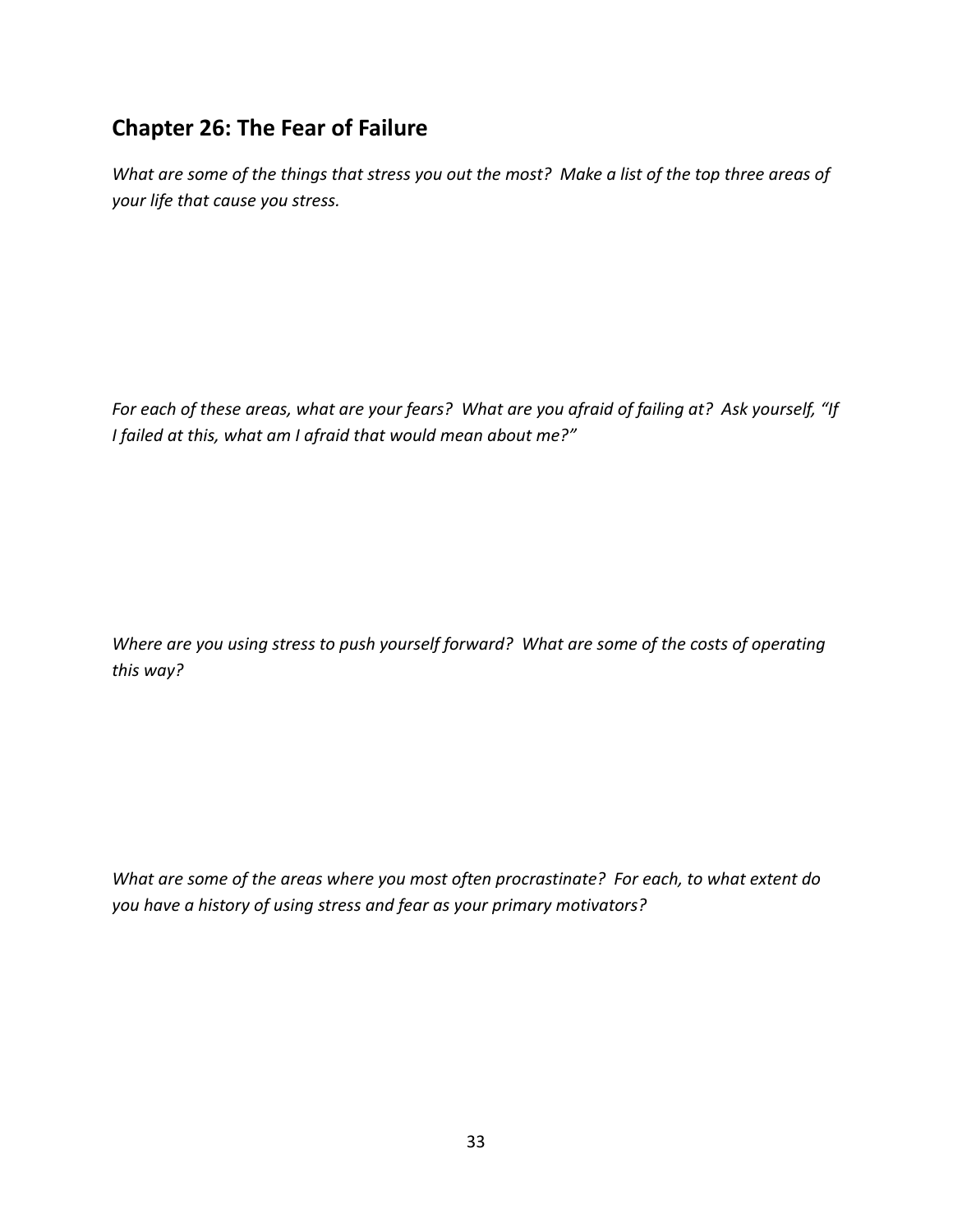*In what areas has your fear of failure been holding you back, keeping you small, or keeping you from following your heart?*

*For each of those areas, ask yourself the following question: "What would I do if I knew I couldn't fail?" Really sit with this question. Then write down your answers, and share them with someone you trust.*

*Which of these three fears show up the most frequently for you? Do you spend more time in "I'm upset because…", "I'm insecure because…" or "I'm stressed because…"?* 

Paying attention to what you've learned so far, how would you rate your fears? On a scale of 1-*10, where 1 is "no fear" and 10 is "debilitating fear" rate each of these three fears.*

*Fear of Loss \_\_\_\_\_\_\_\_*

*Fear of Unworthiness \_\_\_\_\_\_\_\_*

*Fear of Failure \_\_\_\_\_\_\_\_*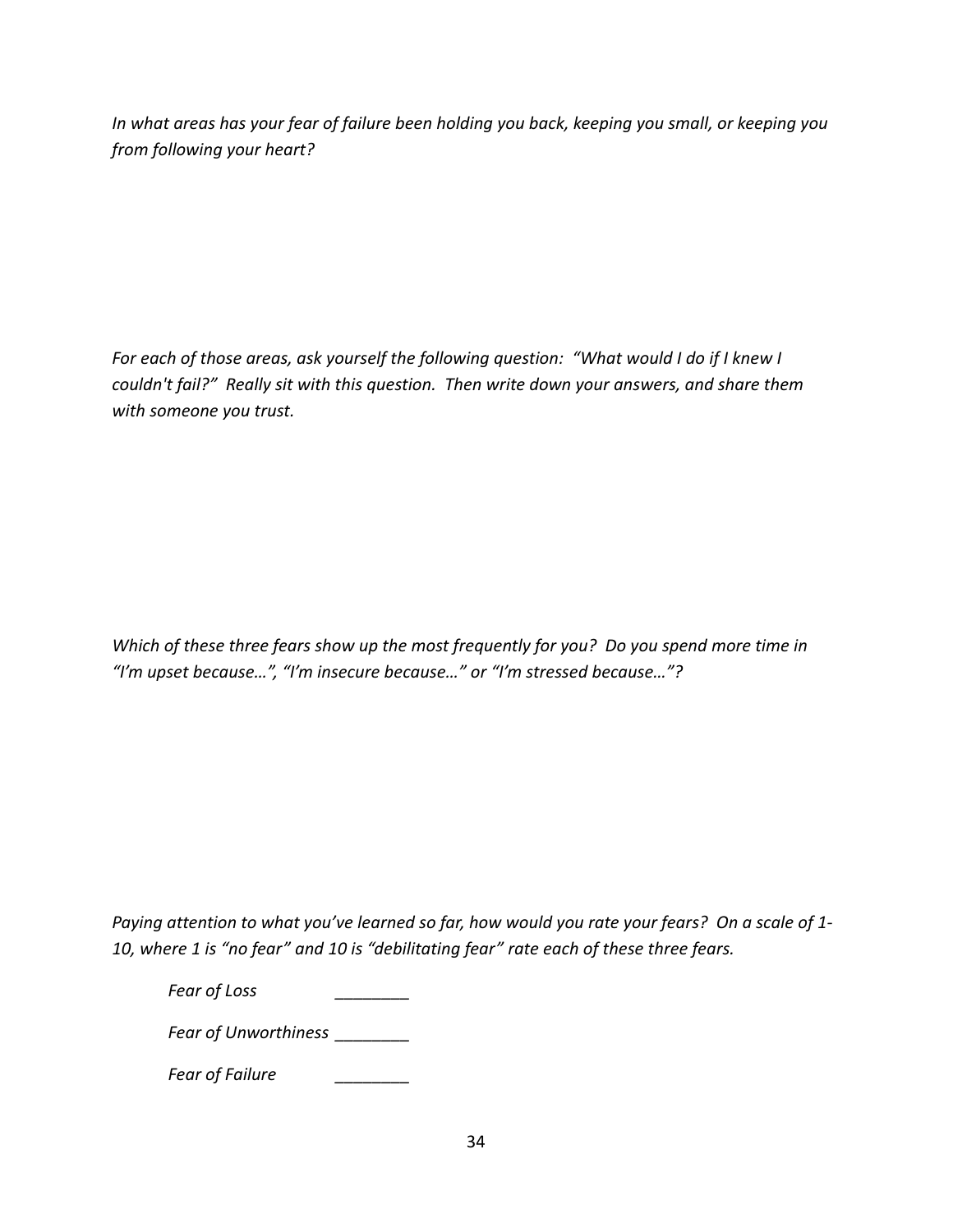#### **Chapter 27: The Fear of Success**

Our fears show up in many different ways. They can be sneaky and creative. Or they can be powerful and determined. And they can manifest as lots of different patterns. Yet they all have one thing in common. In one way or another, they keep us playing small.

*Do you ever tend towards grandiosity? If so, what's one example of how this pattern shows up in your life?*

*How have you been playing small? What is a positive action or a courageous decision you've been avoiding?*

*For this action or decision, what are your favorite "Yeah, buts"? Fill in at least 3.* 

In what areas of your life do you tend to play small? Work? Family? Friends? Creativity? A *specific relationship? Name your top three.*

*For each of these areas, what are your top "Yeah, buts"? Find at least one for each.*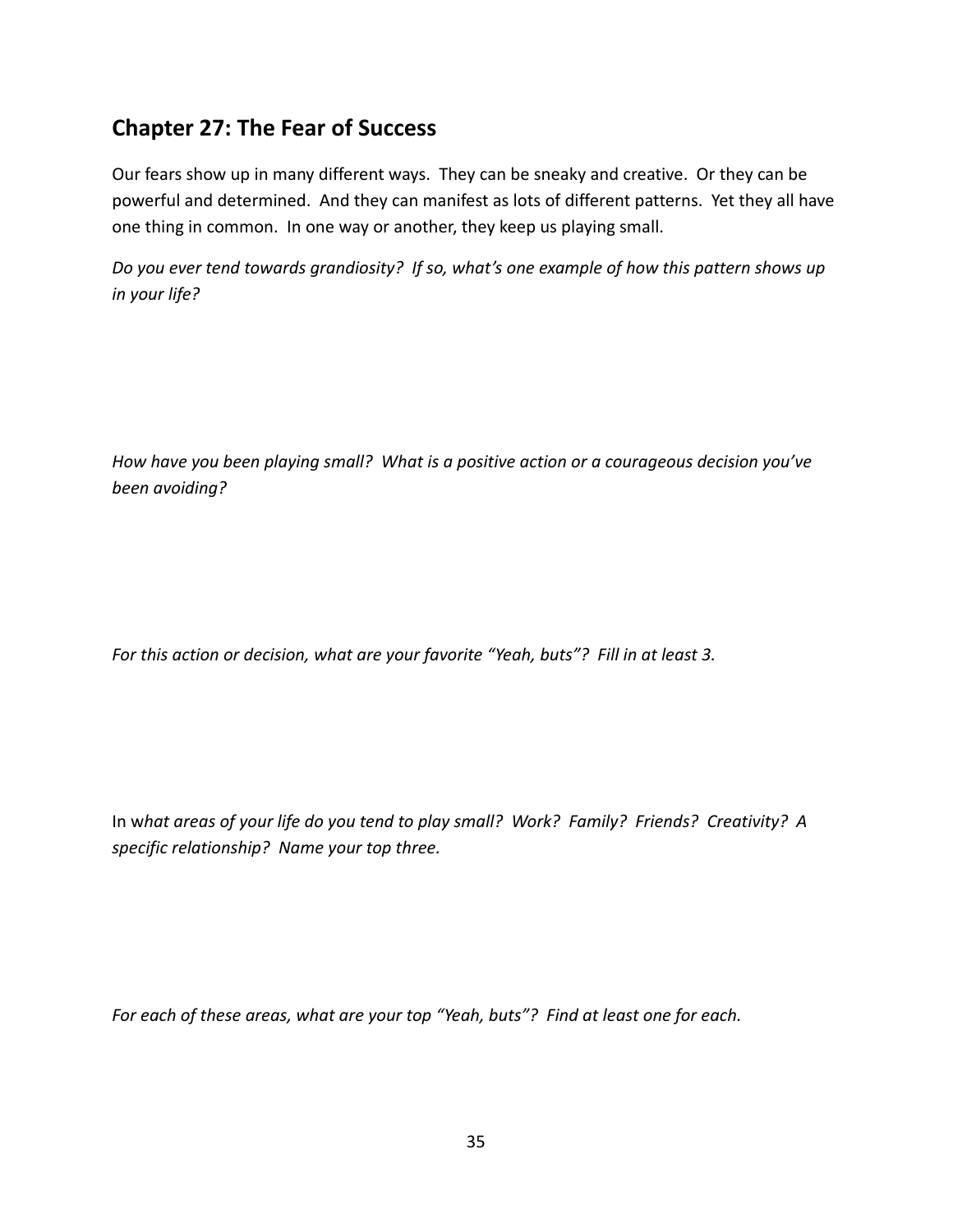#### **Chapter 28: How to Make Great Decisions**

How do you make your decisions? Do you know? Have you created any specific strategies? Or do you operate more on auto‐pilot?

Here are some of the most common ways that people make their choices.

- 1. **Abdication.** "I don't know…" This is when we decide not to decide. It's when we put off making decisions, or when we just let others make them for us. It can show up as helplessness, chronic procrastination, or checking out.
- 2. **Desire.** "I want…" This is when we put our physical needs and desires first. At three years old, Annibelle is a great example of this. She's very clear on what she wants – a lollipop, a piece of cake, cuddles, attention, kisses for her boo-boos – and she's great at getting her needs met.
- 3. **Conformance.** "Others are doing…" This is when we make our choices based on what others are doing. High school is a great example of this, where so many decisions get made based on peer pressure, and on trying to fit in.
- 4. **Expectations.** "I should…" This is when we make our decisions based on what we think we should do. This can include the voice of our conscience, and it also can show up as a pattern of people pleasing or perfectionism.
- 5. **Pros and Cons.** "Here are the pros and cons…" This is when we make our decisions based on a clear, rational weighing of the pros and cons for each choice.
- 6. **Values Driven.** "My values are…" This is when we have a clear understanding of our core values and the relative priority of each, and we make our choices based on a clear understanding of how each option fits with those values.

Workbook: Of these six, which do you use the most? Which do you use the least? Rank them in priority, from 1 (this is the least frequent way you make decisions) to 6 (this is the most frequent *way you make decisions.)* 

| Abdication   |  |
|--------------|--|
| Desire       |  |
| Conformance  |  |
| Expectations |  |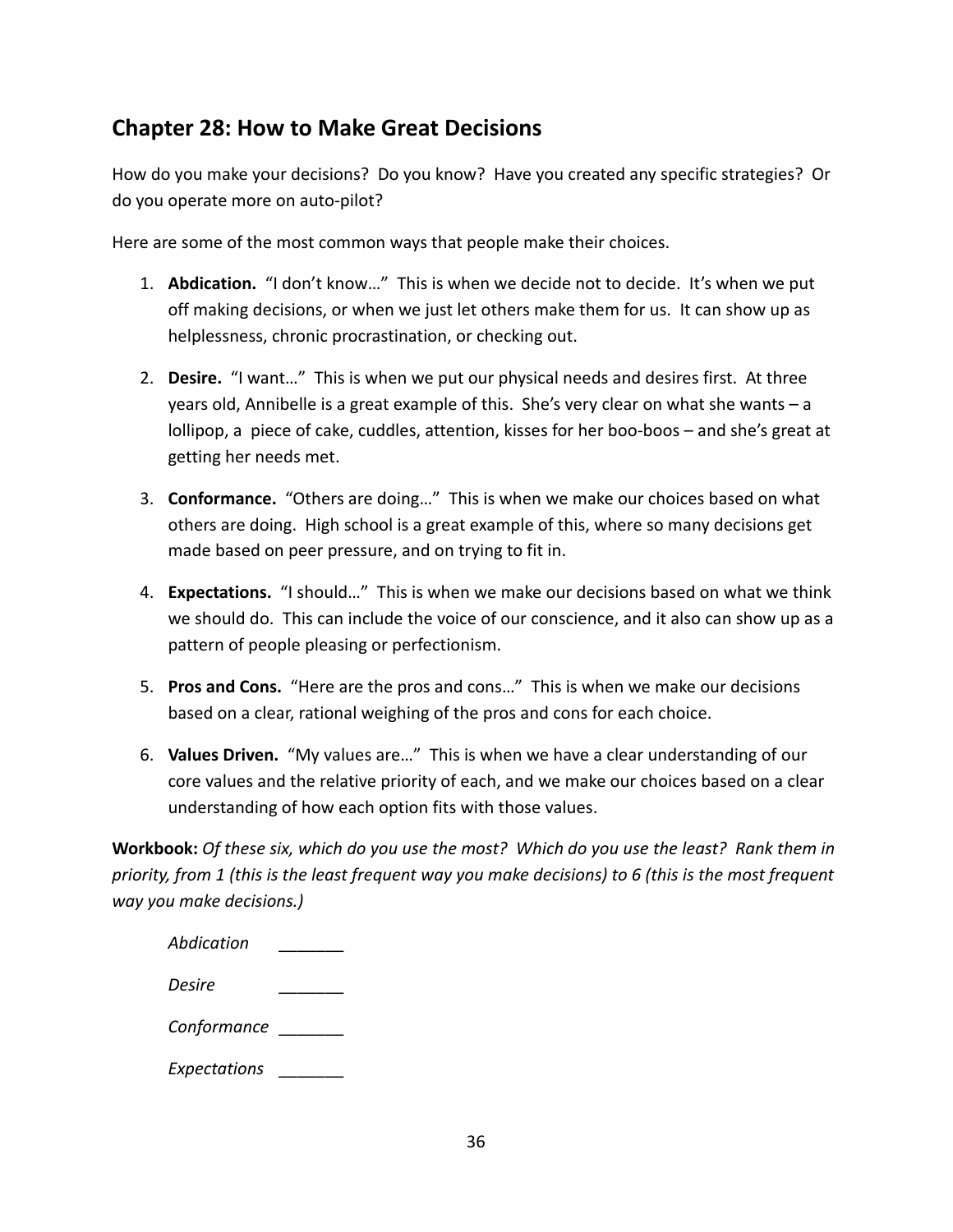*Pros and Cons \_\_\_\_\_\_\_*

*Values Driven \_\_\_\_\_\_\_*

*To find your decision making score, multiply your Expectations answer by 1, your Pros and Cons* answer by 2, and your Values Driven answer by 3. Then add these three numbers together. For example, imagine that you answered 1, 3, 6, 4, 5, and 2. In this case your score would be  $4 * 1 +$  $5 * 2 + 2 * 3 = 20.$ 

| Expectations * 1  |  |
|-------------------|--|
| Pros and Cons * 2 |  |
| Values Driven * 3 |  |
| Total             |  |

*Of these ways of making decisions, Abdication is the least effective, and Values Driven is the most.* 

*What was your score?*

10 - 16 **Undirected.** You probably don't know where you're going, or how you're going to get *there.*

*17 – 22 Other Directed. Your decisions are largely determined by what others say and do.*

*23 – 27 Self Directed. Your decisions are largely determined by your personal needs, goals and priorities.* 

*28 – 32 Values Directed. Your decisions are largely determined by your values. These likely* reflect a healthy mix of your own needs and desires, as well as those of others, and also the *things that give your life meaning.*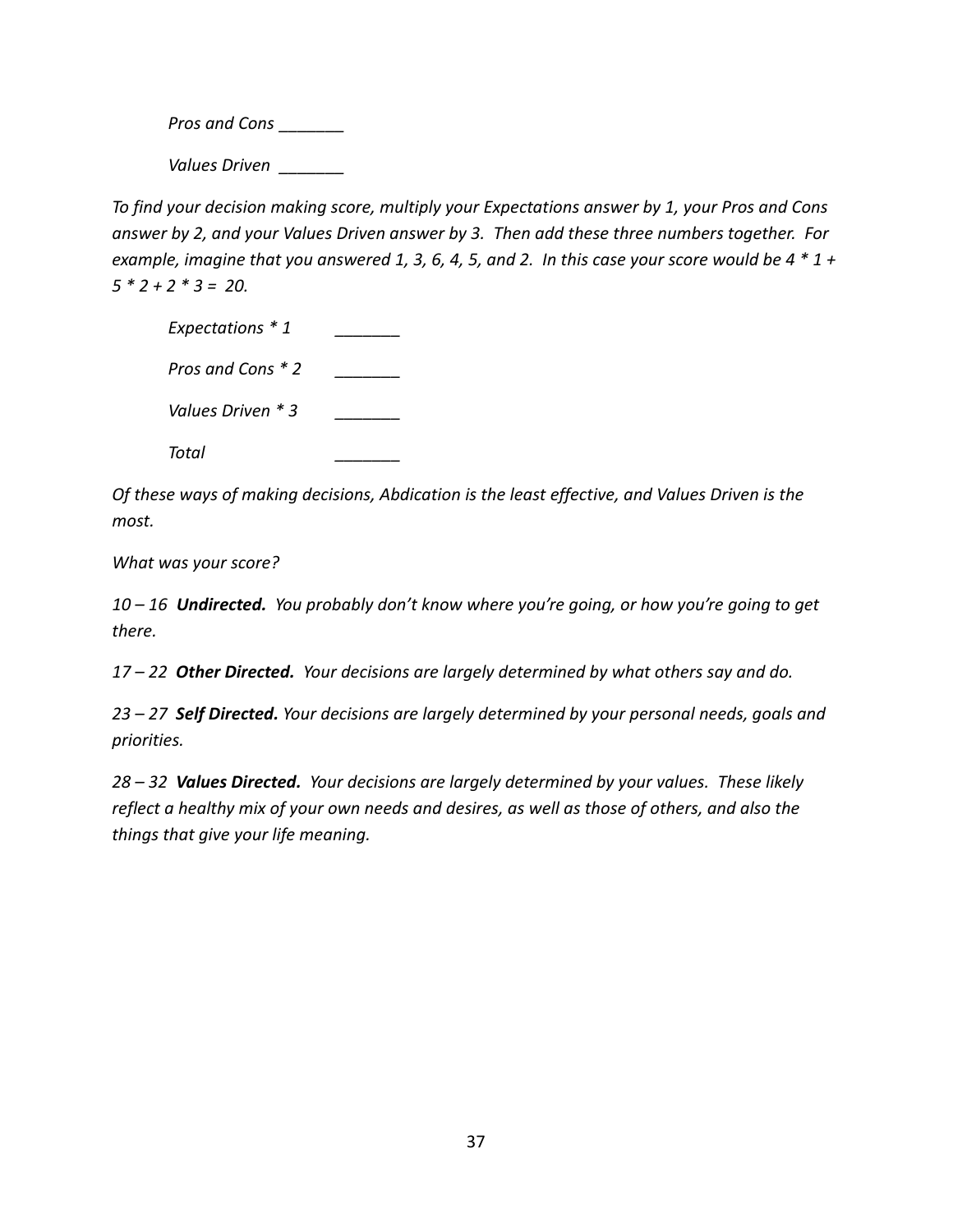## **Chapter 29: Pick Your Paradigm**

*Have you consciously chosen your paradigm – either one of optimism or pessimism? If so, name it. Describe it.*

Day to day, how much of your time do you spend in a positive paradigm? How often is that your *lived experience?*

*What paradigm do you want to commit to? Declare it now.*

*What is one thing you could do, such as a daily practice of gratitude, which would help you make a positive shift?*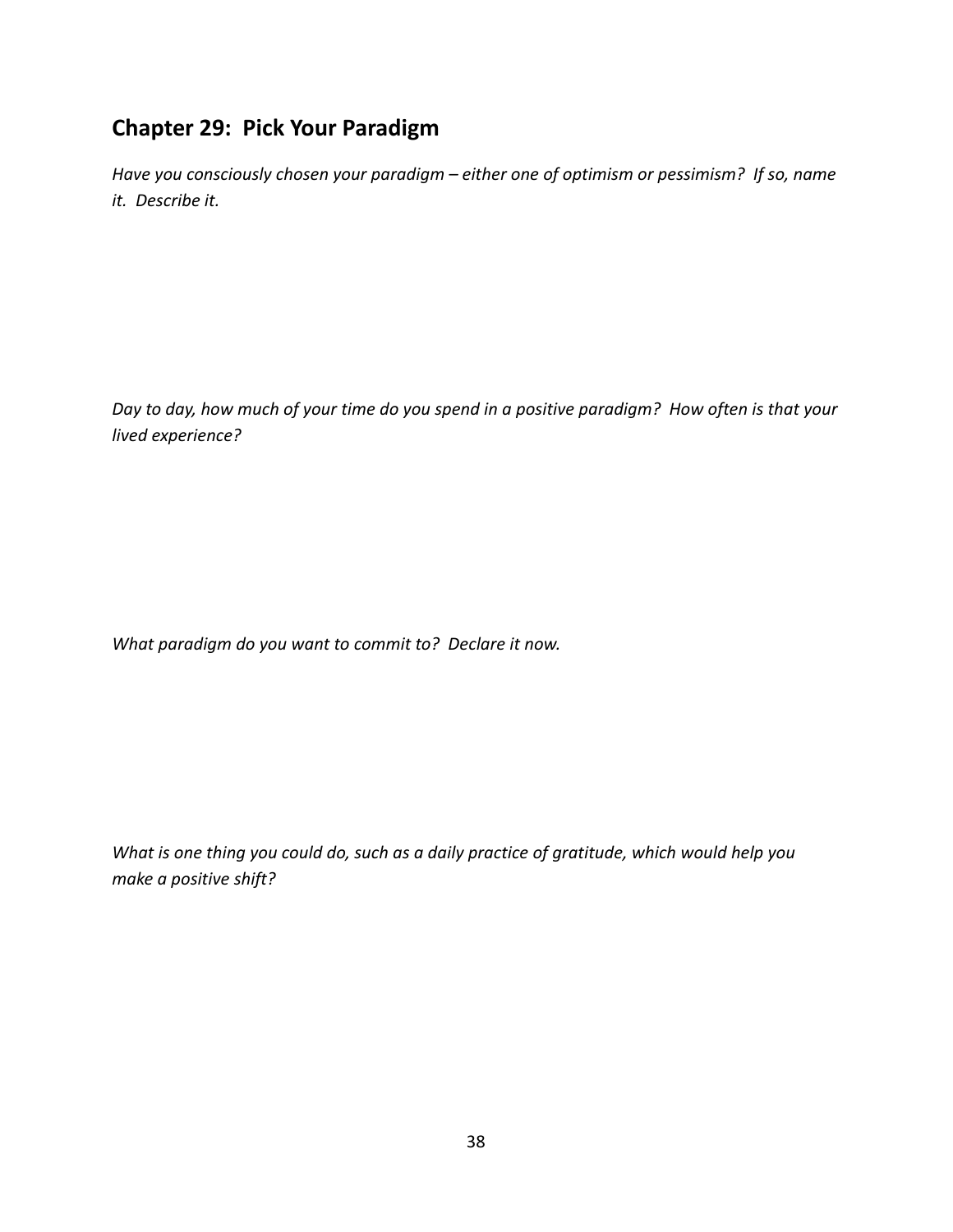## **Chapter 30: Create Your Compass**

Make a list of your current priorities. What do you spend the most time and energy on? Make a list. Then for each, ask the question "Do I want this in order to get something else? If so, what is *it?" Write down your answer, and then repeat the question with that answer. Continue until you get to your bottom line desire.* 

|                  | Priority | <b>Bottom Line Desire</b> |
|------------------|----------|---------------------------|
| $\it 1$          |          |                           |
| $\overline{2}$   |          |                           |
| $\mathfrak{Z}$   |          |                           |
| $\sqrt{4}$       |          |                           |
| $\sqrt{5}$       |          |                           |
| $\boldsymbol{6}$ |          |                           |
| $\overline{7}$   |          |                           |
| $\boldsymbol{8}$ |          |                           |
| $\boldsymbol{g}$ |          |                           |
| 10               |          |                           |

Once you have a list of your bottom line desires, take another cut at your list. Write down *between ten and twenty of your most important priorities. Include any bottom line desires you* discovered. Then write each of them on an index card. Sort them, in terms of their order of *priority. Which each comparison, ask yourself "Which one matters most? If I had to choose just one or the other to focus on for the next ten years, which would I pick?"*

Once you've sorted the cards, write down a list of between five and ten of your top priorities, in *order of importance. These form your compass. Place it where you can see it each day, and refer to it often.*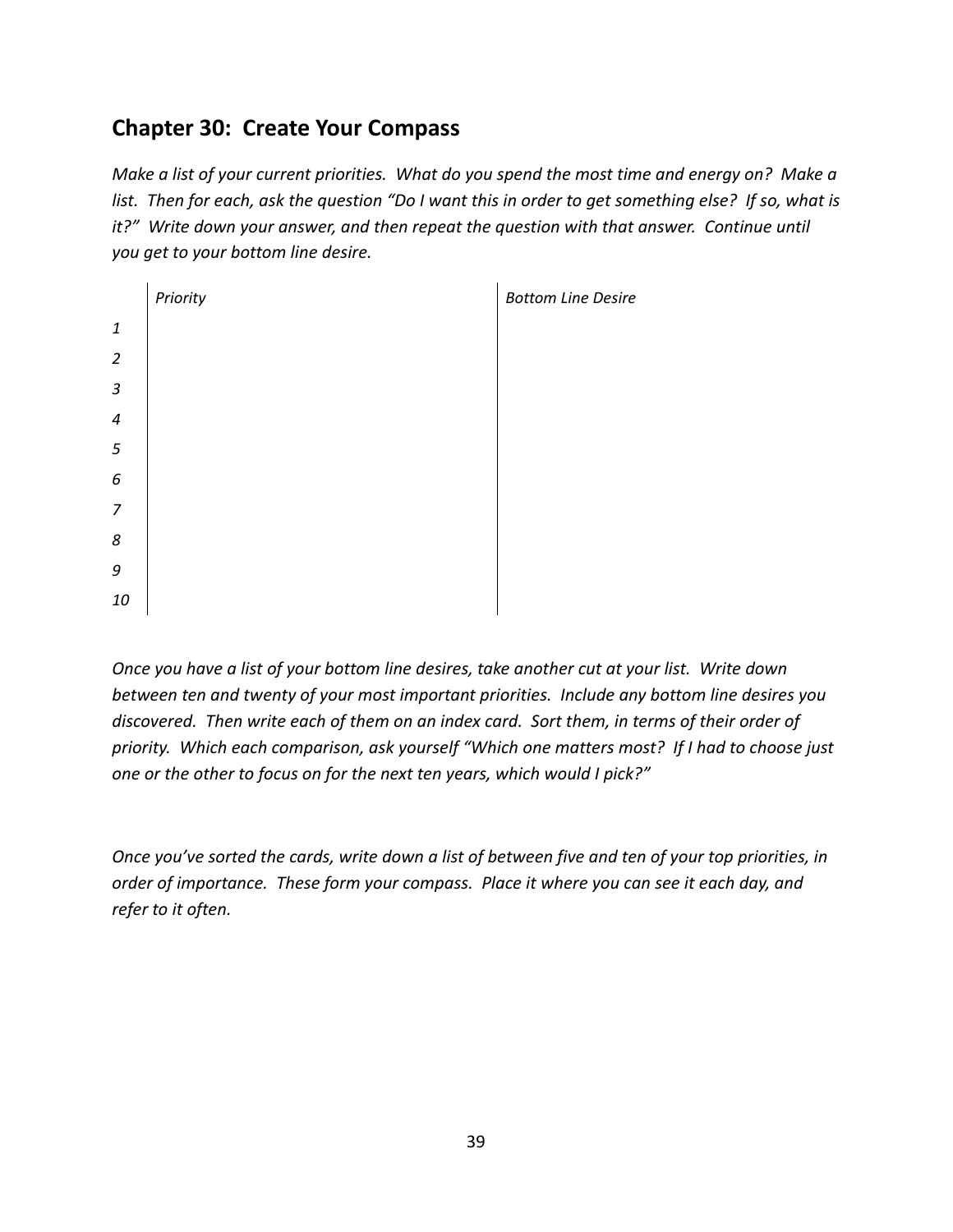#### *My Compass*

- 1.
- 2.
- 3.
- 4.
- 
- 5.
- 6.
- 7.
- 8.
- 9.
- 10.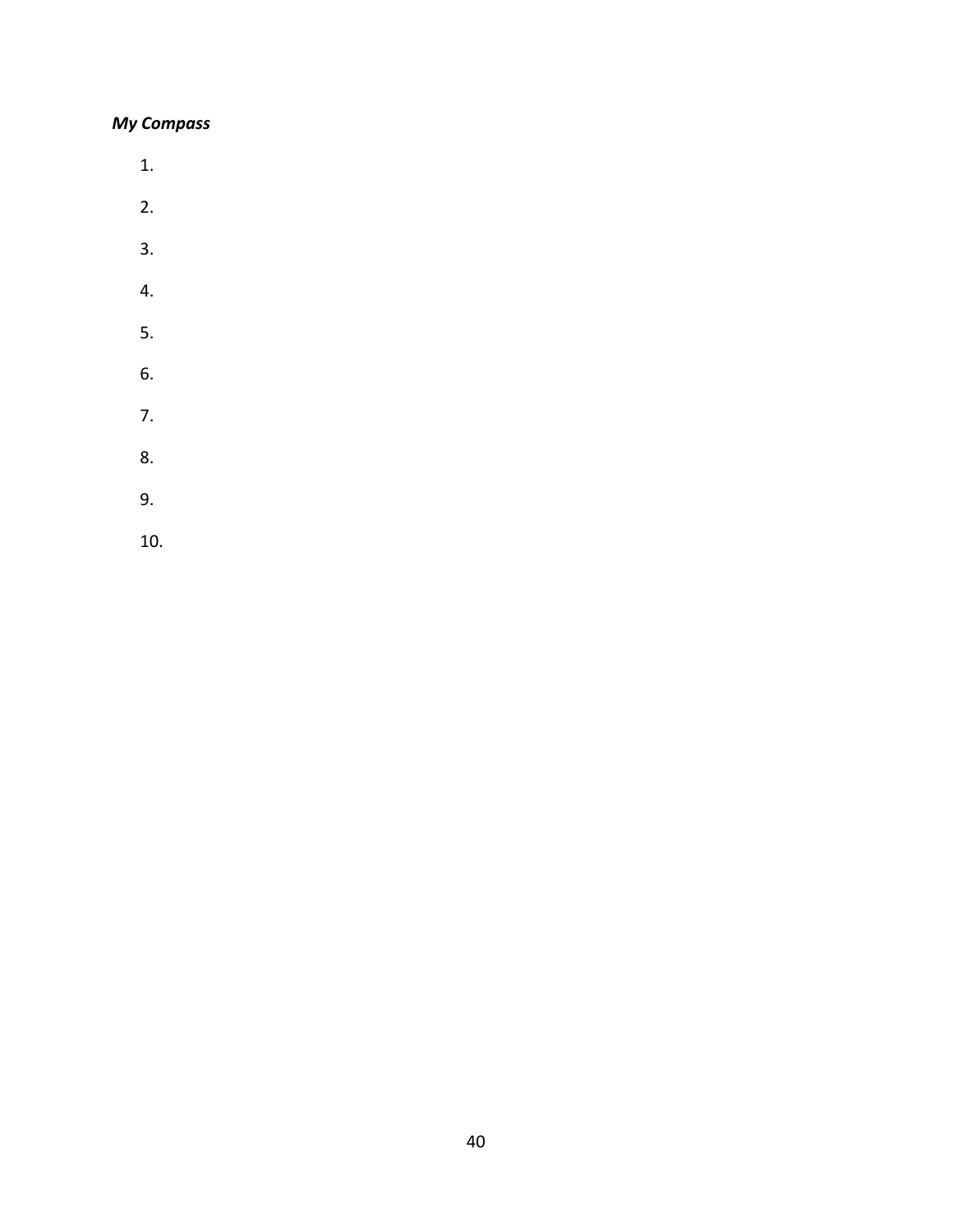#### **Chapter 31: Upgrade Your Fuel Source**

*What's enough? Start with this question. Create a set of minimum standards for your life, which allow you to meet your basic needs, as well as your core responsibilities to others.*

*It would be enough if I just…*

*Are you meeting those standards? If so, congratulations! That's enough. If not, what are the* easiest, fastest changes you can make in your life, to get you to the point where you are doing *so? Go implement these changes.* 

*The easiest, fastest changes I can make, to get to where I'm doing enough, are…*

From this place of "enough," what's exciting? What do you want to create with your life? What *are some of the heartfelt, specific, scary goals you want to embrace?* 

*The heartfelt, specific, scary goals I want to embrace include…*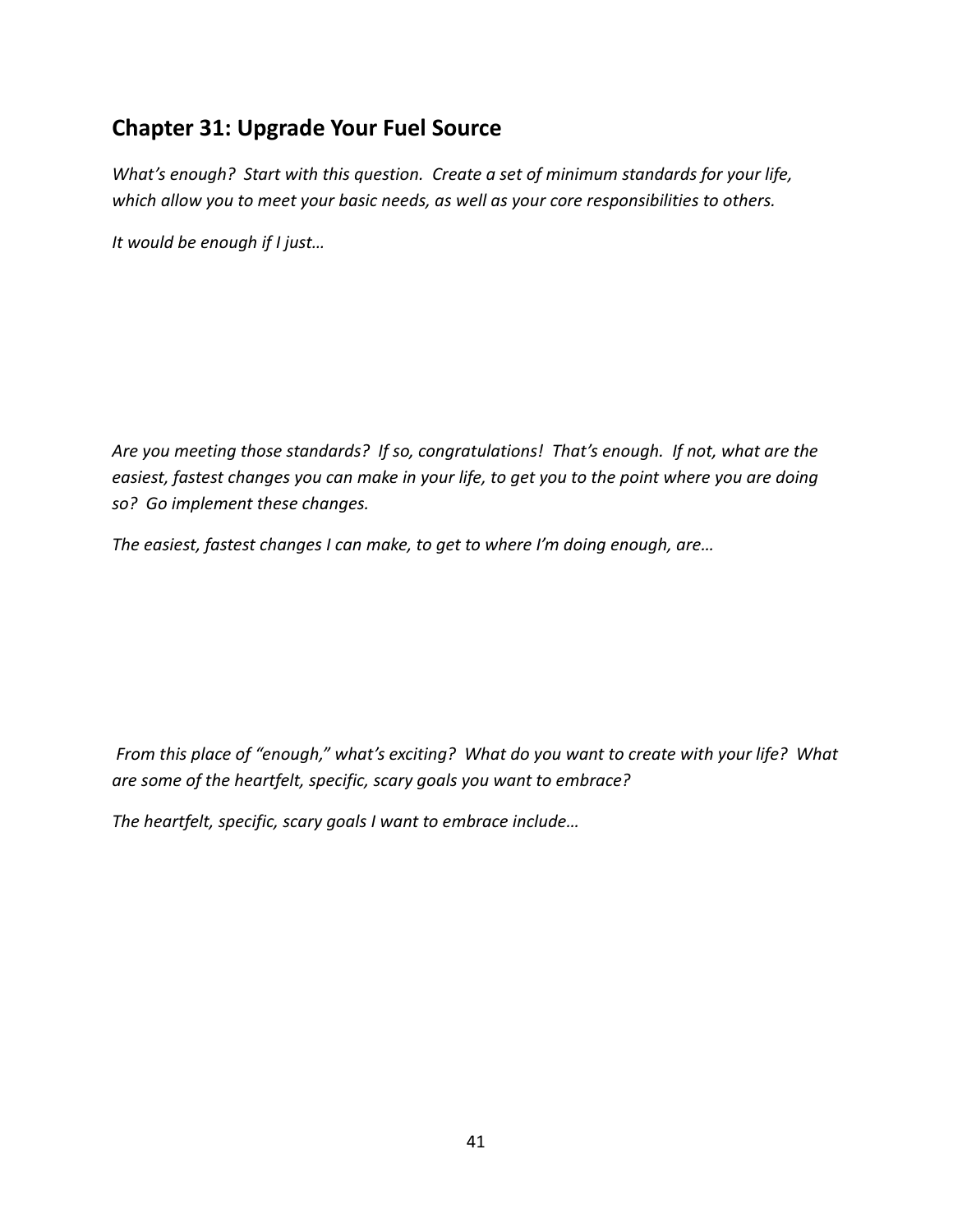*As you reduce your expectations, and open to excitement, what shifts? How do you feel? Are you more or less motivated, from this place?*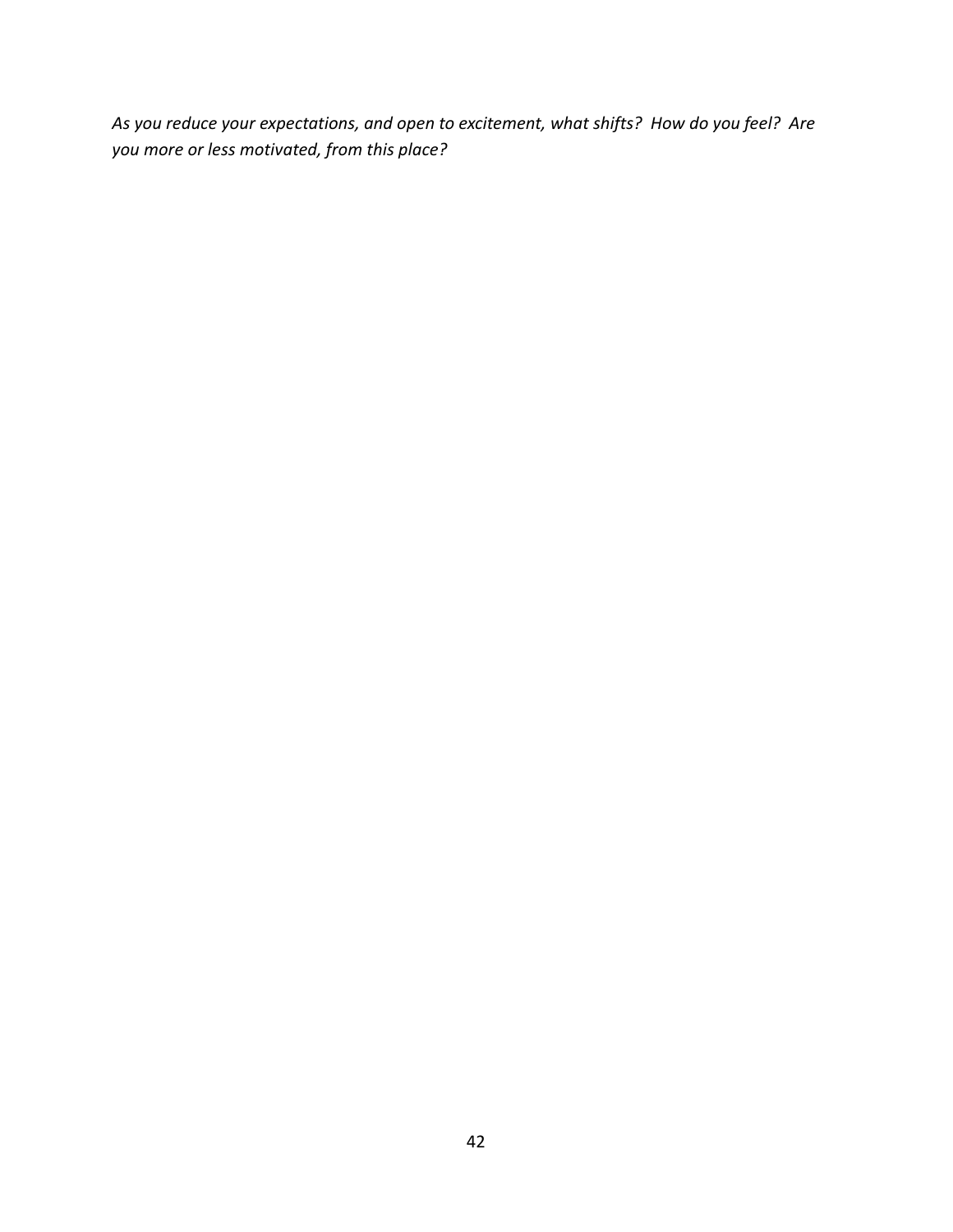#### **Chapter 32: Make Friends with Your Fears**

The first step is to create a *connection* with this voice. The process starts by finding where your fears are showing up in your body. Think about the big win you're thinking of creating, or the big decision you're planning on making. Notice any negative or stressful emotions that arise, and notice where those are located in your body.

Place one hand on that area of your body. Then check in again. Is this the only place in your body where you're experiencing fear? If there is a second place, in your body where fear or tension is showing up, place your second hand there. Then pause, take a breath, and ask this voice a question.

*"What are you feeling or what do you want to share with me?"*

*Fear:*

Listen for the answer. If you're not able to do so at first, keep practicing, or find someone who is trained in this technique and can help you. With the right support, almost anyone can learn how to make this connection.

Once you've created a connection with the voice of fear, the second step is to create *understanding* of this voice. Ask some or all of the following questions, and listen to the answers. Keep going until you feel that you've fully heard what the voice of fear is trying to share with you.

*"What are you trying to warn me about?"*

*Fear:*

*"How are you trying to protect me?"*

*Fear:*

*"What are you afraid it would it mean if that happened?"* 

*Fear:*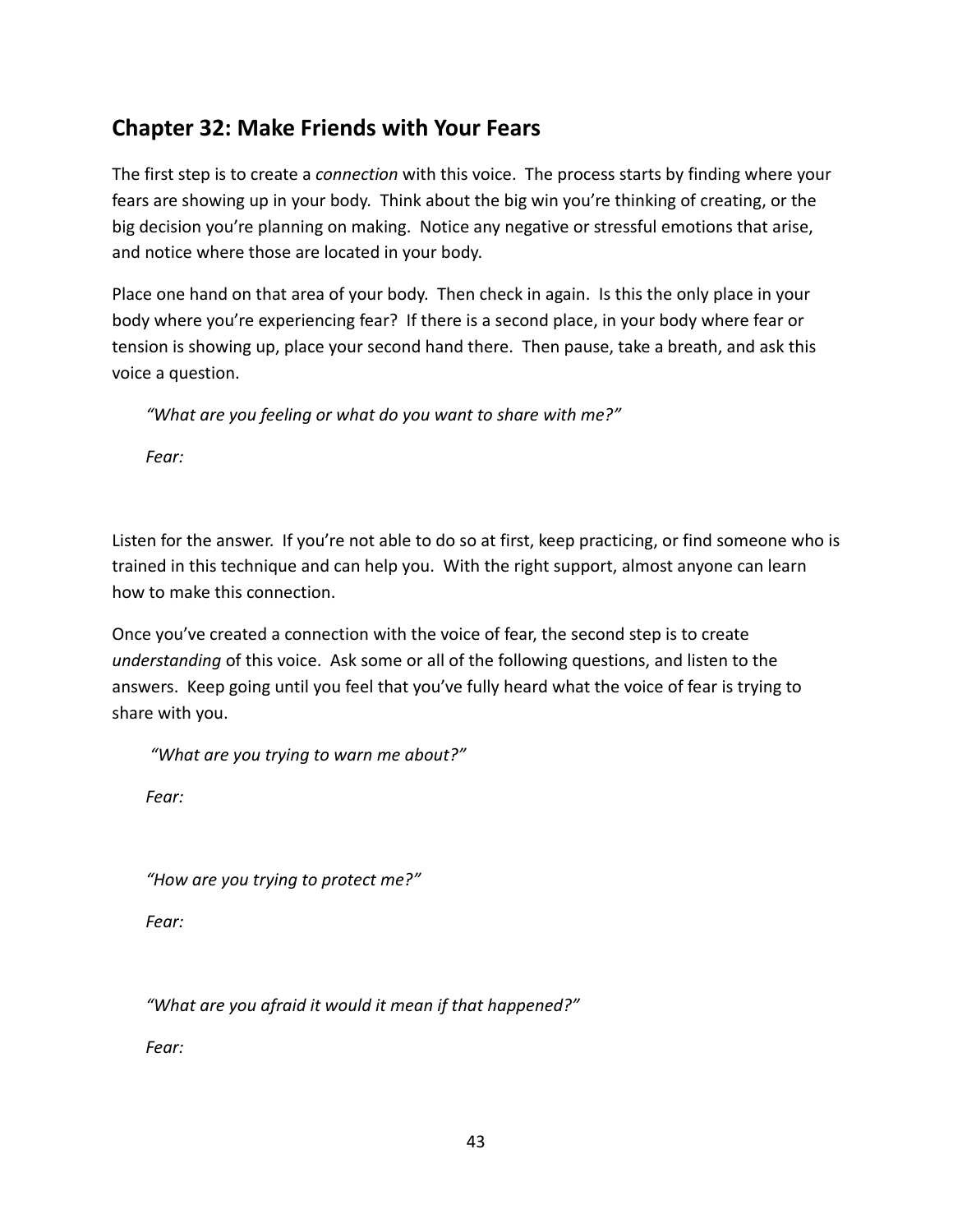*"What is the worst case scenario that you're worried about?"*

*Fear:*

The third step is to create *acceptance* of this voice. Ask the following questions, and listen to the answers. Behind each warning is a positive value or goal, such as safety or freedom. What are they? Get curious.

*"How are you serving me the best way you know how?"*

*Fear:*

*"What is your positive purpose?"*

*Fear:*

*"In addition to safety, what other goals or outcomes are you trying to help me create?" Fear:*

In asking these questions, the most important thing is the energy with which you ask them. As you ask them are you feeling judgmental or defensive, where you're trying to attack your fears and get rid of them? Or are you able to meet your voice of fear with love and acceptance, such as you might give to a five year old who feels scared and alone? Even if the fears don't sound rational, can you understand how a frightened child might feel this way?

Then the fourth step is to *make an offer of friendship*. This starts by finding one or more positive values, which both you and your voice of fear can agree on, such as safety, success, freedom, or connection. Then once you have a set of shared goals, you can offer a clean, open invitation of friendship, where you ask the voice of fear is it would be willing to work together with you to create these goals in ways that may be scary but are also safe.

If you offer this as a genuine question, where you're okay with hearing either a yes or a no, the voice of fear will often accept your offer. Then you can complete this process by asking it what it would need from you, in order to do so.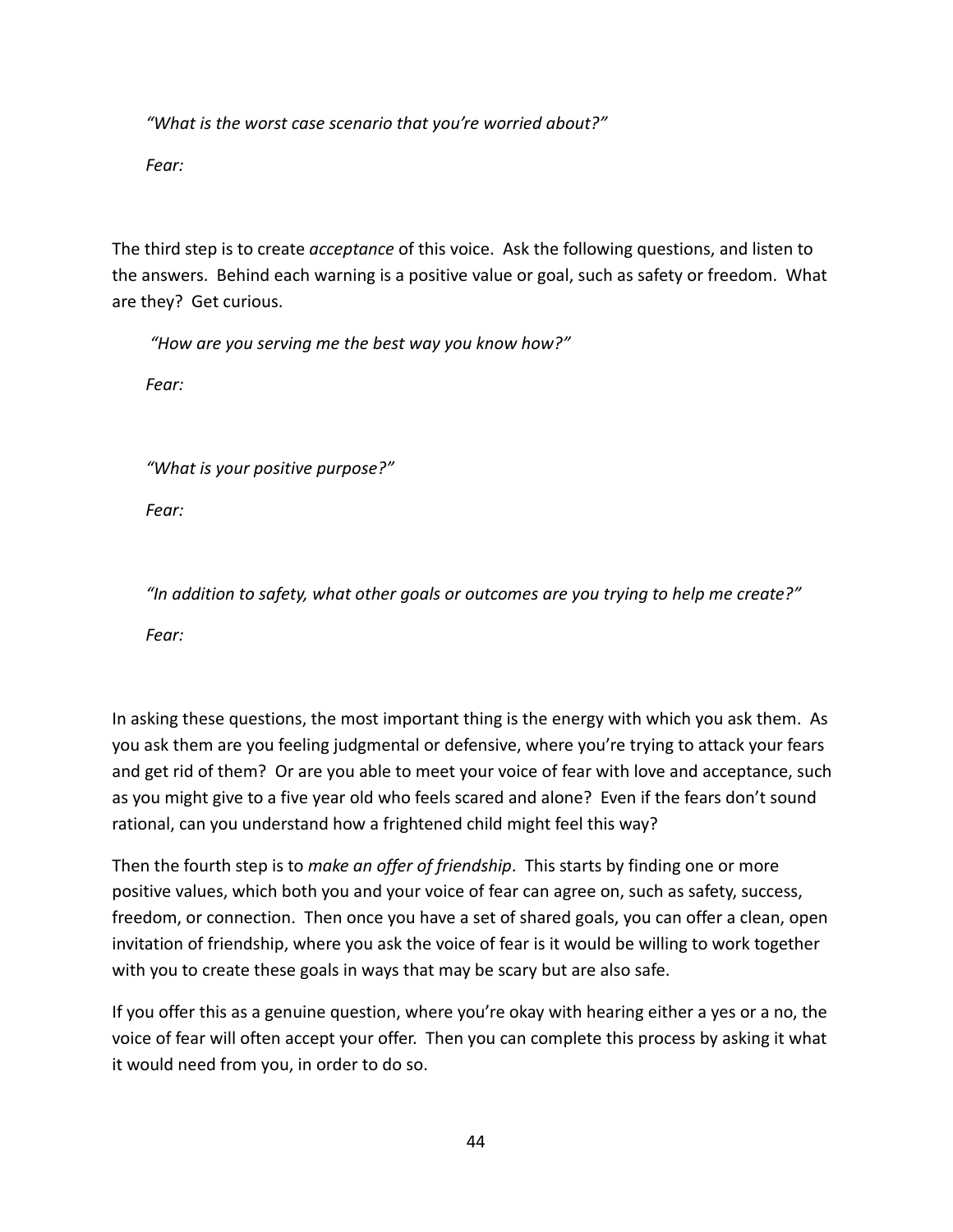*"I appreciate how you've been working so hard to create these goals, in the best way you know how. Would you be willing to work together with me, as friends, to move forward with our goals in ways that might be scary at times, and are also safe?"*

*Fear:*

*"What would you need from me, in order to better do so?"*

*Fear:*

*"Is there anything else you want to share with me?"*

*Fear:*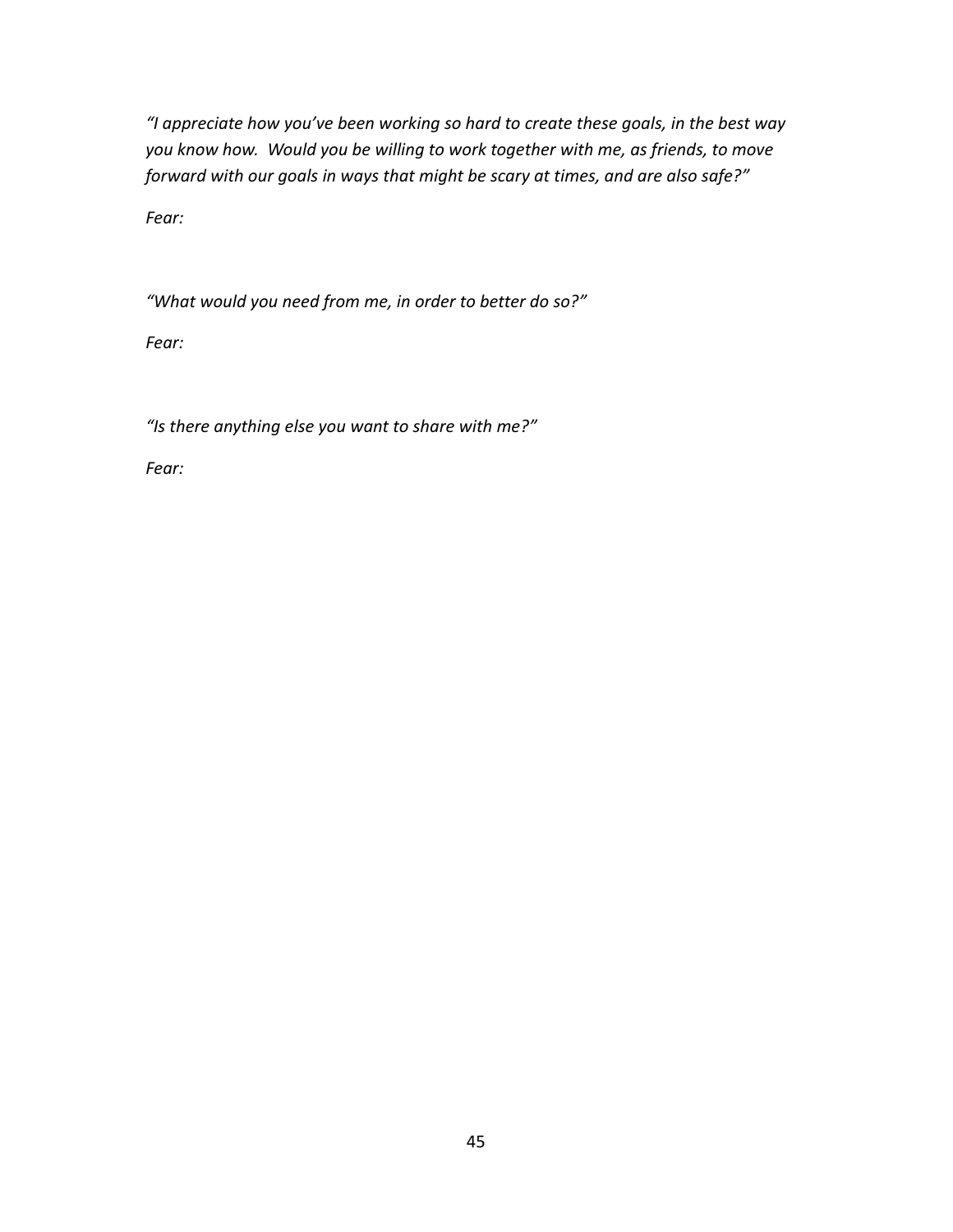#### **Chapter 33: Take Action and Listen for Feedback**

*What is the big decision you're thinking of making or the big win you're thinking of creating? Declare it now. Decide. Take action. Then listen for feedback.*

*The big decision or big win I've been considering is:*

*I declare and decide that I am going to:* 

*One way I can take action on this – right now – is to:*

As you declare your intention and take an action in support of it, pay attention. How do you feel? What fears come up? What do you notice in your gut or stomach area? Can you breathe *into any fears that are coming up and let them be okay?* 

Then feel into the areas around your heart and head. How do they feel? What do you notice? *When you declare your intention and take action on it, does your chest expand or contract? Do* you feel a greater or lesser sense of joy, peace, and connection? Do you feel more or less light *and inspiration?*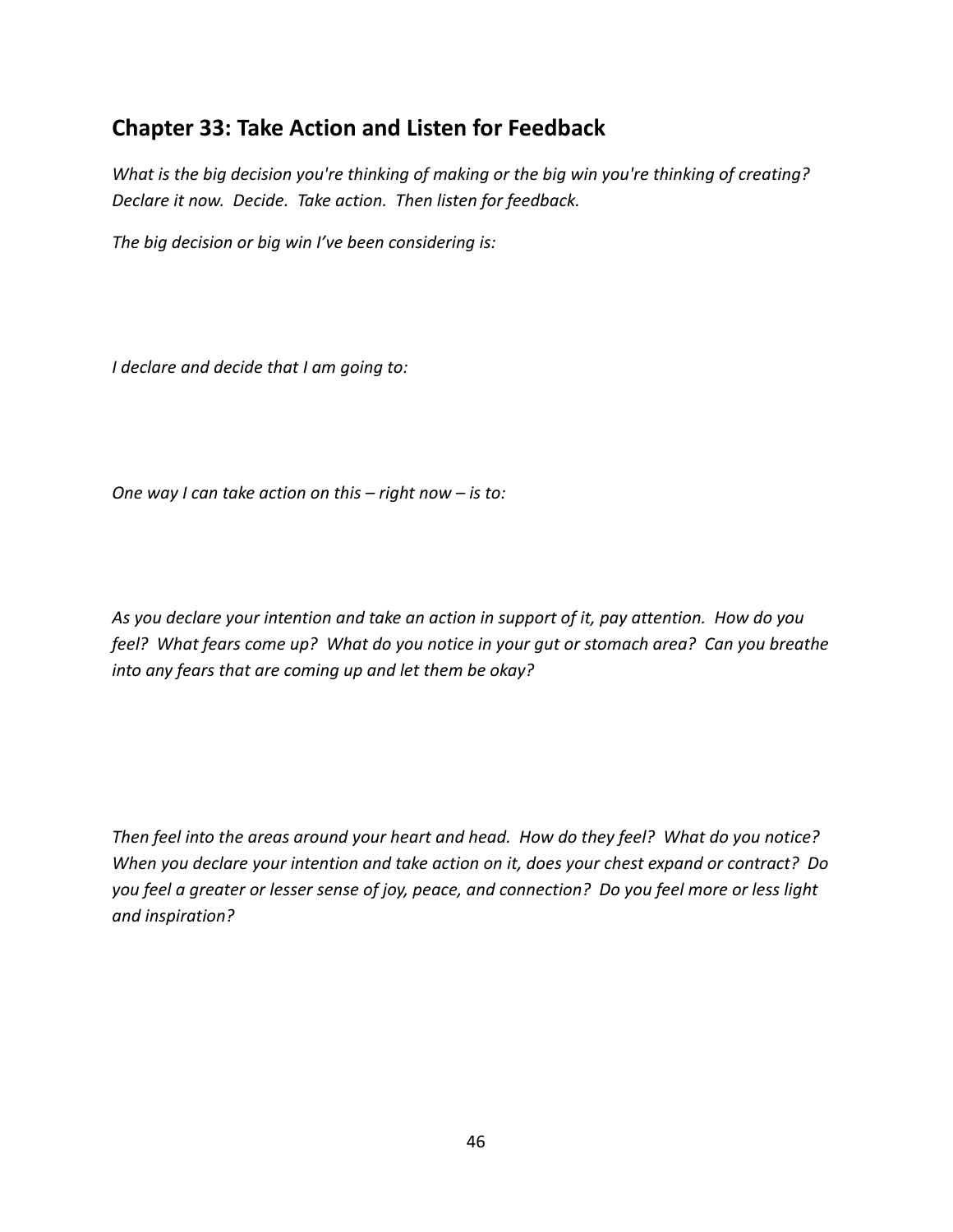*As I declare my intention and take action on it, my fears show up in the following ways: I feel my fears in my:*

*My fears feel like:*

*As I declare my intention and take action on it, my intuition shows up in the following ways:*

*I feel my intuition in my:*

*My intuition feels like:*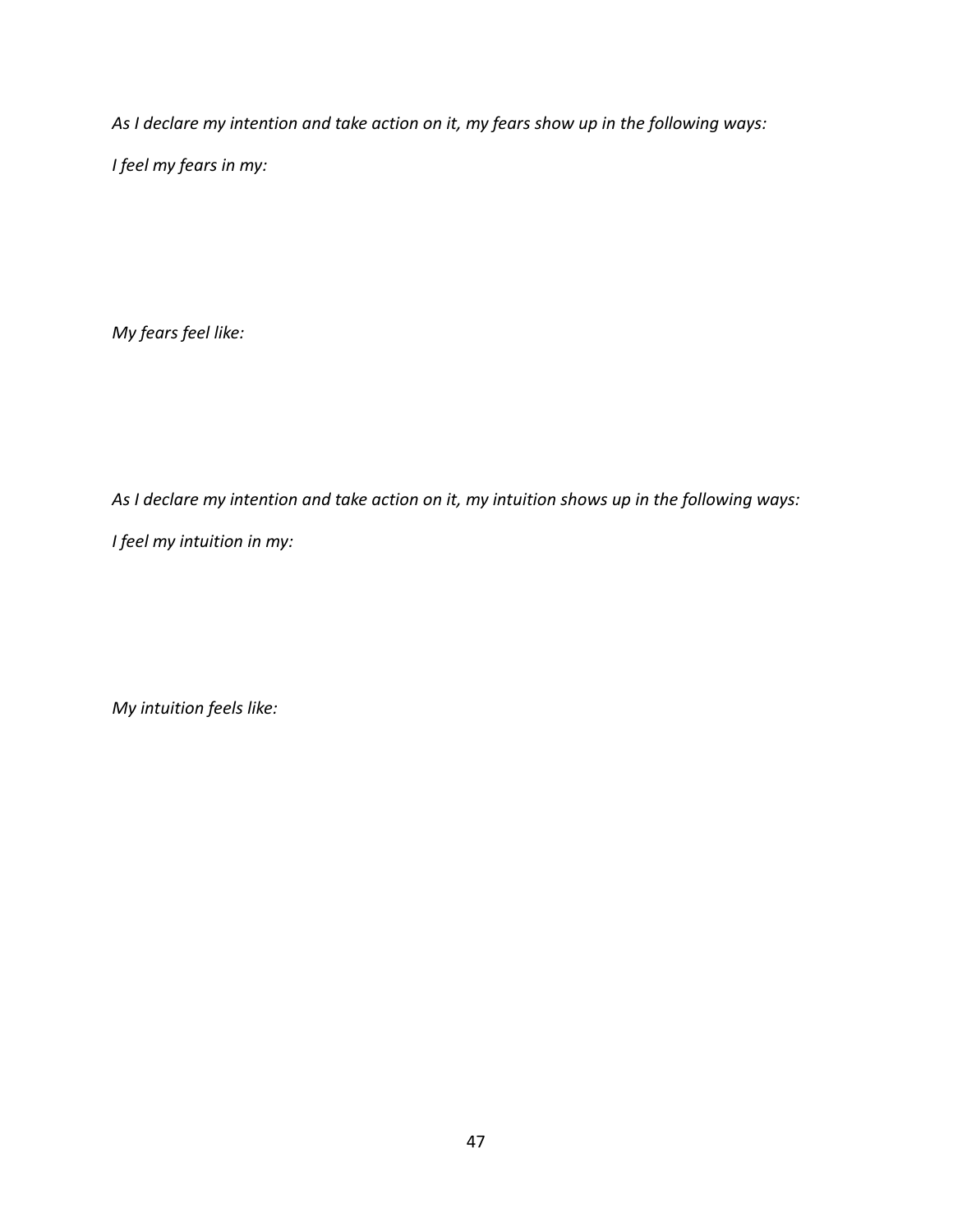#### **Chapter 34: Ground Your Decisions**

What is the voice of fear trying to warn me about? Is it a real and present danger? Is it *something that poses a real, immediate, physical risk to myself or those I love?* 

*If so, it's a Tiger. Deal with it! Now!* 

If not, congratulations. You've found a Yes Yes Hell No! You've discovered a great choice, and a *potent opportunity.*

What is the Yes, Yes, Hell No you've discovered? If you've found more than one, make a list.

On a scale of 1-10, how well does each Leap of Faith match up with the priorities in your *compass? How high of a priority is it?*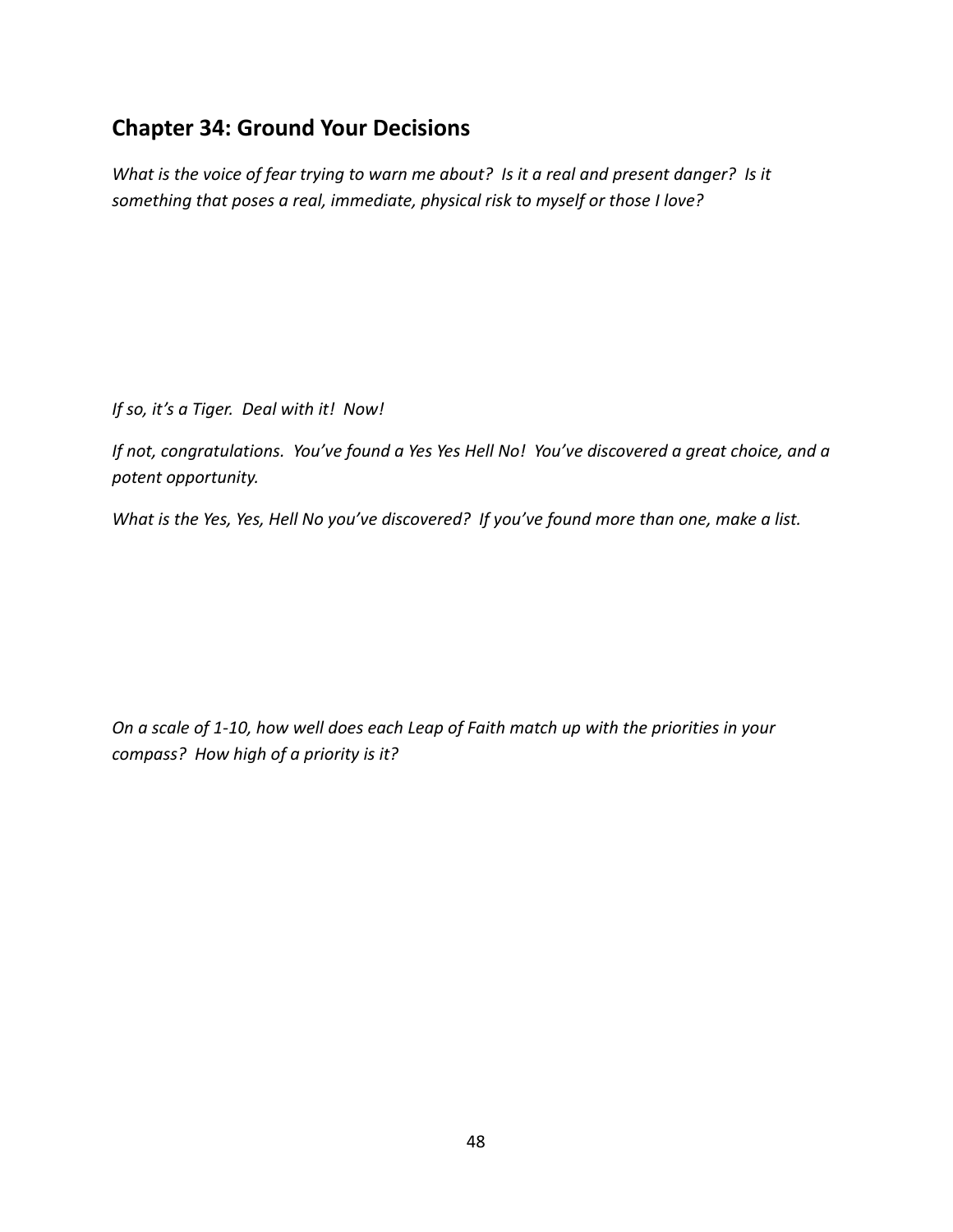What is the big win or big decision you've decided you want to pursue? Double check - is your *intention heartfelt, specific, and scary? What are the areas of competency that this goal* involves? Do you know someone who's an expert (a friend, a coach, a self-help author) in each *of those areas?* 

Talk with at least one expert in each area. Ask them about the systems, practices, and skills that *were essential to their success. What were they?*

*The most important systems for me to learn are:*

*The most important practices for me to develop are:*

*The most important skills for me to master are:*

Great! Now create an action plan - a set of specific, small, steady steps that will move you *toward your goal, as easily and efficiently as possible. Make sure that it involves developing these essential systems, practices, and skills for success.*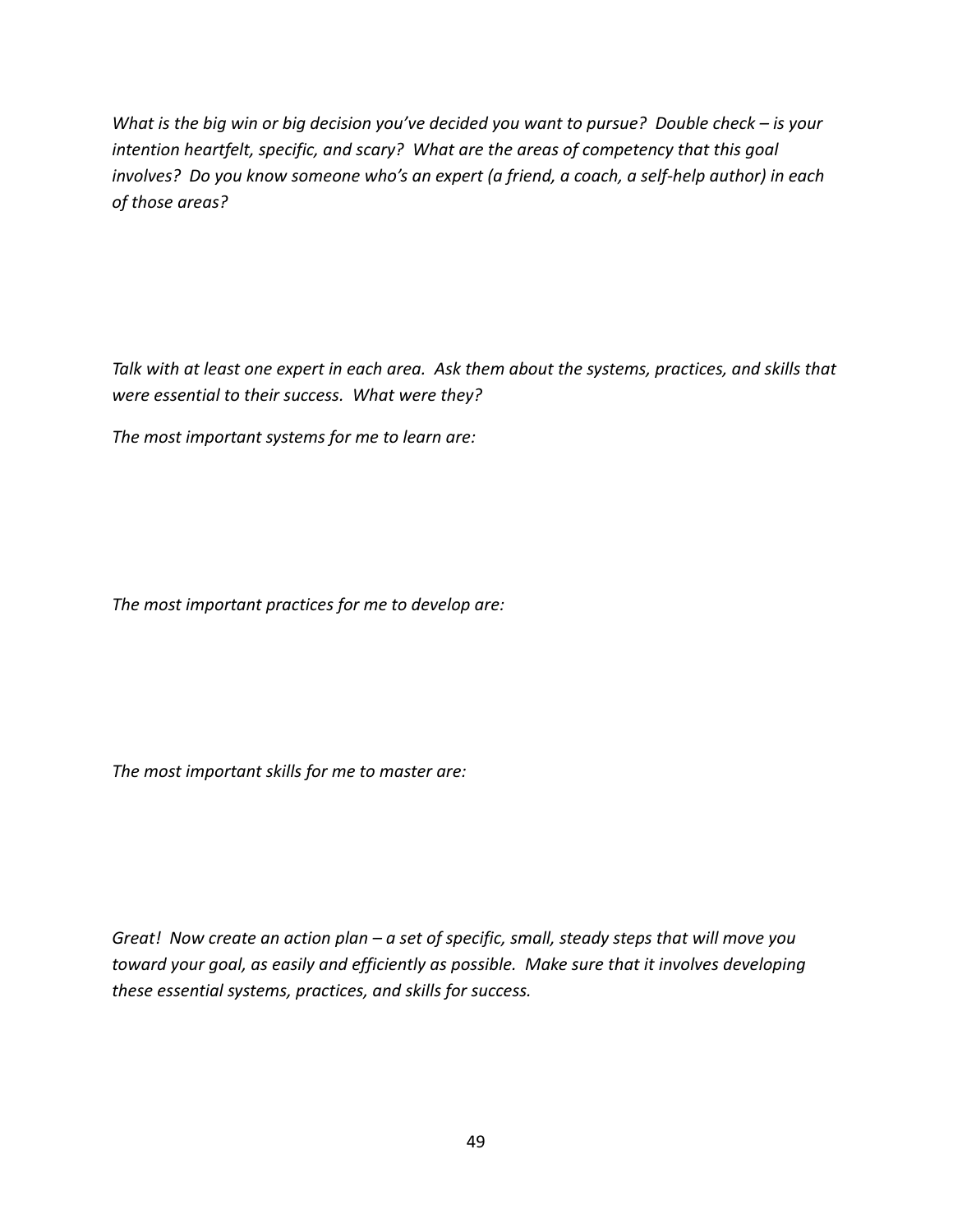## **Chapter 35: Question Deeply**

*What is a relationship or situation that's upsetting you in some way?* 

*What's your "because"? (As in "I'm upset because…")* 

*In this situation, to what level are you being an Owner or a Victim?* 

Write down one or more beliefs or judgments that are causing you to feel upset. For each, ask *the voice of fear the following questions.* 

*"What are you afraid of?"* 

*Fear:*

*"What would it mean if this belief wasn't true?"*

*Fear:* 

*"How are you trying to serve me the best way you know how?"*

*Fear:*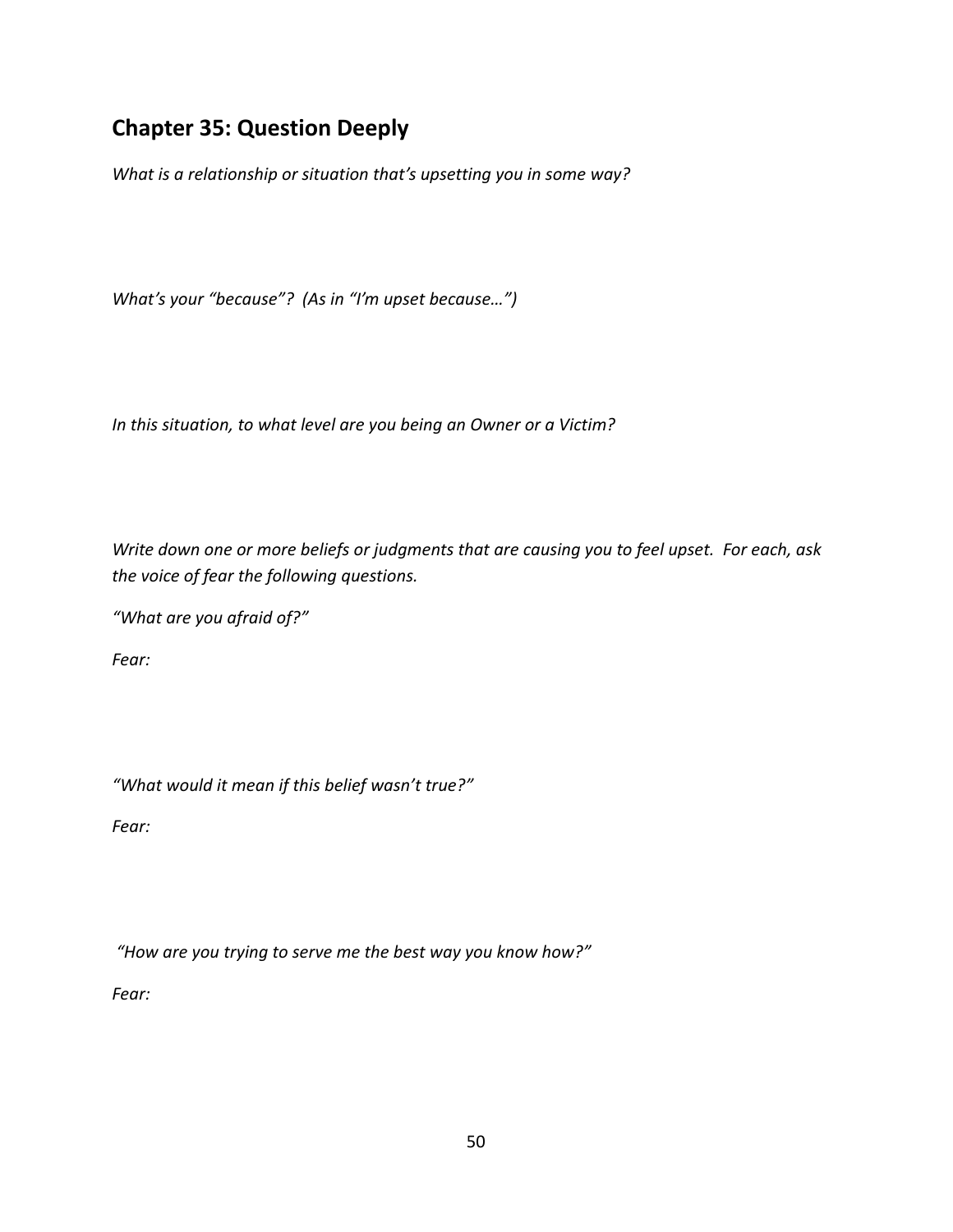For each of the judgments you wrote down, get curious. How can you know that this belief is true? Do you still feel a need for it to be true? If so, why? If not, is this belief useful? Is there a *more useful belief you could adopt instead?*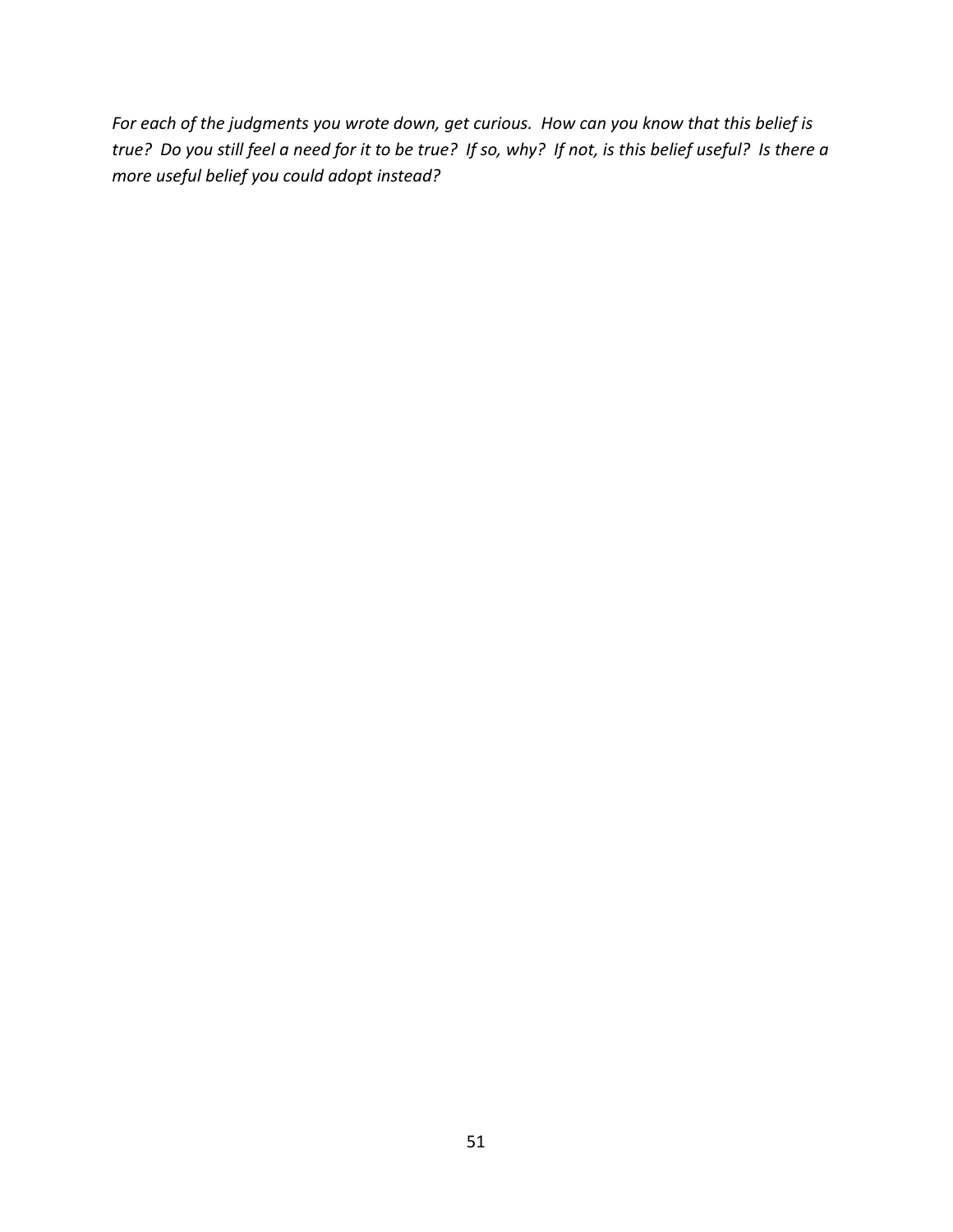#### **Chapter 36: Commitment Creates Value**

*What is a heartfelt, specific, scary change you're seeking to make?* 

*How many hours a week are you willing to commit to this goal? For how long?* 

*How much money are you willing to invest in creating this result?*

*How much money would you need to invest, to truly be committed to this goal?*

What are you willing to say no to or let go of that would free up enough energy to create this *change?*

*These three things (time, money, and energy) make up your investment plan. Are you ready to commit to this investment? If so, pull out your calendar, and schedule your time investments. Work this financial investment into your budget. And then do whatever you need to do to clear* out of the way the things you selected to say no to in order to free up energies for this project.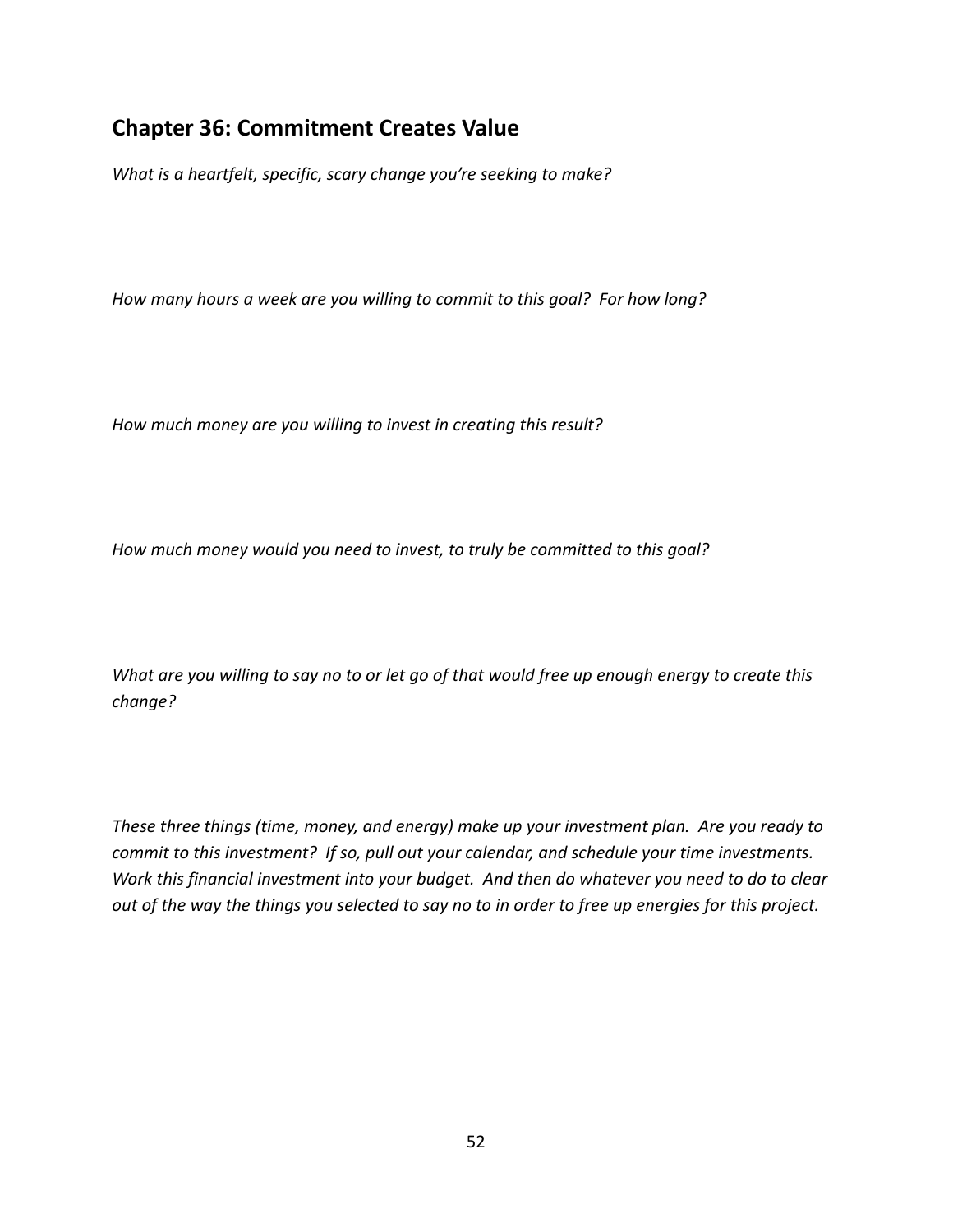#### **Chapter 37: Receive Support**

*On a scale of 1‐10, how big is the change you're seeking to make?* 

*On a scale of 1‐10, how much fear and resistance does this change bring up for you?*

*Average these two numbers. This is the minimum level of support you need to find, commit to, and invest in, in order to have a strong likelihood of success.*

*Brainstorm a list of specific support resources that you could request help from or hire to support you:*

- 1. 2. 3. 4. 5. 6. 7. 8. 9.
- 10.